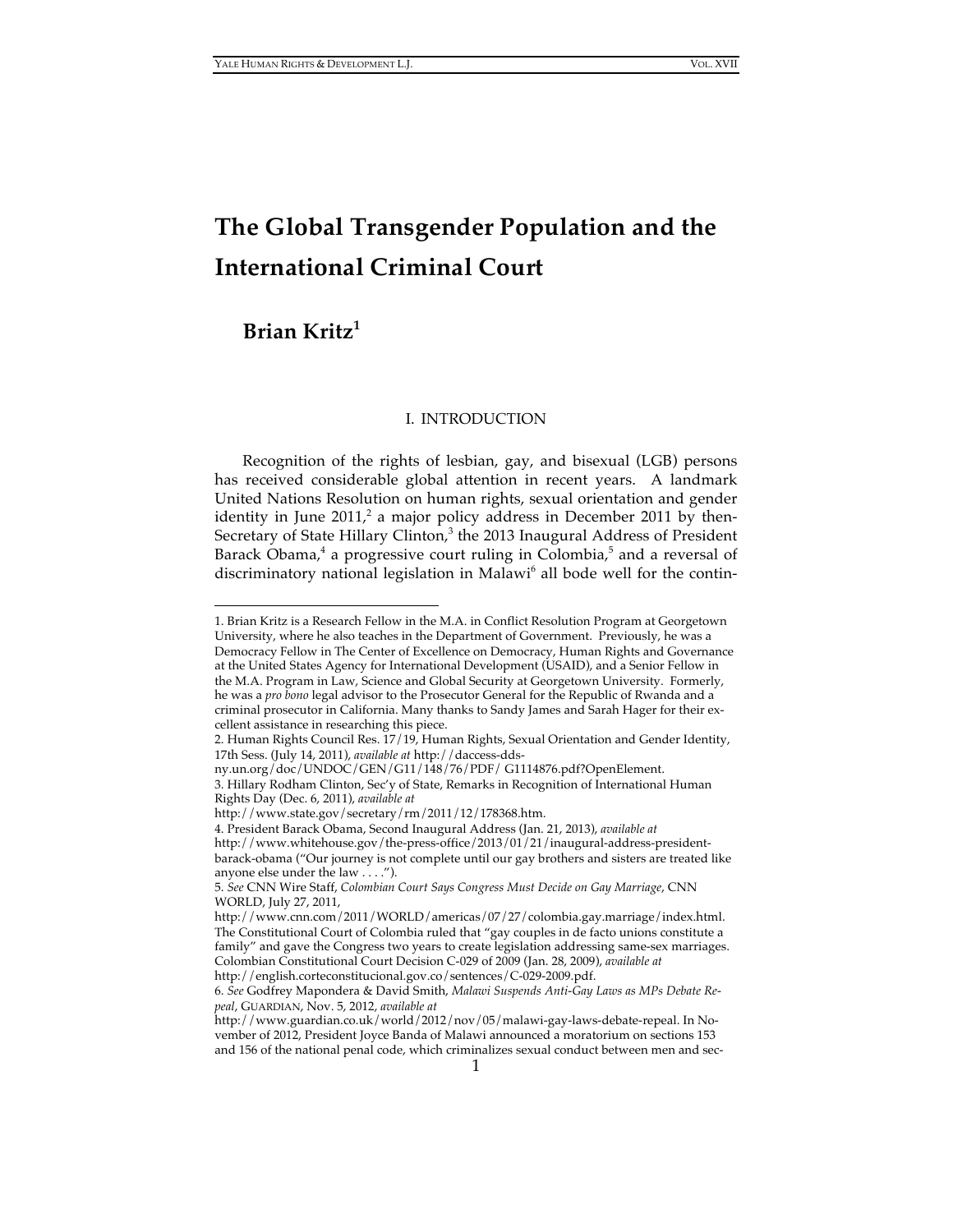ued expansion of the protection and promotion of the global LGB community.

While the global transgender community receives frequent mention as the "T" under the umbrella of so-called LGBT rights, the international call for increased prevention of rights abuses against transgender persons, promotion of transgender rights, and protection of transgender communities pales in comparison to the similar call for the global LGB population.

A conspicuous example of this divergence between LGB rights and transgender rights is Secretary of State Clinton's December 2011 address on human rights. While Secretary Clinton mentioned the rights of LGBT persons at many points in her speech commemorating International Human Rights Day, she never spoke of the rights of transgender persons as a standalone, always linking transgender persons to a discussion of one or more of the LGB group.<sup>7</sup> In comparison, she mentioned gay persons and issues alone on over fifteen occasions.<sup>8</sup> In the arguably seminal moment in her speech, she stated that "gay rights are human rights, and human rights are gay rights," leaving transgender persons conspicuously absent.<sup>9</sup> While working for the United States Agency for International Development as a Democracy Fellow and Senior Rule of Law and Human Rights Advisor in December 2011, I heard from colleagues that an initial draft of this sentence included "transgender," but "transgender" was stricken from the final draft of the speech, leaving transgender rights outside of the "most tweetable" moment of her speech. As illustrated by this example, the sheer volume of publically available discourse on sexual identity rights lags well behind the dialogue on LGB rights.

Yet transgender persons are, like LGB persons, the victims of considerable violence, discrimination, and persecution in many countries across the globe. As just one example of crimes against transgender persons, in March 2012, up to seventy young Iraqi males who identified as "emo" were murdered in and around Baghdad, due to their decision to wear tight-fitting, androgynous, and effete clothing, nose rings, studded leather belts and bracelets, and dyed hair, and due to their presumed links to effeminacy and homosexuality. Ali Hili, a gay Iraqi activist based in London, called the killings "a clear war on sexual minorities on Iraq."10 Similarly, transgender

 $\overline{a}$ 

9. *Id.*

tion 137A, which criminalizes "indecent practices between females," until Parliament decides the issue. *Id.* 

<sup>7.</sup> Clinton Remarks, *supra* note 3. An example of the linking of transgender persons with lesbian, gay and bisexual individuals is Secretary Clinton's statement that "I am talking about gay, lesbian, bisexual, and transgender people, human beings born free and given bestowed equality and dignity, who have a right to claim that, which is now one of the remaining human rights challenges of our time." Another such example is "Many LGBT Americans have endured violence and harassment in their own lives, and for some, including many young people, bullying and exclusion are daily experiences. So we, like all nations, have more work to do to protect human rights at home."

<sup>8.</sup> *Id.*

<sup>10.</sup> Jack Healy, *Threats and Killings Striking Fear Among Young Iraqis, Including Gays*, N.Y. TIMES, Mar. 11, 2012, *available at* http://www.nytimes.com/2012/03/12/world/middleeast/killingsstrike-fear-in-iraqi-gay-and-emo-youth.html.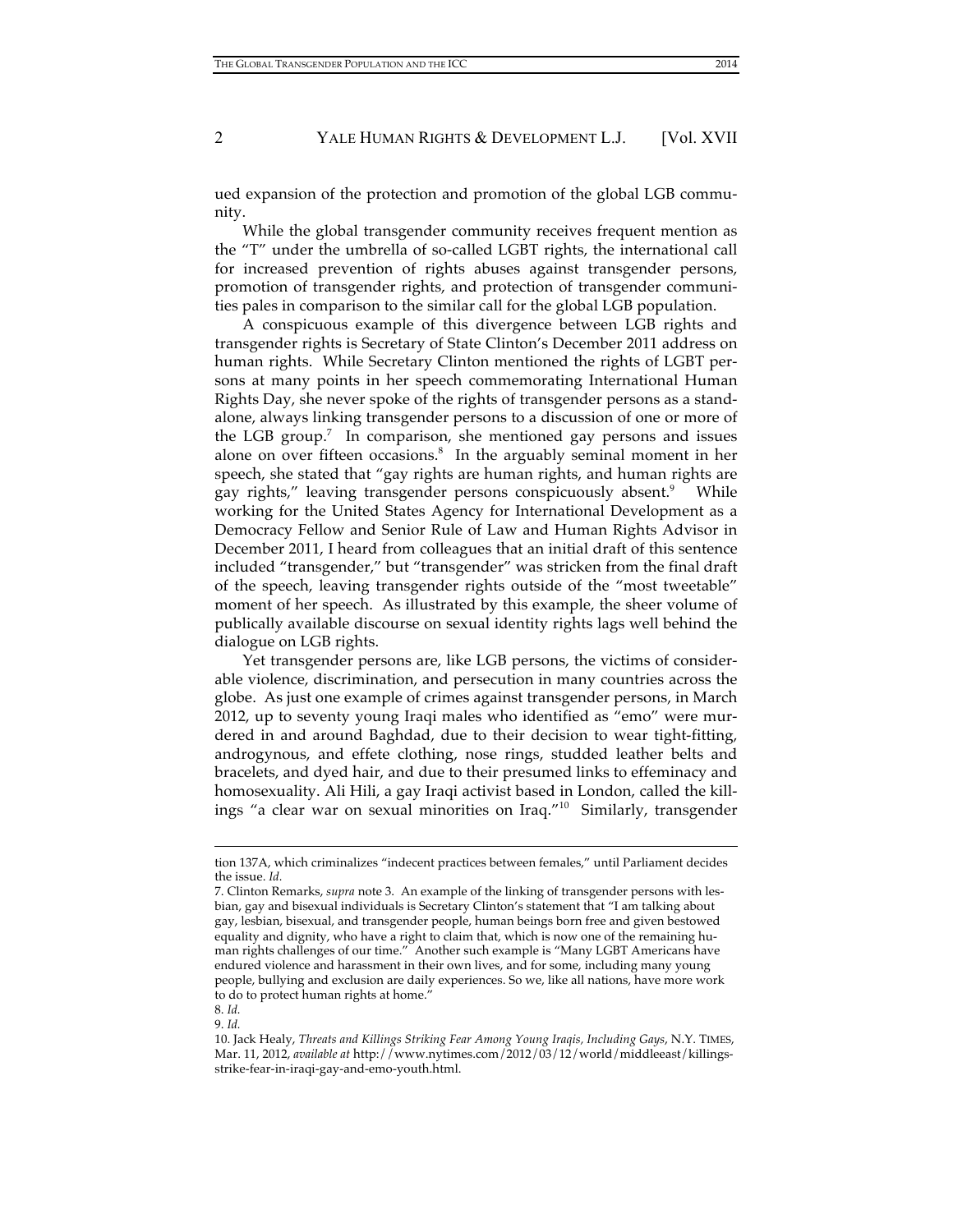persons in Latin America, Russia, and dozens of other countries suffer from endemic hostility, persecution, and mass violence.<sup>11</sup> A macro look at the numbers of transgender persons murdered in recent years is even more sobering. The March 2013 update of the Trans Murder Monitoring Project finds 1,123 reported killings of trans people in fifty-seven countries worldwide from January 1, 2008 to December 31, 2012.<sup>12</sup> The update also shows a significant rise in reported killings of trans people over the last five years.<sup>13</sup> "In 2008, 148 cases were reported, in 2009, 217 cases, in 2010, 229 cases, in 2011, 262 cases, and in 2012, 267 cases."<sup>14</sup>

Throughout the latter half of the  $20<sup>th</sup>$  century and the first decade and a half of the  $21<sup>st</sup>$  century, commonly dubbed "the age of human rights" by legal scholars, international criminal law has been at the vanguard in expanding legal protections for vulnerable populations, both attempting to protect those in need of protection and punishing those malefactors who have violated the basic rights of others.<sup>15</sup> Whether it be the Nuremberg and Tokyo Trials after World War II, the Eichmann Trial in Israel in 1961, the cases arising in the International Criminal Tribunal for the Former Yugoslavia (ICTY) or the International Criminal Tribunal for Rwanda (ICTR) in the 1990s, law has provided a so-called "engine for justice" for those previously victimized, each successive case reaching farther than its predecessors to protect more persons and more groups from international mass atrocity crimes.

With the force of almost seventy years of "the age of human rights" as an accelerant, one would hope that international criminal law would provide the global transgender and intersex communities with the type of basic protection needed by such vulnerable populations. However, international criminal law fails mightily to provide such relief. While international criminal law, as represented by protective aegis of the permanent International Criminal Court (ICC), declares its intention to "guarantee lasting re-

<sup>11.</sup> For an excellent discussion of violence against Pakistan's transgender community, see Mashal Shah, *The Kwaja Seras: Pakistan's Endangered Minority*, HUFFINGTON POST, Aug. 13, 2013, http://www.huffingtonpost.com/mashal-shah/pakistans-endangered-spec\_b\_3732591.html. For a comprehensive report on violence against transgender women in Latin America, see INTERNATIONAL HIV/AIDS ALLIANCE, THE NIGHT IS ANOTHER COUNTRY: IMPUNITY AND VIOLENCE AGAINST TRANSGENDER WOMEN HUMAN RIGHTS DEFENDERS IN LATIN AMERICA (2012), *available at* http://issuu.com/aids\_alliance/docs/thenightisanothercountry. 12. *Constant Rise in Murder Rates: Transgender Europe's Trans Murder Monitoring Project Reveals More Than 1,100 Reported Murders of Trans People in the Last Five Years*, TRANSRESPECT VERSUS TRANSPHOBIA WORLDWIDE (Mar. 12, 2013), http://www.transrespect-transphobia.org/en/tvtproject/tmm-results/march-2013.htm.

<sup>13.</sup> *Id.*

<sup>14.</sup> *Id.*

<sup>15.</sup> An accessible yet broad definition of what constitutes a vulnerable population is captured in Chapter 5 of *Understanding Human Rights: An Exercise Book*, by Elisabeth Reichert. Professor Reichert writes that "[i]n a human rights sense, certain population groups often encounter discriminatory treatment or need special attention to avoid potential exploitation. These populations make up what can be referred to as vulnerable groups." ELISABETH REICHERT, UNDERSTANDING HUMAN RIGHTS: AN EXERCISE BOOK (2006), at 78, *available at*

http://www.sagepub.com/upm-data/11973\_Chapter\_5.pdf. Other often-cited examples of vulnerable groups include women, children, ethnic, racial, and religious minorities, among others.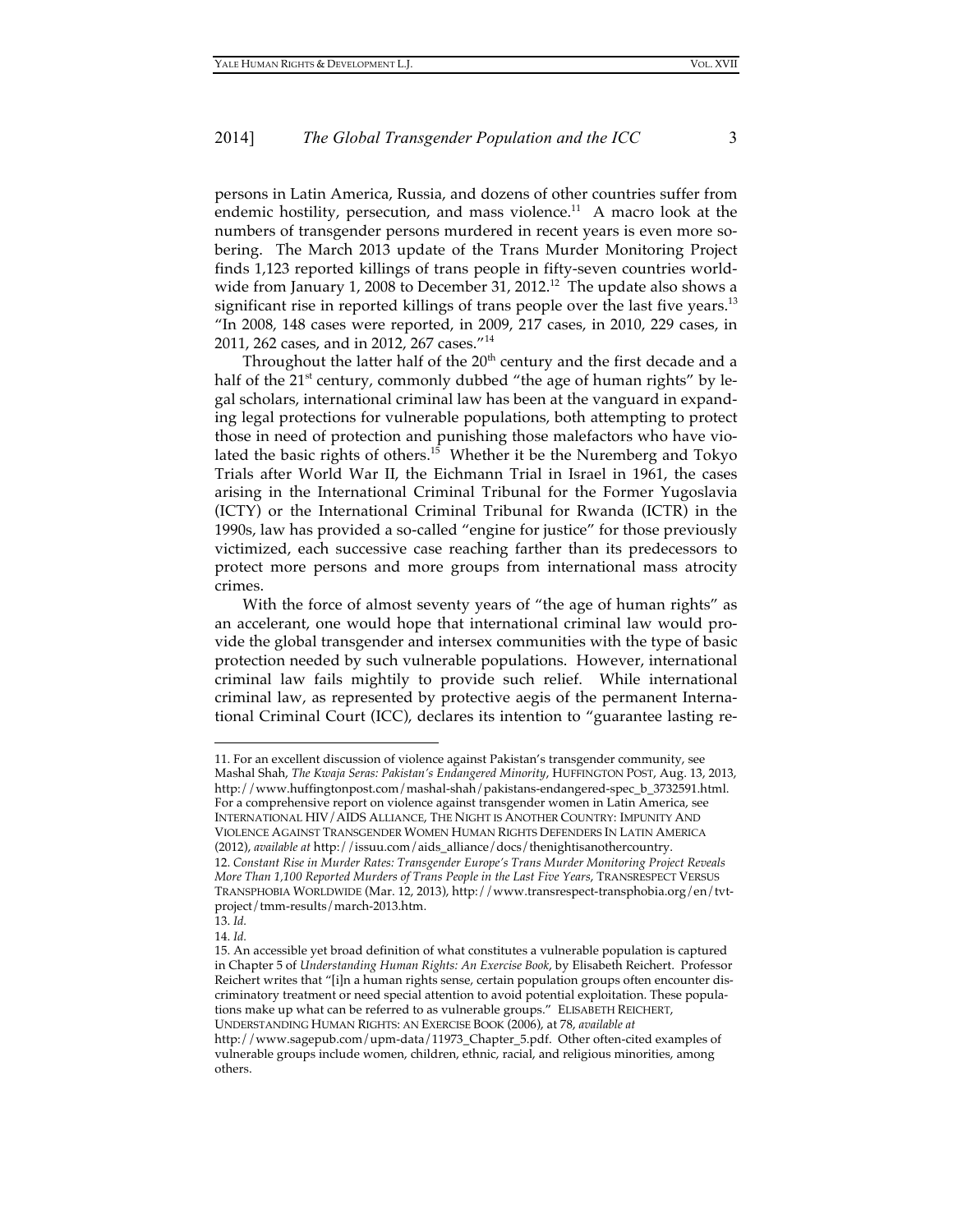spect for and the enforcement of international justice," and to protect men, women, and children from mass atrocity, it fails to live up to its declared ideals. 16 The ICC cannot pursue a case of genocide in the event of a *targeted*17 mass atrocity against transgender and intersex persons and may not even be able to protect transgender and intersex persons from crimes against humanity in the case of such a *targeted*<sup>18</sup> attack, based on a confluence of the prevalence of transgenderism and intersexuality and the vagaries of "crimes against humanity law." This article concludes that the State Parties to the Rome Statute of the ICC have effectively left transgender and intersex persons unprotected in the case of a targeted attack against their numbers, effectively giving perpetrators of targeted violence against such groups a sense of impunity that their actions cannot be addressed by international criminal law.

This article proceeds in eight Parts. Part II begins with a discussion of what is meant by the term "transgender," both within and outside the discipline of law. This section includes the ongoing definitional debate over the term "transgender" and the scope of those considered to be transgender, establishing a working definition for purposes of the legal analysis set forth in Parts IV-VII of this article. Similarly, Part II will define and discuss the term "intersex."

Part III addresses the available demographics of the global transgender and intersex communities, while also discussing the challenges of identifying the scope of the communities, writ large, both in the developed and developing world. Examining the demographics of the transgender and intersex communities is necessary to understand exactly how many transgender persons are in danger of suffering violence worldwide, and to address a number of questions as to whether these global communities can be properly protected from crimes against humanity.

Part IV introduces the issue of the scope of jurisdiction of the Rome Statute, and its potential application to address violence against transgender and intersex populations.

Part V discusses whether transgender and/or intersex persons can benefit from the protections of the genocide provisions of Article 6 of the Rome Statute. Through an examination of the Rome Statute and its legal forefather, the 1948 Convention for the Prevention of the Crime of Genocide, the *travaux préparatoires* of both instruments, and the rulings of the In-

<sup>16.</sup> The Rome Statute of the International Criminal Court ("Rome Statute") preamble, *opened for signature* July 17, 1998, *available at* http://legal.un.org/icc/statute/99\_corr/cstatute.htm. 17. I place a hearty emphasis that I am writing about a targeted mass atrocity against a transgender population, not a more widespread societal or national conflagration in which violence against transgender persons are a mere part. If violence against a transgender population were merely one portion or piece of another Rwanda or former Yugoslavia, my legal analysis would be entirely different (such violence very might well qualify as a crime against humanity or war crime). What I am writing about is targeted violence against transgender communities because they are transgender.

<sup>18.</sup> Again, my legal analysis is based on the assumption of a targeted attack on a transgender community or communities, not an attack of wider scope that happens to include transgender persons. In the case of a wider attack, in which attacks against transgender persons are a mere part, my legal analysis might look significantly different.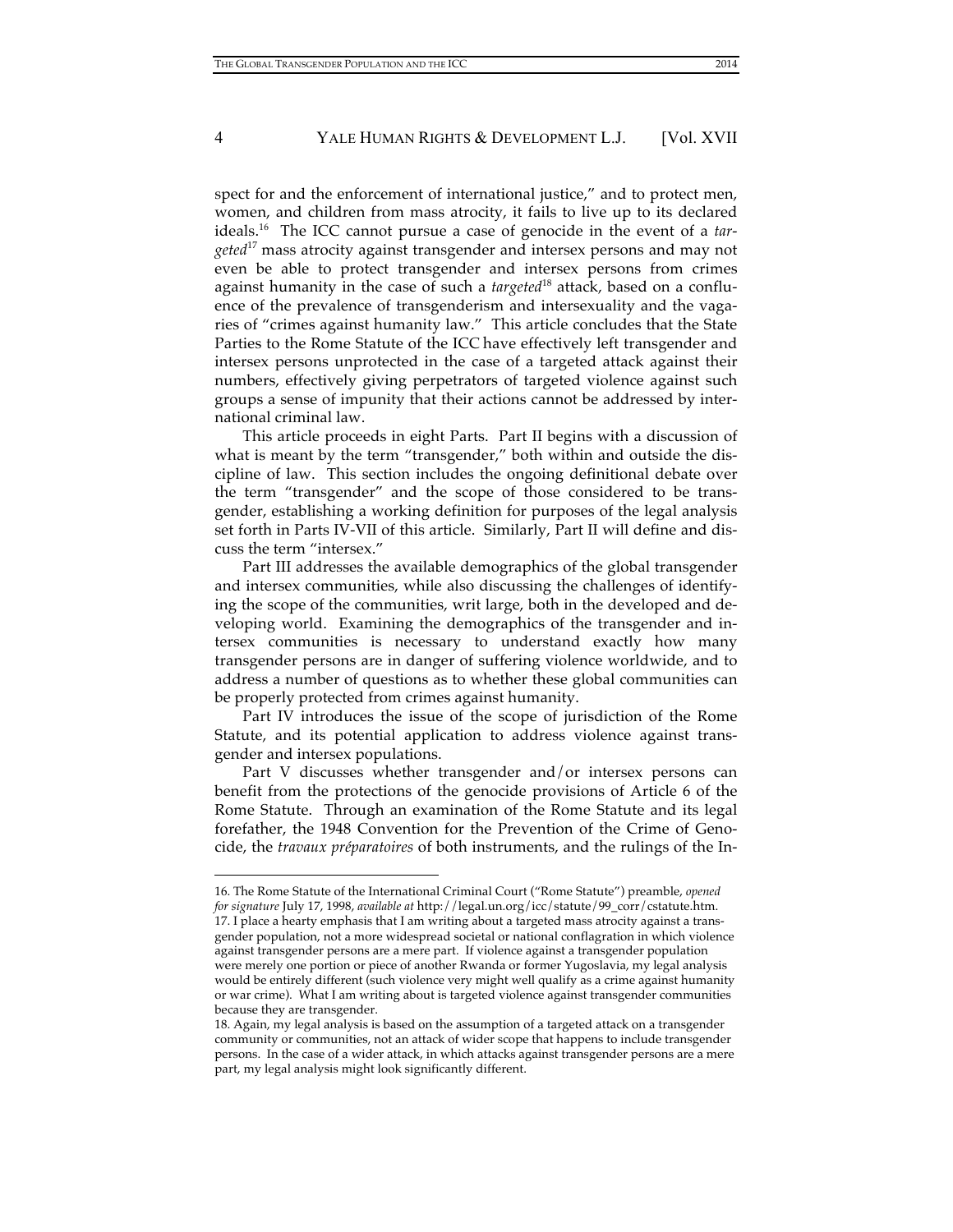ternational Criminal Tribunal for Rwanda (ICTR), the International Criminal Tribunal for the Former Yugoslavia (ICTY), and the ICC in the case of *Prosecutor v. Bashir*, it will be concluded that transgender and intersex persons are not among the groups protected from genocide under Article 6.

Part VI describes the unique predicament of the global transgender community with regard to protection from crimes against humanity under Article 7 of the Rome Statute. Due to the unique and expansive definition of "transgender," and the limited numbers of transgender persons, this article concludes that it would be difficult to satisfy the requirement for prosecution under Article 7—in other words, it is unlikely that there could be a widespread or systematic enough attack against a transgender civilian population to demonstrate the commission of crimes against humanity in the case of a targeted attack against their limited numbers. Similarly, the even fewer numbers of intersex persons present quite a challenge for a prosecution under Article 7.

Part VII highlights that Article 7 also may not protect transgender or intersex populations from the crime of persecution. For while it is a crime against humanity to persecute a group based on gender, "gender" is then defined as "the two sexes, male and female," and the definition specifically excludes any other meaning. Therefore, as many transgender persons identify neither as male or female—instead describing themselves as "agender," "androgyne," "polygender," or "genderqueer"—they are arguably excluded from protection under Article 7. 19 Similarly, intersex persons, who are born with chromosomes, hormones, genitalia, and/or other sex characteristics that are not exclusively male or female, as defined by the medical establishment in society, are considered to be outside the binary male/female dyad seemingly required by Article 7, and are therefore potentially left unprotected by its auspices.

Part VIII is a discussion of the real-world implications of the global transgender and intersex communities having been left out of the protective and preventative sphere of the ICC, and a caution that international criminal law cannot live up to the principles set forth in the Preamble to the Rome Statute unless this vulnerable population can be protected under its auspices.

<sup>19.</sup> *See* SILVAN AGIUS & CHRISTA TOBLER, TRANS & INTERSEX PEOPLE: DISCRIMINATION ON THE GROUNDS OF SEX, GENDER IDENTITY AND GENDER EXPRESSION, EUROPEAN COMMISSION REPORT 12-13 (2011), *available at* 

http://ec.europa.eu/justice/discrimination/files/trans\_and\_intersex\_people\_ web3\_en.pdf ("The terms *androgyne*, *polygender* and *genderqueer* are very similar in their definition and refer to those people who, having a combination of masculine and feminine characteristics, are 'gender fluid' and move between genders, and have blurred lines between their gender identity, gender expression and sexual orientation. *Agender* people do not have a gender identity and refuse to be classified as male or female or in any other way.").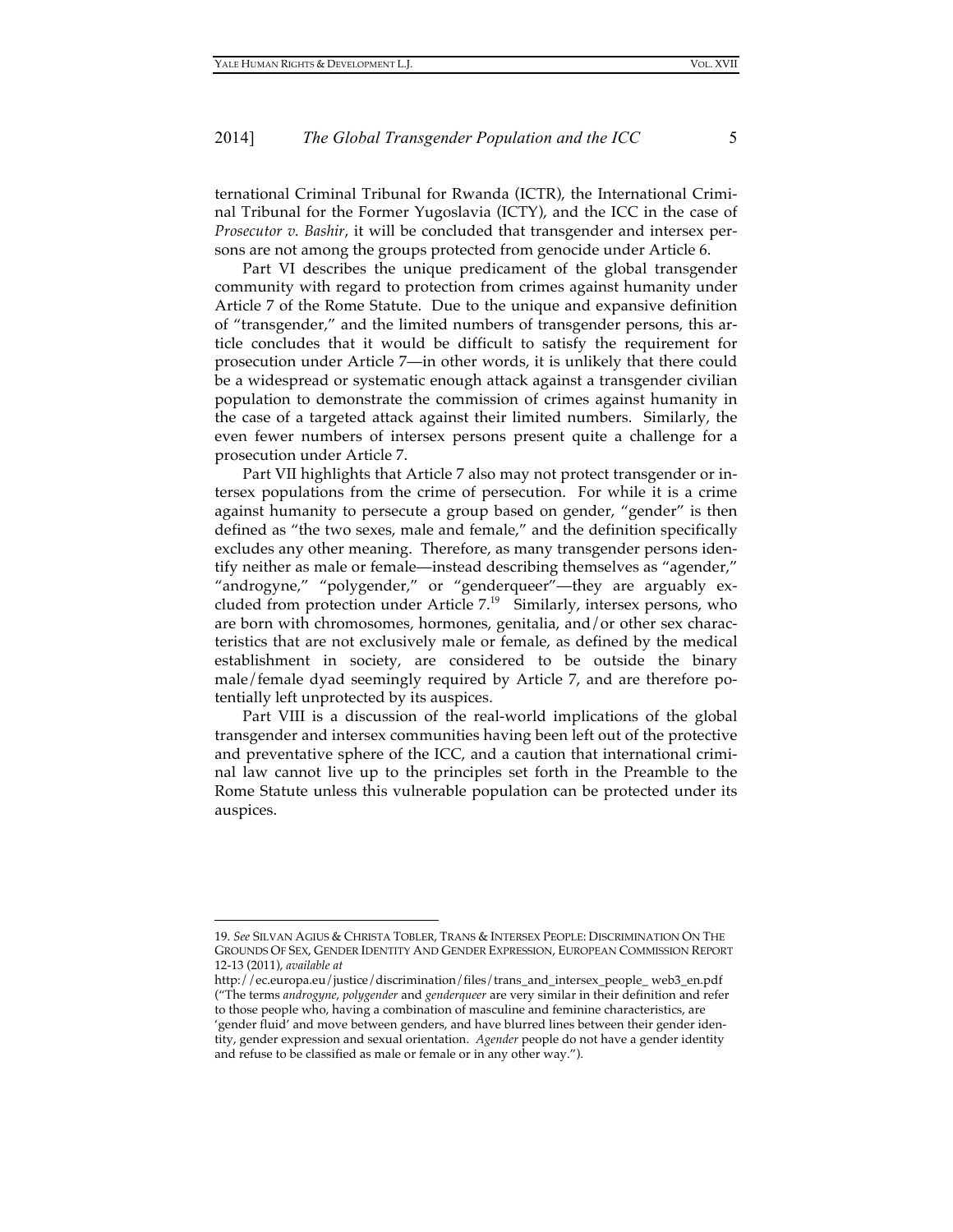# II(A). THE MEANING OF TRANSGENDER

The meaning of the term "transgender" has been addressed by multiple disciplines and entities on both the international and national level, but no authoritative definition exists. Therefore, this section discusses the term transgender as defined by various sources in the legal, psychological, health, advocacy, and international organizations fields. Part II concludes by establishing a working definition of the term transgender for purposes of the rest of this article.

#### Primary Legal Sources and the Meaning of "Transgender"

The primary sources of international law—treaties and customary law enjoying consistent state practice and *opinio juris*—do not define the term "transgender." In the absence of a comprehensive international legal definition, it seems prudent to explore available national court rulings and their attempts to define transgender to guide our understanding of the term.

In the United States, law provides no uniform definition of "transgender."<sup>20</sup> In fact, there are only two American cases that discuss the definition of the term with any degree of specificity and detail. In *Oiler v. Winn-Dixie Louisiana, Inc.*, Dr. Walter Bockting, Ph.D., an expert in the field of transgender issues, defined transgender as an umbrella term to describe those who cross or do not adhere to culturally defined gender categories.<sup>21</sup> Under the aforementioned umbrella, Dr. Bockting included male-to-female and female-to-male transsexuals, transgenderists, bigender persons, drag queens and drag kings, and female and male impersonators.<sup>22</sup> Dr. Bockting defined cross-dressers or transvestites as those *"*who desire to wear clothing associated with another sex," male-to-female and female-to-male transsexuals as those "who pursue or have undergone hormone therapy or sex reassignment surgery," transgenderists as those "who live in the gender role associated with another sex without desiring sex reassignment surgery," bigender persons as those "who identify as both man and woman," drag queens and kings as "usually gay men and lesbian women who do 'drag' and dress up in, respectively, women's and men's clothes," and female and male impersonators as "males who impersonate women and females who impersonate men, usually for entertainment."<sup>23</sup>

Similarly, in *Schroer v. Billington*, Dr. Bockting testified as an expert witness on behalf of plaintiff Diane Schroer, a male to female transsexual who was offered a job at the Library of Congress, and after self-disclosure that she was a transgender person, found the offer of employment re-

<sup>20.</sup> *See* Judy Bennett Garner & Sandy James eds., *Employment Discrimination Against LGBTQ Persons*, 14 GEO. J. GENDER & L. 363, 365 (2013).

<sup>21.</sup> Oiler v. Winn-Dixie Louisiana, Inc., No. Civ. A. 00-3114, 2002 WL 31098541, at \*1 n.9 (E.D. La. Sept. 16, 2002).

<sup>22.</sup> *Id.* 

<sup>23.</sup> *Id.*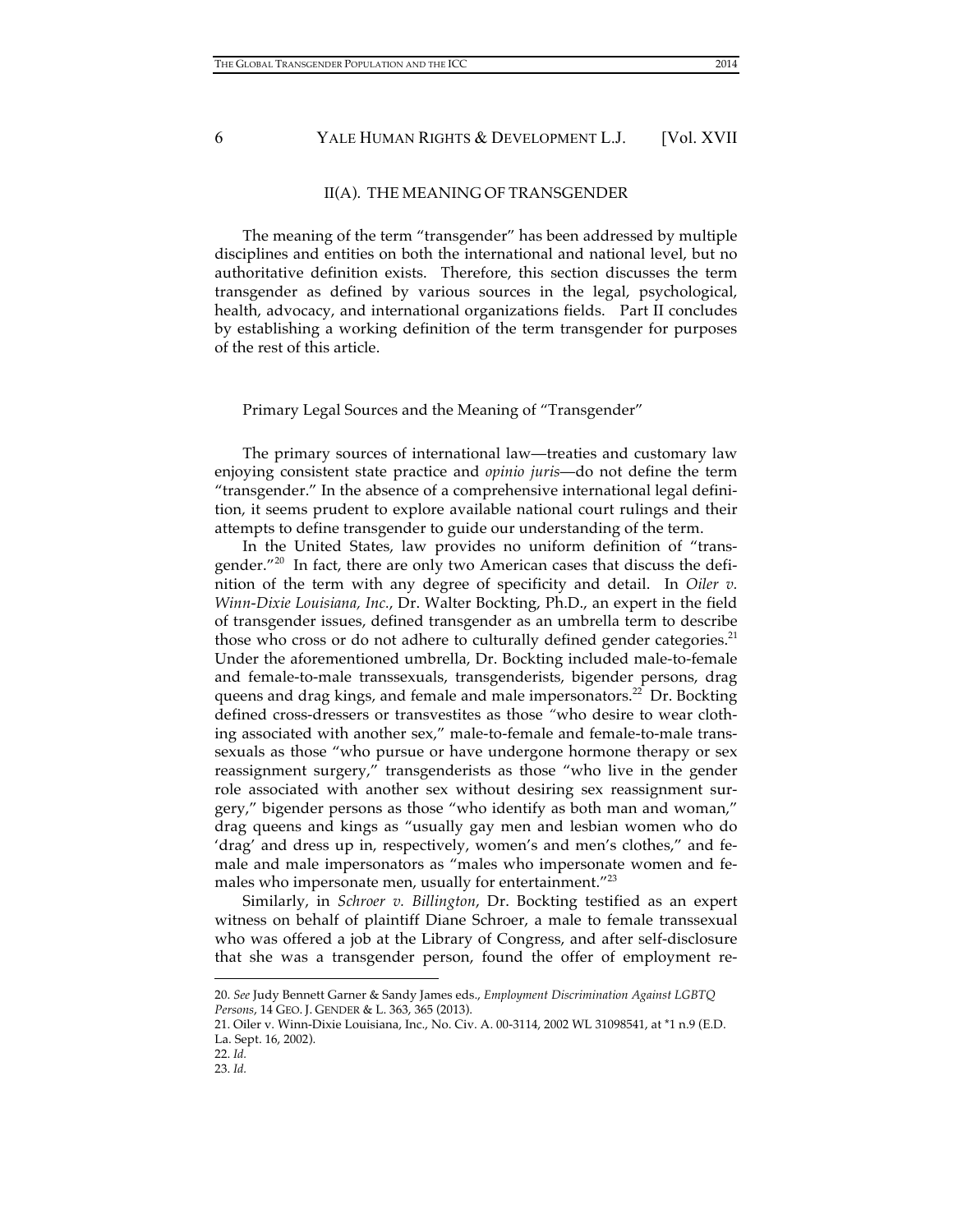voked. 24 Dr. Bockting's definition of transgender in this case was quite similar to his definition given in *Oiler*. The definition in *Schroer*, as summarized by District Judge James Robertson, was "that a person's sex is a multifaceted concept that incorporates a number of factors, including sex assigned at birth, hormonal sex, internal and external morphological sex, hypothalamic sex, and gender identity."<sup>25</sup>

Similarly, there exists a paucity of case law regarding the definition of transgender in European law. In a discussion of the interrelation of European Community law and the European Convention on Human Rights, the seminal case of *P. v. S.,* while discussing "transsexualism" in particular, provided an incredibly broad and inclusive definition that also may be useful in our discussion of transgender: "that biological sex and sexual identity fail to coincide."<sup>26</sup>

African, Asian, Middle Eastern and South American courts have not provided any definitions of "transgender." With the lack of more than a small handful of court cases, worldwide, that discuss the term "transgender," it seems wise to examine secondary legal sources and disciplines outside of law that have had the opportunity to explore the term in greater detail.

#### Secondary Legal Sources on the Meaning of Transgender

Perhaps in an effort to fill the gap created by the dearth of court rulings on the issue, there have been a number of law journal articles on the definition and scope of the term transgender, which echo the definitions set forth in *Oiler v. Winn-Dixie Louisiana, Inc* and *P. v. S..* Ilona M. Turner used transgender to describe an inclusive group composed of "transsexuals, cross-dressers and anyone else whose gender identity or expression is significantly non-traditional."<sup>27</sup> Navah C. Spero included within the term anyone who does not conform to gender norms set forth by society, including transsexuals, transvestites, and people who identify as genderqueer, while also stating that the "term has expanded to include anyone who does not identify as either male or female in our society's binary view of gender, including those that identify as part of a gender continuum." $^{28}$ 

In a lengthy European Commission Report on transgender persons in Europe, authors Silvan Agius and Christa Tobler provided a decidedly comprehensive definition. 29 Agius and Tobler defined transgender as in-

<sup>24.</sup> Schroer v. Billington, 525 F. Supp. 2d 58 (D.D.C. 2007).

<sup>25.</sup> *Id.* at 61.

<sup>26.</sup> Case C-13/94, P. v. S. and Cornwall Cnty. Council, Op. of Advocate Gen. Tesauro, 1995 E.C.R., I-2148, *available at* http://eur-lex.europa.eu/LexUriServ/LexUriServ.do?uri=CELEX: 61994CC0013:EN:PDF.

<sup>27.</sup> Ilona M. Turner, *Sex Stereotyping Per Se: Transgender Employees and Title VII*, 95 CALIF. L. REV. 561, 561 n.2 (2007).

<sup>28.</sup> Navah C. Spero, *Transgendered Plaintiffs in Title VII Suits: Why the* Schroer v. Billington *Approach Makes Sense*, 9 CONN. PUB. INT. L.J. 387, 392-93 (2010).

<sup>29.</sup> Agius and Tobler, *supra* note 19.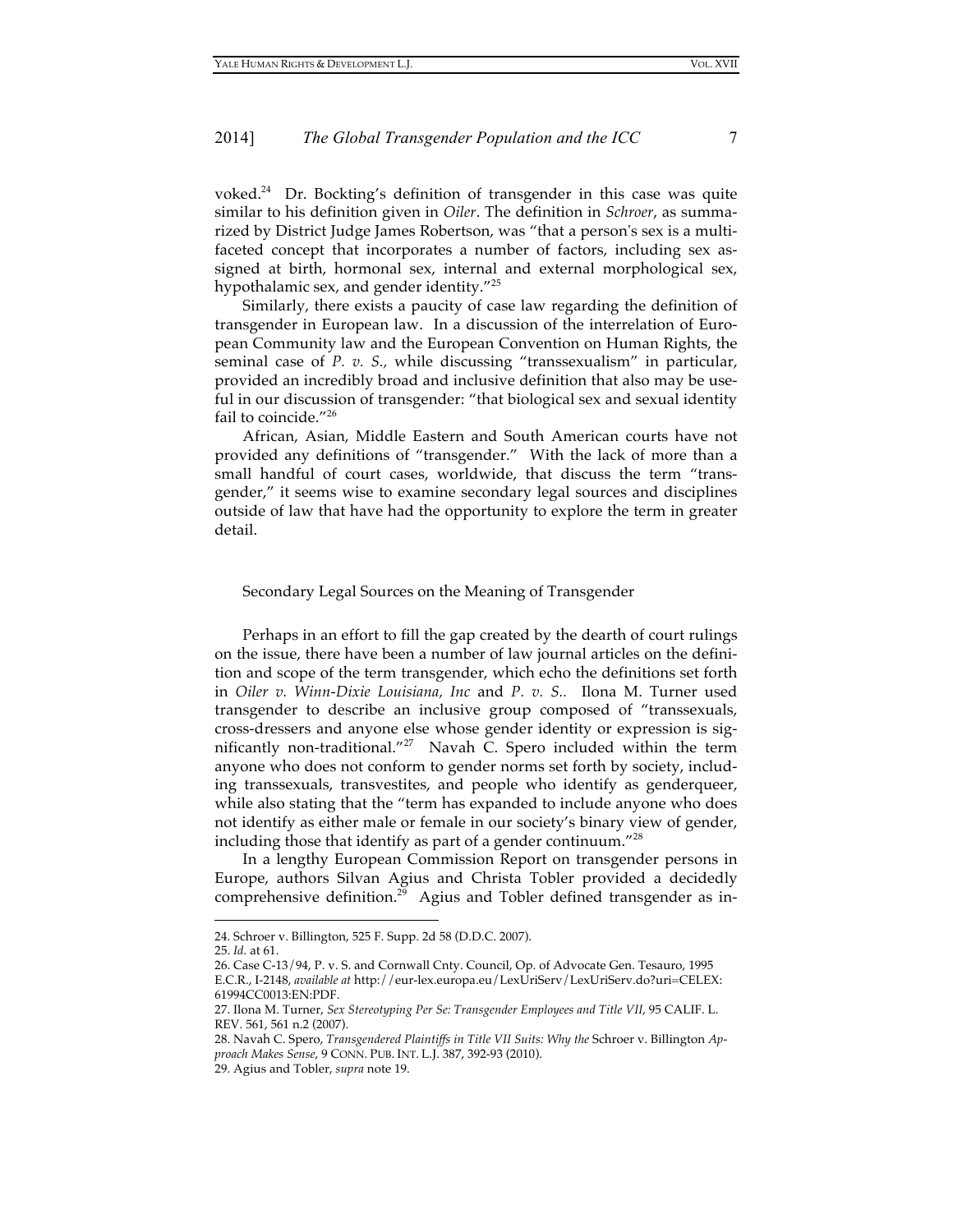cluding those who identify as transsexual, $30$  transgender, $31$  transvestite/cross-dressing,<sup>32</sup> androgyne, polygender, genderqueer,<sup>33</sup> agender,<sup>34</sup> gender variant<sup>35</sup> or persons with "any other gender identity and expression which is not standard male or female, and who express their gender through their choice of clothes, presentation or body modifications, including the undergoing of multiple surgical procedures."36

#### The Meaning of Transgender in Health and Psychology

Transgenderism as an intertwined issue of health and psychology has a long history. Thus, it seems beneficial to explore in tandem the fields of health and psychology as potential sources of a comprehensive definition of the term "transgender." Reviewing the disciplines of health and psychology provides definitions of transgender that are similar to that of the above legal sources. The American Psychological Association (APA) uses transgender as an "umbrella term for persons whose *gender identity*, *gender expression*, or behavior does not conform to that typically associated with the sex to which they were assigned at birth."<sup>37</sup> Health-based scholarship provides a similar definition, using transgender as an adjective describing "a diverse group of individuals who cross or transcend culturally defined categories of gender."<sup>38</sup>

<sup>30. &</sup>quot;*Transsexual people* identify with the gender role opposite to the sex assigned to them at birth and seek to live permanently in the preferred gender role. This is often accompanied by strong rejection of their physical primary and secondary sex characteristics and a wish to align their body with their preferred gender. Transsexual people might intend to undergo, be undergoing or have undergone gender reassignment treatment (which may or may not involve hormone therapy or surgery)." *Id.* at 12.

<sup>31. &</sup>quot;*Transgender people* live permanently in their preferred gender. Unlike transsexuals, however, they may not necessarily wish to or need to undergo any medical interventions." *Id.* 32. "*Transvestite/Cross dressing people* enjoy wearing the clothing of another gender for certain periods of time. Their sense of identification with another gender can range from being very strong and indeed it being their primary gender, to being a less critical part of their identity. Some transvestite or cross-dressing people may seek medical assistance to transition and live permanently in their preferred gender at some point in their lives. Others are happy to continue cross dressing part-time for the rest of their lives." *Id.*

<sup>33. &</sup>quot;The terms *androgyne*, *polygender* and *genderqueer* are very similar in their definition and refer to those people who, having a combination of masculine and feminine characteristics, are 'gender fluid' and move between genders, and have blurred lines between their gender identity, gender expression and sexual orientation." *Id.*

<sup>34. &</sup>quot;*Agender people* do not have a gender identity and refuse to be classified as male or female or in any other way." *Id.*

<sup>35. &</sup>quot;*Gender variant* refers to anyone whose gender varies from normative gender identity and the roles of the gender assigned at birth." *Id.*

<sup>36.</sup> *Id.*

<sup>37.</sup> AM. PSYCHOL. ASS'N, ANSWERS TO YOUR QUESTIONS ABOUT TRANSGENDER PEOPLE, GENDER IDENTITY, AND GENDER EXPRESSION 1 (2011), *available at* 

http://www.apa.org/topics/sexuality/transgender.pdf. According to the APA, "[g]ender identity refers to a person's internal sense of being male, female, or something else; *gender expression* refers to the way a person communicates gender identity to others through behavior, clothing, hairstyles, voice, or body characteristics." *Id.*

<sup>38.</sup> E. Coleman et al., *Standards of Care for the Health of Transexual, Transgender, and Gender-*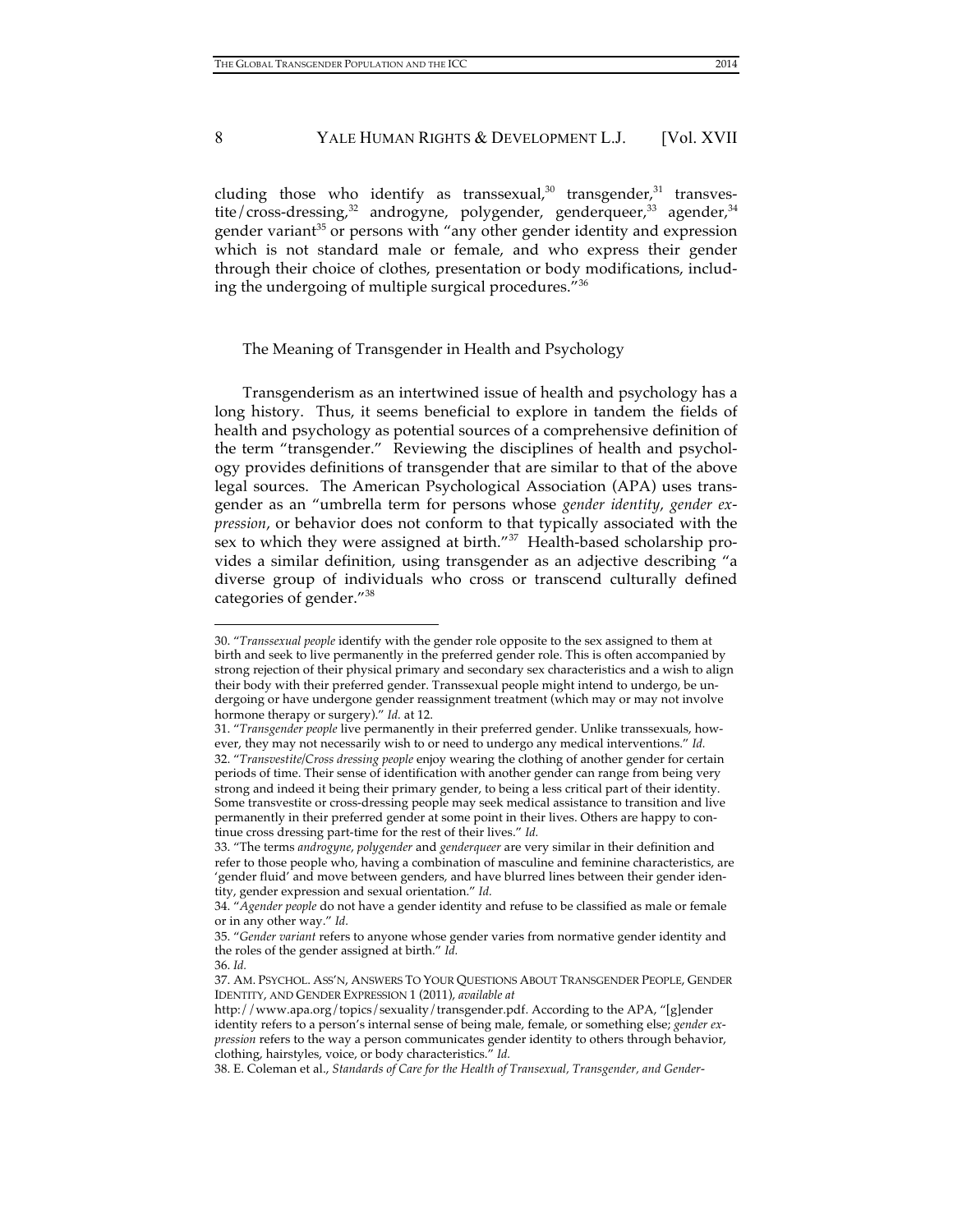#### The Advocacy Community and the Meaning of Transgender

It seems incomplete to only discuss how different professional groups, groups decidedly not transgender in nature, define the term "transgender." The powerful concept of self-identity demonstrated in the transgender community's effort to define *itself* seems vital to a full exploration of the meaning of "being transgender." This perspective of self-identity is also relevant for Part V, because self-identification as a group is an important issue for purposes of international criminal legal protection regarding the crime of genocide.

Worldwide, there many advocacy and support groups for transgender persons, their families and loved ones. Selecting a pair of advocacy organizations to represent the self-definition of transgender was an exercise in caution. After the advice and counsel of numerous transgender advocates, I selected Global Action for Trans\* Equality (GATE) and the National Center for Transgender Equality (NCTE) as the two examples of how the transgender community defines itself, because both organizations enjoy wide acceptance and respect within the transgender community and also represented a considerable level of inclusivity in their definitions of who is deemed to be represented under the "transgender" umbrella term.

Global Action for Trans\* Equality uses the term "trans" to describe those who transgress binary western gender norms, and includes those who identify with a gender different from the one assigned to them at birth and those who present themselves differently to the expectations of the gender role assigned to them at birth, by means of clothing, accessories, cosmetics, or body modification.<sup>39</sup> In their open-ended definition of those fitting into the "trans" term, GATE includes transsexual and transgender people, transvestites, travesti, cross-dressers, no gender and genderqueer people. 40

The National Center for Transgender Equality provides a similar description,<sup>41</sup> using transgender as an "umbrella term for those whose gender identity, expression, or behavior is different from those typically associated with their assigned sex at birth, including, but not limited to, transsexuals, $^{42}$ 

*Nonconforming People, Version 7*, 13 INT'L J. OF TRANSGENDERISM 165, 222 (2011).

<sup>39.</sup> GATE-GLOBAL ACTION FOR TRANS\* EQUALITY, http://transactivists.org/trans/ (last visited June 8, 2013).

<sup>40.</sup> *Id.* Travesti are persons who were assigned as male at birth but have a feminine gender identity. *See* Jessamy Calkin, *The Silicone Sisterhood*, INDEPENDENT, June 5, 1994, *available at* http://www.independent.co.uk/arts-entertainment/the-silicone-sisterhood-among-brazilspoor-there-are-three-sexes-men-women-and-travestis-biological-males-who-have-changedthemselves-by-art-and-science-into-something-very-close-to-females-many-use-liquid-siliconeinjections-in-order-to-enhance-the-transformation-but-the-cost-for-some-can-be-terrible-1420493.html.

<sup>41.</sup> *Transgender Terminology*, NATIONAL CENTER FOR TRANSGENDER EQUALITY,

http://transequality.org/Resources/NCTE\_TransTerminology.pdf (last visited Mar. 5, 2014). 42. A term for people whose gender identity is different from their assigned sex at birth. Often transsexual people alter or wish to alter their bodies through hormones or surgery in order to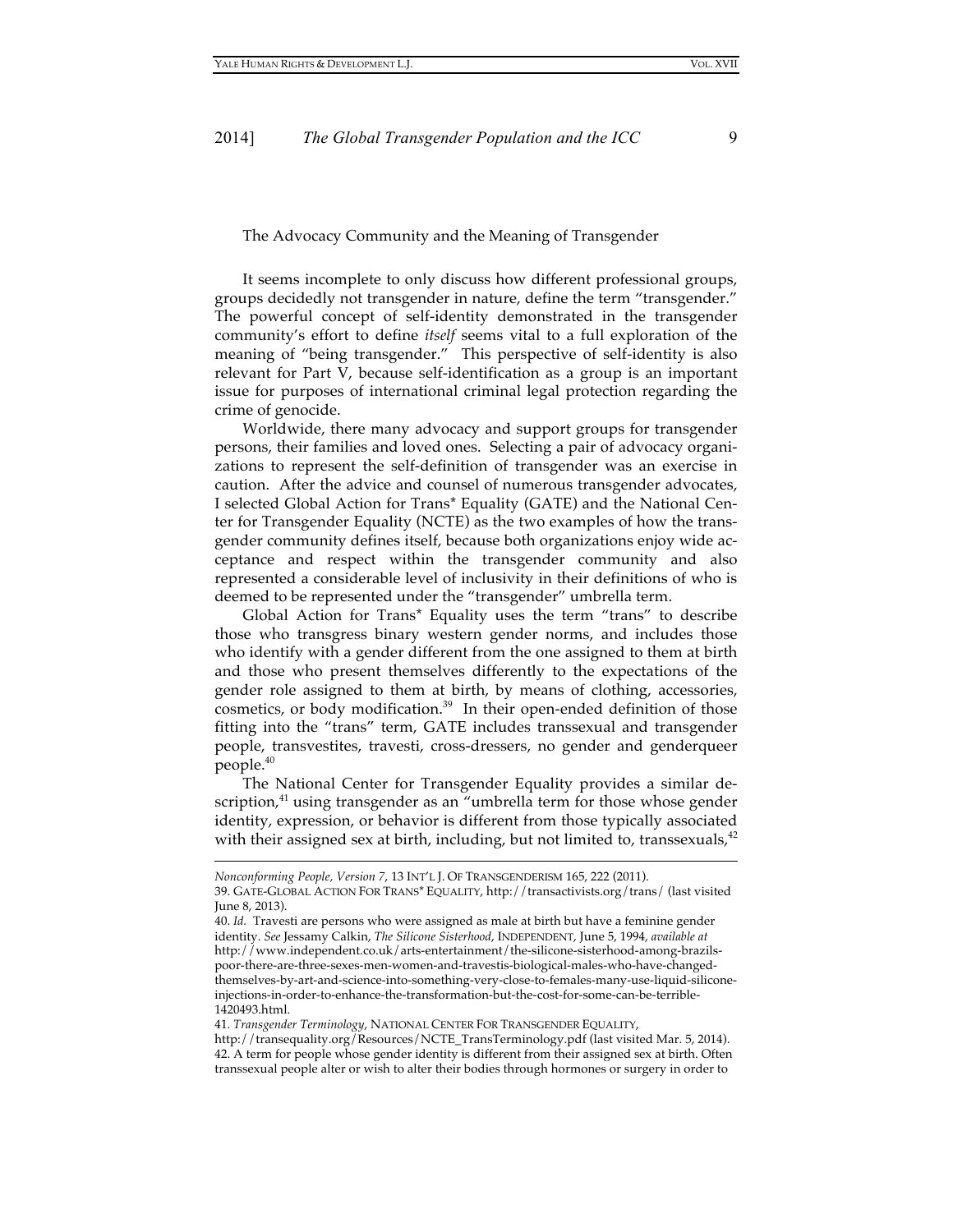cross-dressers,<sup>43</sup> androgynous people, genderqueers,<sup>44</sup> and gender nonconforming people."45

#### II(B). THE MEANING OF INTERSEX

Many consider intersex persons as fitting under the transgender umbrella term, as a group of persons who identify with a gender different from the one assigned to them at birth. 46 Others opine, however, that intersex persons should be considered a distinct category from transgender persons, in that their status is not gender-related, but instead relates to their biological makeup, which is neither entirely male nor female. $47$  Due to the lack of consensus, it seems prudent to dedicate a separate section for a discussion of the global intersex community, before melding together the legal discussion of international criminal protections for transgender and intersex persons for the balance of this article.

Once described as "hermaphrodites," intersex people are born with visible sexual anatomy that combines both male and female physical characteristics,<sup>48</sup> and/or possess chromosomes and manifest hormonal changes (often at puberty) or other sex characteristics usually associated with the opposite sex than the one assigned to them at birth.<sup>49</sup>

Accordingly, the biological makeup of intersex people "is neither exclusively male nor exclusively female, but is typical of both at once or not clearly defined as either. These features can manifest themselves in secondary sexual characteristics such as muscle mass, hair distribution, breasts and stature; in primary sexual characteristics such as reproductive organs

 $\overline{a}$ 

http://www.thetaskforce.org/downloads/reports/ reports/TransgenderEquality.pdf). 47. *See* AGIUS & TOBLER, *supra* note 19, at 12.

make it match their gender identity. *Id.*

<sup>43. &</sup>quot;A term for people who dress in clothing traditionally or stereotypically worn by the other sex, but who generally have no intent to live full-time as the other gender." *Id.*

<sup>44.</sup> Genderqueer, as used by the NCTE, is "[a] term used by some individuals who identify as neither entirely male nor entirely female." *Id.*

<sup>45.</sup> *Id.* ("a term for individuals whose gender expression is different from societal expectations related to gender")

<sup>46.</sup> Taylor Flynn, *Transforming the Debate: Why We Need to Include Transgender Rights in the Struggles for Sex and Sexual Orientation Equality*, 101 COLUM. L. REV. 392, 393 n.5 (2001) (citing JAMISON GREEN, *introduction to* PAISLEY CURRAH & SHANNON MINTER, TRANSGENDER EQUALITY: A HANDBOOK FOR ACTIVISTS & POLICYMAKERS 1, 3-4 (2000), *available at*

<sup>48.</sup> *See A Word About Words…*, GENDER SPECTRUM,

https://www.genderspectrum.org/images/stories/Resources/Family/A\_Word\_About\_Wor ds.pdf (last visited Mar. 5, 2014). At birth, most intersex people are assigned a gender by the attending medical professional or by the parents. This assignment may or may not be an accurate selection, based on physical characteristics displayed later in life. *Id.*

<sup>49.</sup> *See* DiMarco v. Wyo. Dep't of Corr., 300 F. Supp. 2d 1183, 1186 (D. Wyo. 2004), *rev'd sub nom*, Estate of DiMarco v. Wyo. Dep't of Corr., Div. of Prisons, 473 F.3d 1334 (10th Cir. 2007)("[A] person is intersexual if they have both male and female characteristics, including in varying degrees reproductive organs, secondary sexual characteristics, and sexual behavior. This condition is the result of an abnormality of the sex chromosomes or a hormonal imbalance during the development of the embryo.").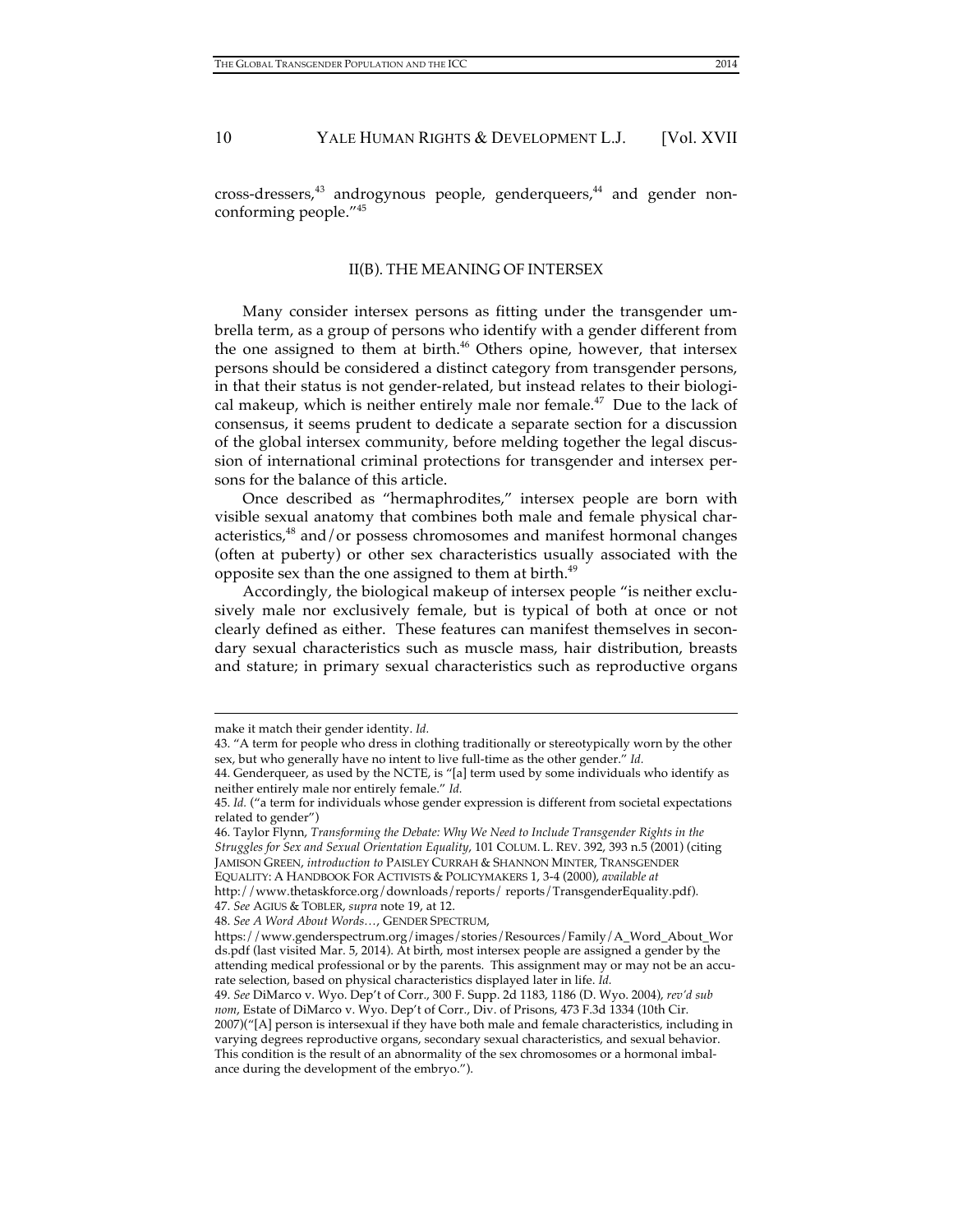and genitalia; and/or in chromosomal structures and hormones."<sup>50</sup> These characteristics can appear in a combination that demonstrates the unique biological makeup of the intersex person, i.e., facial hair indicative of a male and developed breast tissue more indicative of a female, or in any series of combinations.

#### II(C). A WORKING DEFINITION OF TRANSGENDER

With the twin goals of inclusivity and specificity in mind, this article adopts the definition of transgender set forth by Agius and Tobler in *Trans and Intersex People: Discrimination on the Grounds of Sex, Gender Identity, and Gender Expression*—the most inclusive and detailed of the definitions, which thus lends itself to better legal analysis. 51 Agius and Tobler's definition of "transgender" includes people who identify as transsexual, transgender, transvestite and cross-dressing, androgyne, polygender, genderqueer, agender, gender variant or have any other gender expression which is not standard male or female, and persons "who express their gender through their choice of clothes, presentation or body modifications, including the undergoing of multiple surgical procedures."52

As a point of clarification, it seems prudent to point out that within Agius and Tobler's definition, the issue of gender identity, i.e., the sense of whether a person is male or female, is determined internally, and this gender identity need not be outwardly expressed in any way, shape, or form. This contention is supported by *Schroer v. Billington*, where Schroer, although born male, had "a female gender identity—an internal, psychological sense of herself as a woman." $\overline{53}$  Thus, our working definition of transgender includes all people who consider themselves to be transgender, whether or not they externally demonstrate their internal, psychological sense of a gender identity that does not coincide with the sex assigned to them at birth.

Agius and Tobler consider intersex persons to be a separate and distinct group because their status is related to biological makeup and is not gen-

<sup>50.</sup> AGIUS & TOBLER, *supra* note 19, at 12.

<sup>51.</sup> In selecting the definition set forth by Agius and Tobler, I also considered that a number of non-western societies have culturally specific articulations of transgender that differ from the male/female dyad considered mainstream in the western world. Agius and Tobler's inclusion in their definition of transgender of a catch-all category, namely "any other gender expression that is not standard male or female," seems to address any concerns that a European Community report would not properly consider such non-western gender notions captured in the notions of Kathoey in Thailand, Hijras in South Asia, and Two-Spirit persons of indigenous North Americans, among others.

<sup>52.</sup> AGIUS & TOBLER, *supra* note 19, at 12.

<sup>53.</sup> Schroer v. Billington, 577 F. Supp. 2d 293, 295 (D.D.C. 2008). This internal diagnosis as sufficient to establish one's transgender nature is supported by *Oiler v. Winn-Dixie Louisiana, Inc.*, where "[p]laintiff defines transgendered as meaning that his gender identity, i.e., his sense of whether he is a male or female, is not consistently male." Oiler v. Winn-Dixie Louisiana, Inc., No. Civ. A. 00-3114, 2002 WL 31098541, at \*1 n.9 (E.D. La. Sept. 16, 2002).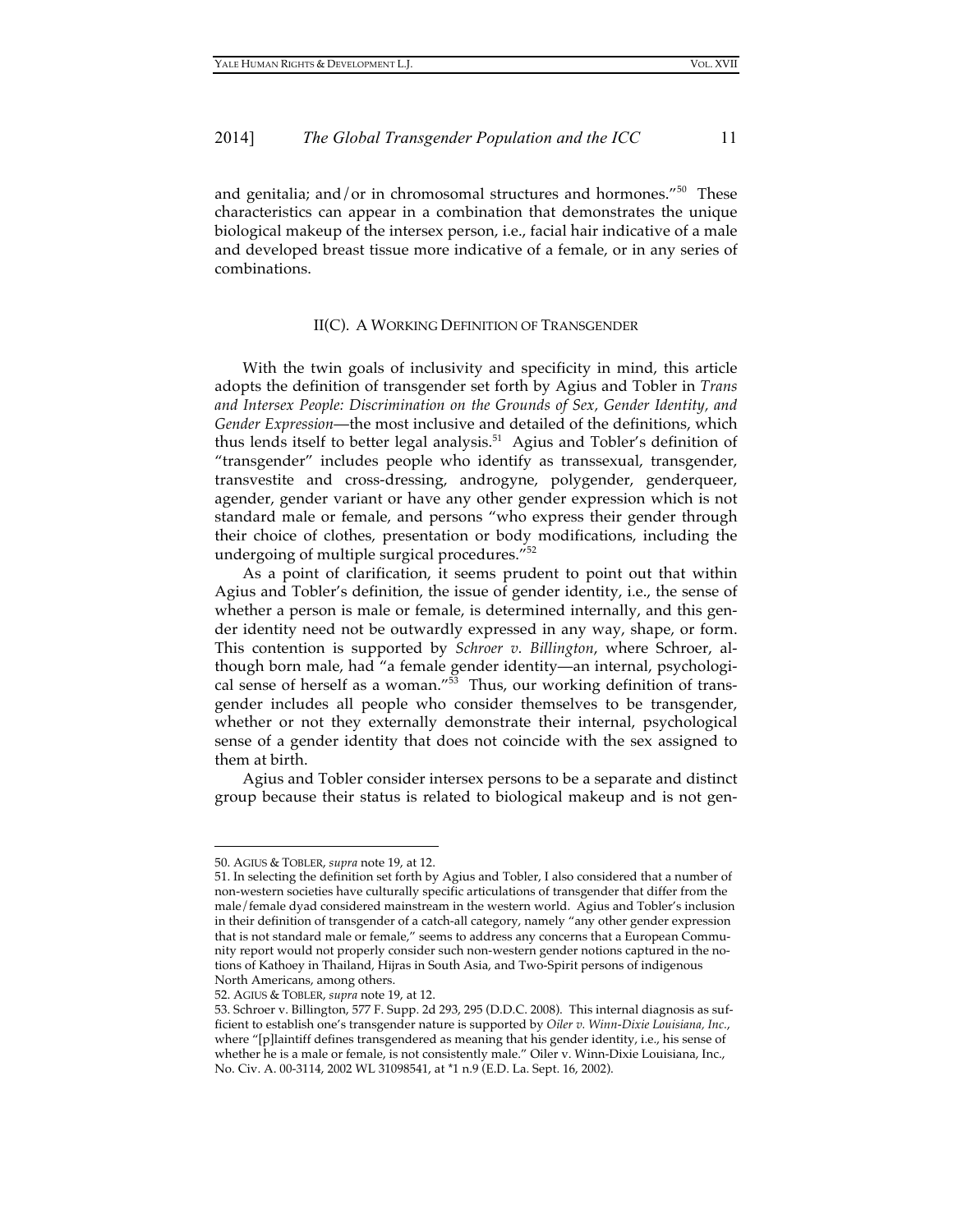der-related. 54 While this distinction is duly noted, for ease of reading, intersex persons will be discussed as part of the discussion of transgender persons whenever possible, and will only be discussed separately in the below discussion of demographics and in Article 7(h) when the issue of biological makeup versus gender status is a distinguishing factor in our legal analysis.

### III(A). DEMOGRAPHICS OF TRANSGENDER PERSONS

A discussion of the demographics of the transgender community is important not only as an examination of an understudied population but also for the discussion of Article 7 of the Rome Statute of the ICC and the requirement that such violence must be "widespread and systematic" to qualify as a crime against humanity. For these dual purposes, we will explore, to the extent possible, the issue of demography as it pertains to transgender persons.

Unfortunately, even within the allegedly more tolerant liberal democratic traditions of the United States and Western Europe, the demographics of the transgender community are difficult to capture. Dr. Gary J. Gates attributes this difficulty to a number of factors, including the debate over who is considered a member of the transgender community, challenges in survey methods, and potential respondents' concerns about confidentiality, anonymity, and being exposed as a member of a vulnerable population. 55 With these caveats, Dr. Gates uses the 2007 and 2009 Massachusetts Behavioral Risk Factor Surveillance Survey (which suggested that 0.5% of adults aged 18 through 64 identified as transgender) and the aggregated information from 2003 California LGBT Tobacco Survey and the 2009 California Health Interview Survey (that implied that approximately 0.1% of adults in California are transgender), and estimates that 697,529 American adults identify as transgender. This total equates to approximately 0.3% of the adult population in the United States. 56

While detailed estimates of the size of the European transgender community are also in short supply, some anecdotal information is available. For example, in the 2012 *European Union Lesbian, Gay, Bisexual and Transgender Survey* conducted by the European Union Agency for Fundamental Rights, over 93,000 self-identified LGBT persons participated in an online

<sup>54.</sup> AGIUS & TOBLER, *supra* note 19, at 12.

<sup>55.</sup> GARY J. GATES, HOW MANY PEOPLE ARE LESBIAN, GAY, BISEXUAL, AND TRANSGENDER? 2 (2011), *available at* http://williamsinstitute.law.ucla.edu/wp-content/uploads/Gates-How-Many-People-LGBT-Apr-2011.pdf.

<sup>56.</sup> *Id.* at 5. It is with some caution that I cite Dr. Gates's use of California and Massachusetts as the two examples in the above text. The reputation of these two states are quite liberal in regards to acceptance of human differences, generally, and thus more transgender people might decide to live in these more tolerant states, skewing any attempt of extrapolation of these numbers to estimate the size the national transgender population. On the other hand, the more tolerant nature of California and Massachusetts might allow for more accurate demographical information, in that transgender persons in these two states might feel that selfidentification as transgender is an action without potential repercussion, thus allowing for a more accurate assessment of the size of transgender community.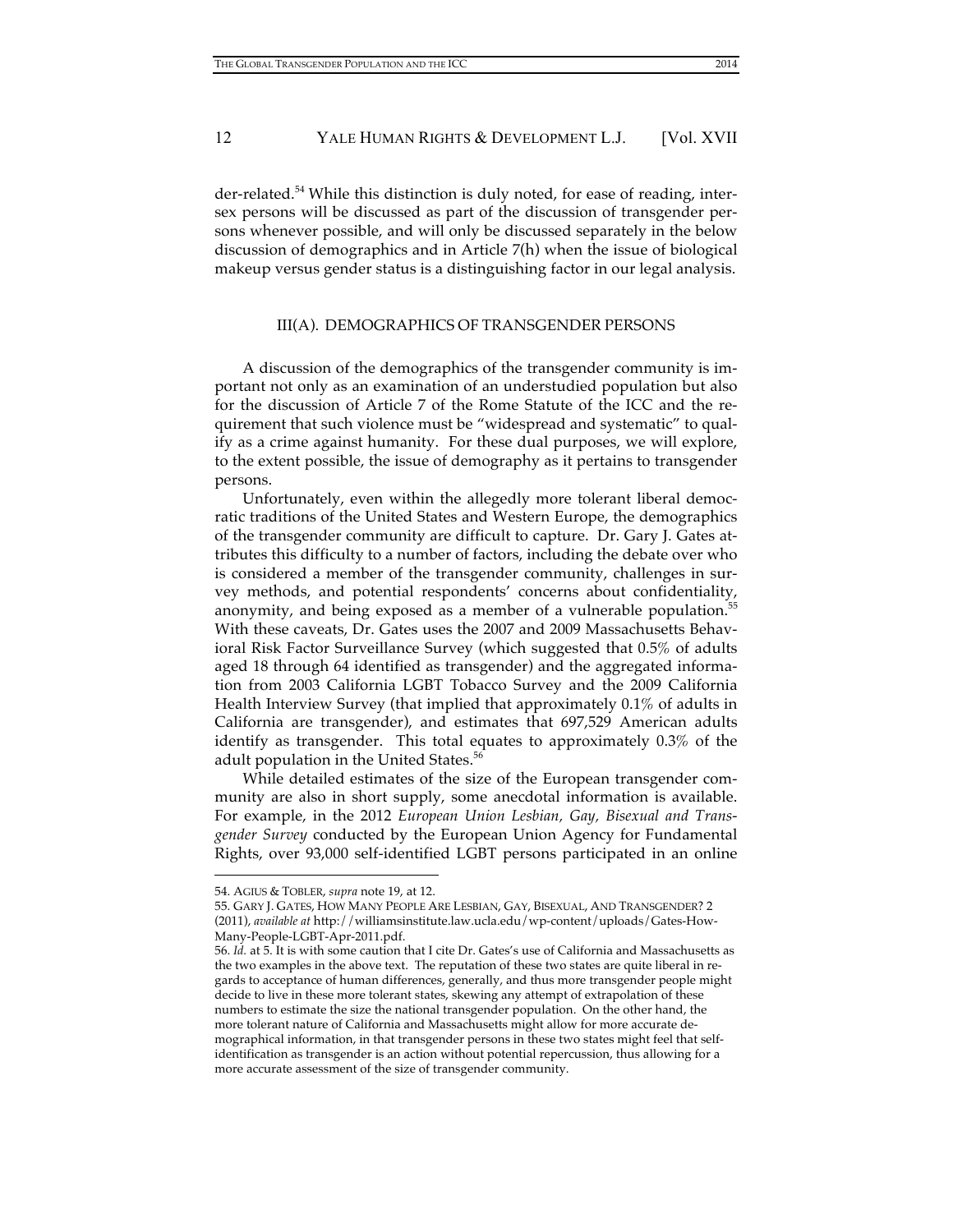survey. $^{57}$  Of the 93,079 respondents, 6,771 identified as transgender. $^{58}$ 

The challenge of demographics is compounded in countries where the safety and security of the transgender community is compromised by higher levels of transphobia, which can force the transgender community underground. According to Jack Harrison-Quintana, Policy Institute Manager at the National Gay and Lesbian Task Force, there is a considerable lack of global data on transgender demographics, and the culturallyspecific articulations of transgender identity vary too much for it to be appropriate to apply United States or European population estimates to other countries. 59 With these cautions in mind, this article will not attempt to capture the size of the transgender community in other countries.

#### III(B). DEMOGRAPHICS OF INTERSEX PERSONS

The demographics of the intersex community are also difficult to establish, as the discovery that a newborn displays intersex characteristics is often met with a private parental and medical decision to choose a gender for a child, along with the companion emotions of embarrassment and shamed silence.<sup>60</sup> Otherwise put, as a new parent of an intersex child, imagine the potential discomfort experienced when people ask the standard question of whether you had a boy or a girl, and you don't know exactly how to answer. Even the decision to dress the baby in the traditional gendered colors of pink or blue would be cause for potential distress and confusion. Also, the presence of intersex characteristics may not be recognized until later in life, making an accurate mapping of the intersex community a difficult task. 61

In *Transforming the Debate: Why We Need to Include Transgender Rights in the Struggles for Sex and Sexual Orientation Equality*, Taylor Flynn estimated that one in every 2,000 children are born intersex.<sup>62</sup> Gender Spectrum, a United States based education, training and support organization for trans-

<sup>57.</sup> EUR. UNION AGENCY FOR FUNDAMENTAL RIGHTS, EUROPEAN UNION LESBIAN, GAY, BISEXUAL AND TRANSGENDER SURVEY, RESULTS AT A GLANCE, 27 (2013), *available at* http://fra.europa.eu/sites/default/files/eu-lgbt-survey-results-at-a-glance\_en.pdf. According to the survey, "[w]ithin the transgender group (6,771 respondents), the largest subgroups were persons who were currently transsexual or had a transsexual past (1,813), transgender  $(1,066)$ , queer  $(1,016)$  and 'other'  $(1,683)$ . Two thirds  $(62\%)$  of transgender respondents said that they had been assigned a male sex at birth, whereas 38 % had been assigned a female sex." *Id.* at 27 n.17.

<sup>58.</sup> *Id.*

<sup>59.</sup> E-mail from Jack Harrison-Quintana, Policy Institute Manager, Nat'l Gay and Lesbian Task Force, to Research Assistant Sandy James (May 10, 2013, 14:09 EST) (on file with author). 60. Elizabeth Weil, *What if It's (Sort of) a Boy and (Sort of) a Girl?*, N.Y. TIMES, Sep. 24, 2006, *available at* http://www.nytimes.com/2006/09/24/magazine/24intersexkids.html. 61. Nat'l Library of Med., *Intersex,* MEDLINE PLUS (Feb. 26, 2014),

http://www.nlm.nih.gov/medlineplus/ency/article/001669.htm. Otherwise put, if there exists a discrepancy between external genitals (penis/vagina) and internal genitals (testes/ovaries), such a discovery of the internal findings might not be realized until puberty, when inconsistent sexual characteristics manifest themselves.

<sup>62.</sup> Flynn, *supra* note 46, at 393 n.5.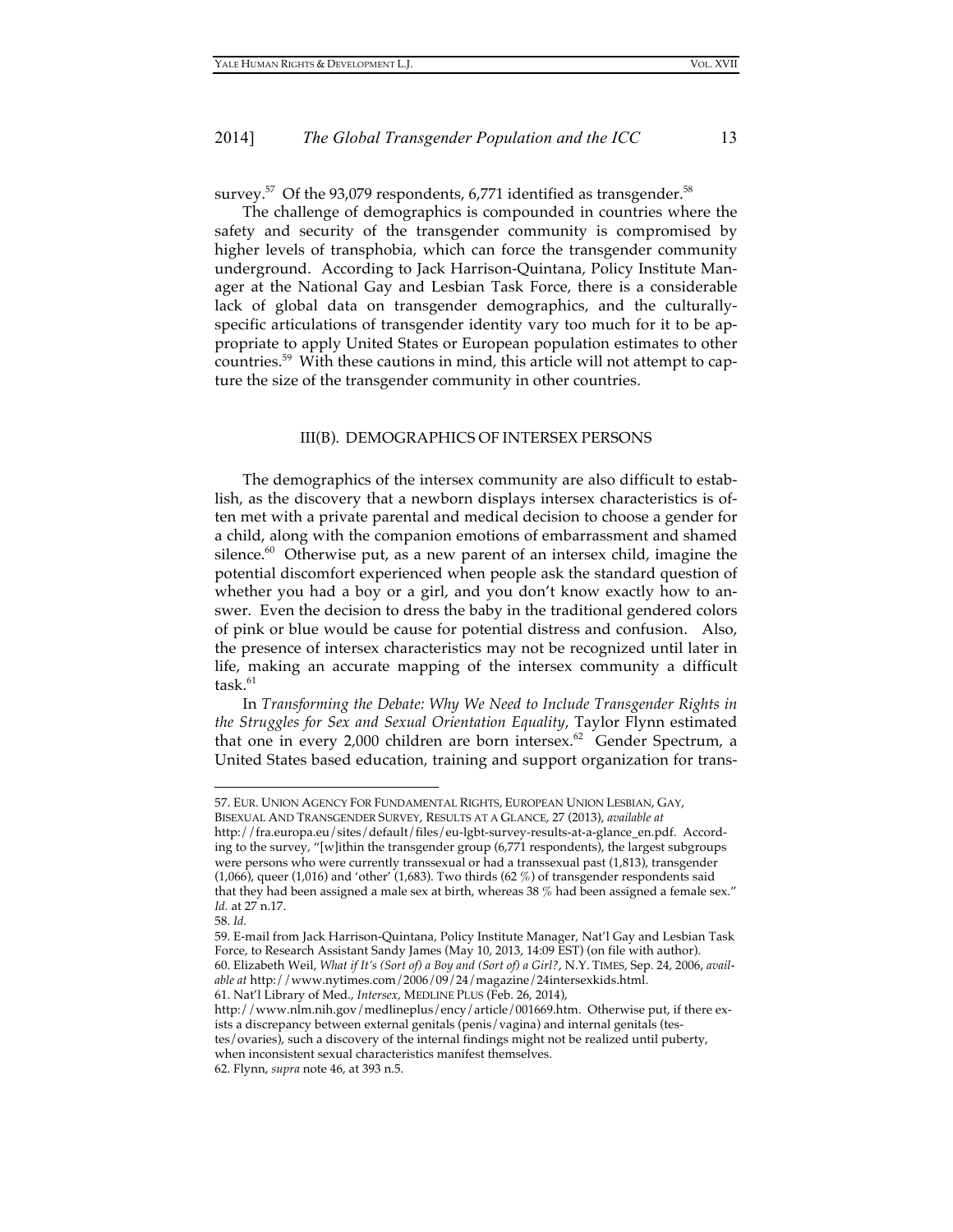gender issues, uses a more expansive definition of intersex that encompasses a wider range of conditions and asserts a significantly higher incidence. The organization maintains that approximately 1% of children are born with chromosomes, hormones, genitalia and/or other sex characteristics that are not exclusively male or female as defined by the medical establishment. 63 In *How Sexually Dimorphic Are We? Review and Synthesis*, the authors concluded that the frequency of intersexuality "might be as high as 2% of all live births" while the percentage of persons receiving "corrective genital surgery" probably "runs between 1 and 2 per 1000 (0.1 to 0.2%). $^{64}$ 

#### IV. INTRODUCTION TO THE INTERNATIONAL CRIMINAL COURT

Transgender legal protections were not a piece of the conversation during the earliest contemplation of a permanent international criminal court. The notion of a standing international court to deal with the prevention and punishment of mass atrocity dates back to December 11, 1946, with United Nations General Assembly Resolution 96 (I).<sup>65</sup> The achievement of an actual permanent court with such jurisdiction took a mere fifty-two years to accomplish, with the establishment of the ICC on July 17, 1998.<sup>66</sup> During the Cold War era, the cooperative effort required to establish an international court with general jurisdiction over the crimes of genocide, crimes against humanity, and war crimes was decidedly lacking, and significant steps forward for international justice for victims of mass atrocity did not occur.

Due in part to the end of the Cold War and a new spirit of international cooperation, two ad hoc criminal courts were established by the U.N. Security Council to reestablish international peace and security in the former Yugoslavia (ICTY) in 1993 and Rwanda (ICTR) in 1994. 67 These two ad hoc courts were an important development in the search for justice after mass atrocity and also serve as an important gauge of how the ICC judges might deal with the issues attendant to the consideration of genocide and crimes against humanity against a transgender population. Thus, cases from the

<sup>63.</sup>*A Word About Words*, *supra* note 48.

<sup>64.</sup> Melanie Blackless, et. al., *How Sexually Dimorphic Are We? Review and Synthesis*, AM. J. HUMAN BIOLOGY, 12:151-166 (2000).

<sup>65.</sup> The Crime of Genocide, G.A. Res. 96 (I), U.N. Doc. A/96/I (Dec. 11, 1946), *available at* http://daccess-dds-

ny.un.org/doc/RESOLUTION/GEN/NR0/033/47/IMG/NR003347.pdf?OpenElement. 66. *About the Court*, INT'L CRIMINAL COURT, http://www.icc-

cpi.int/en\_menus/icc/about%20the%20court/Pages/about%20the%20court.aspx (last visited Mar. 5, 2014).

<sup>67.</sup> U.N Security Council Resolution 808 (1993) established the International Criminal Tribunal for the Former Yugoslavia (ICTY). The full text of Resolution 808 is available at

http://www.icty.org/x/file/Legal%20Library/Statute/statute\_808\_1993\_en.pdf. U.N. Security Council Resolution 955 (1994) established the International Criminal Tribunal for Rwanda (ICTR). The full text of Resolution 955 is available at

http://www.unictr.org/Portals/0/English%5CLegal%5CResolutions%5CEnglish%5C955e.pd f.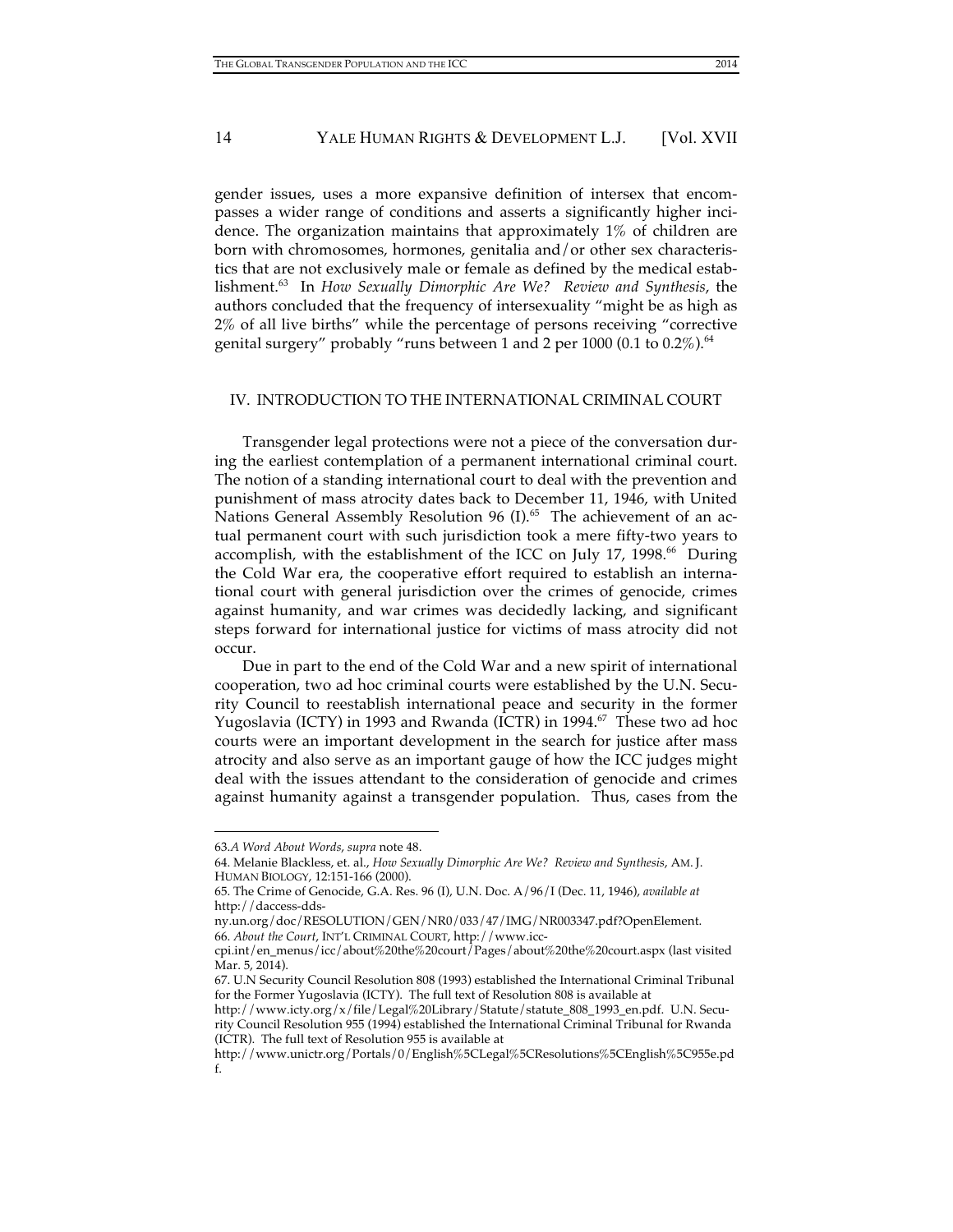ad hoc tribunals will be discussed at length below, even though they lack precedential authority in the ICC. 68

At least hypothetically, the possibility exists that the U.N. Security Council could establish an ad hoc tribunal to address mass atrocity against a transgender population.<sup>69</sup> However, the establishment of the permanent International Criminal Court on July 17, 1998 created general jurisdiction to prosecute and punish the Crime of Genocide (Article 6), Crimes Against Humanity (Article 7), and War Crimes (Article 8).<sup>70</sup> Thus, the focus of this article is on assessing the ability of the ICC to protect the global transgender community from genocide and crimes against humanity. Since the specter of mass atrocity against transgender persons seems unlikely to come attendant to "an armed conflict" as required by Article 8, this paper will not assess the ICC's ability to pursue war crimes charges in the event of mass atrocity against a transgender population.

The jurisdiction of the ICC is set forth in Article 5 of the Rome Statute, which states that the Court has jurisdiction over two crimes relevant to our discussion: Genocide under Article 6 and Crimes Against Humanity under Article 7.<sup>71</sup> Although this paper concludes that neither Article 6 nor Article 7 significantly protects transgender persons, and the court's non-binding dicta in the *Bashir* case does not signal that the court is seriously considering expanding such protection, the analysis in this article remains important because considerable violence is perpetrated against transgender persons, all around the world, every day. With this violence and the fear of an increase in future violence in mind, this article discusses the gaps or grey areas in the law in the hope that the combined efforts of the legal, political, diplomatic, and advocacy communities could result in greater international criminal legal protection for transgender persons going forward.

#### V. GENOCIDE AND TRANSGENDER AND INTERSEX PERSONS

The crime of genocide is defined in Article 6 of the Rome Statute as follows:

For the purpose of this Statute, "genocide" means any of the following acts committed with intent to destroy, in whole or in part, a na-

<sup>68.</sup> Article 21 of the Rome Statute spells out the applicable law for the ICC. Nowhere in Article 21 does it express that the court is bound to follow the rules of the ad hoc tribunals, although the article does indicate that the court shall apply "principles and rules of international law." Rome Statute at Art. 21.

<sup>69.</sup> For a complete examination of the power of the United Nations to establish an ad hoc criminal tribunal, see Prosecutor v. Tadic, Case No. IT-94-1-I, Decision on the Defense Motion for Interlocutory Appeal on Jurisdiction (Int'l Crim. Trib. for the Former Yugoslavia Oct. 2, 1995) *available at* http://www.icty.org/x/cases/tadic/acdec/en/51002.htm.

<sup>70.</sup> Rome Statute at Art. 5. Neither War Crimes under Article 8, nor the still prospective Crime of Aggression, will not be discussed in this article, which is concerned with societal violence rather than armed conflict.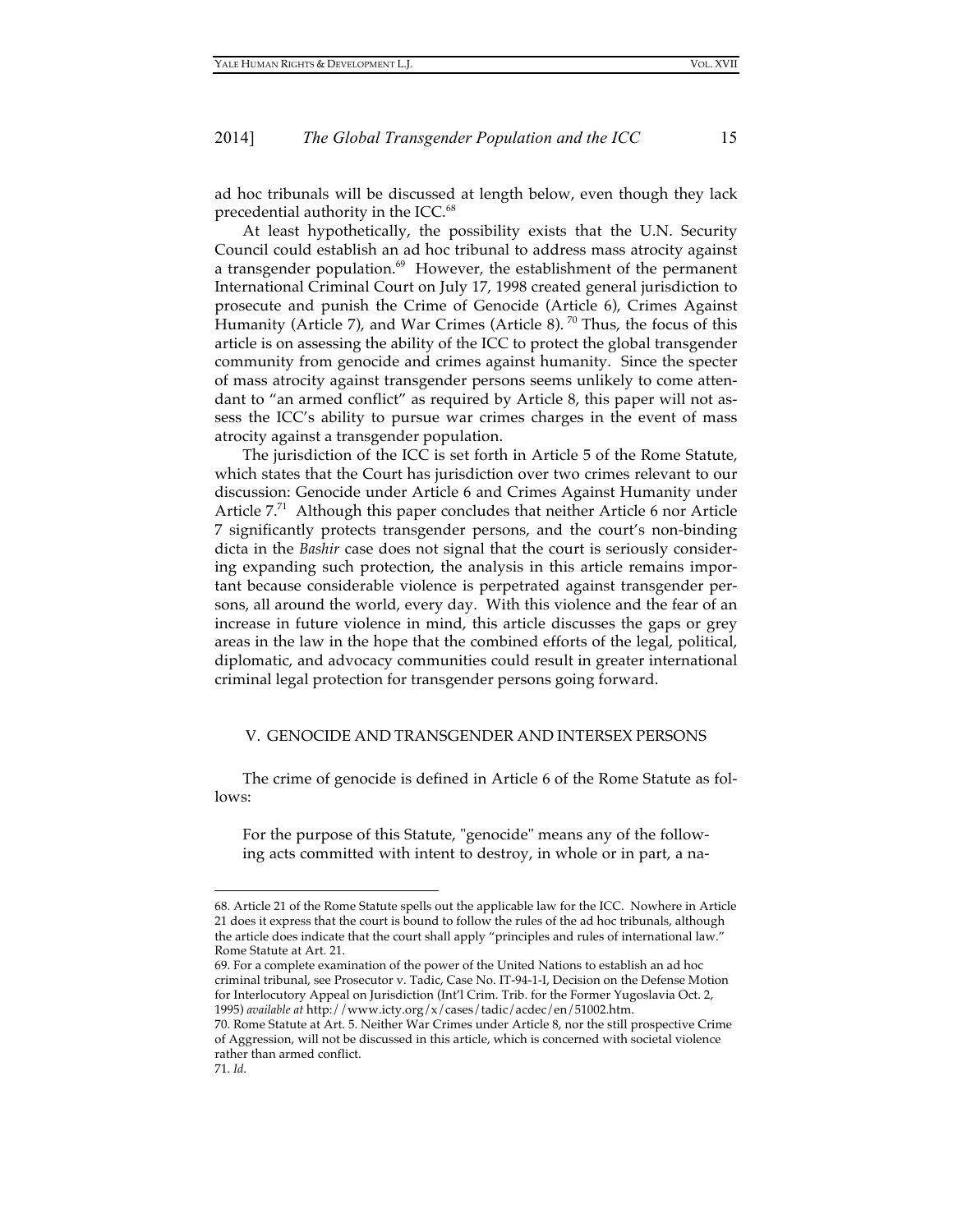tional, ethnical, racial or religious group, as such:

(a) Killing members of the group;

(b) Causing serious bodily or mental harm to members of the group;

(c) Deliberately inflicting on the group conditions of life calculated to bring about its physical destruction in whole or in part; (d) Imposing measures intended to prevent births within the group;

(e) Forcibly transferring children of the group to another group. 72

It does not require considerable imagination to conclude that a number of the *actus rei* enumerated in Article 6 could be committed against transgender persons, with the intent to destroy, in whole or in part, the group. Indeed, killing and causing serious bodily and mental harm and deliberate infliction of conditions of life calculated to bring about its physical destruction have all been inflicted upon transgender populations in recent history.<sup>73</sup> However, the contentious and restrictive negotiations that resulted in the 1948 Convention on the Prevention and Punishment of the Crime of Genocide (hereinafter "The Genocide Convention") and the Rome Statute suggest that such violence against transgender persons cannot be considered genocide.

# A. Prima Facie Limitations on the Crime of Genocide

As noted in the previous section, the 1948 Genocide Convention and Article 6 of the Rome Statute both specify that genocide is committed with "the intent to destroy, in whole or in part, a national, ethnical, racial, or religious group."<sup>74</sup>

Thus, in order to be protected on the face of The Genocide Convention and Article 6 of the Rome Statute, transgender persons would have to be considered a national, ethnical, racial, or religious group. This analysis,

 $\overline{a}$ 

73. See *supra* note 10 for details about transgender killings in Iraq and the estimated number of transgender killings globally. As to violence more generally, physical violence against transgender persons is common in the United States. A study surveying nearly 6,500 transgender Americans found that thirty-five percent of transgender persons had experienced some type of physical assault because they were transgender. JAMIE M. GRANT, NAT'L CTR. FOR TRANSGENDER EQUAL. & NAT'L GAY & LESBIAN TASK FORCE, INJUSTICE AT EVERY TURN: A REPORT OF THE NATIONAL TRANSGENDER DISCRIMINATION SURVEY (2011), *available at* http://www.thetaskforce.org/downloads/reports/reports/ntds\_full.pdf, at 3. For a comprehensive report on violence against transgender women in Latin America, see INTERNATIONAL HIV/AIDS ALLIANCE, THE NIGHT IS ANOTHER COUNTRY: IMPUNITY AND VIOLENCE AGAINST TRANSGENDER WOMEN HUMAN RIGHTS DEFENDERS IN LATIN AMERICA (2012), *available at* http://issuu.com/aids\_alliance/docs/ thenightisanothercountry.

74. Convention on the Prevention and Punishment of the Crime of Genocide, art. 2, Jan. 12, 1951, 1021 U.N.T.S. 78 (hereinafter "Genocide Convention"); Rome Statute, art. 6, July 17, 1998, 2187 U.N.T.S. 90.

<sup>72.</sup> *Id.* at art. 6.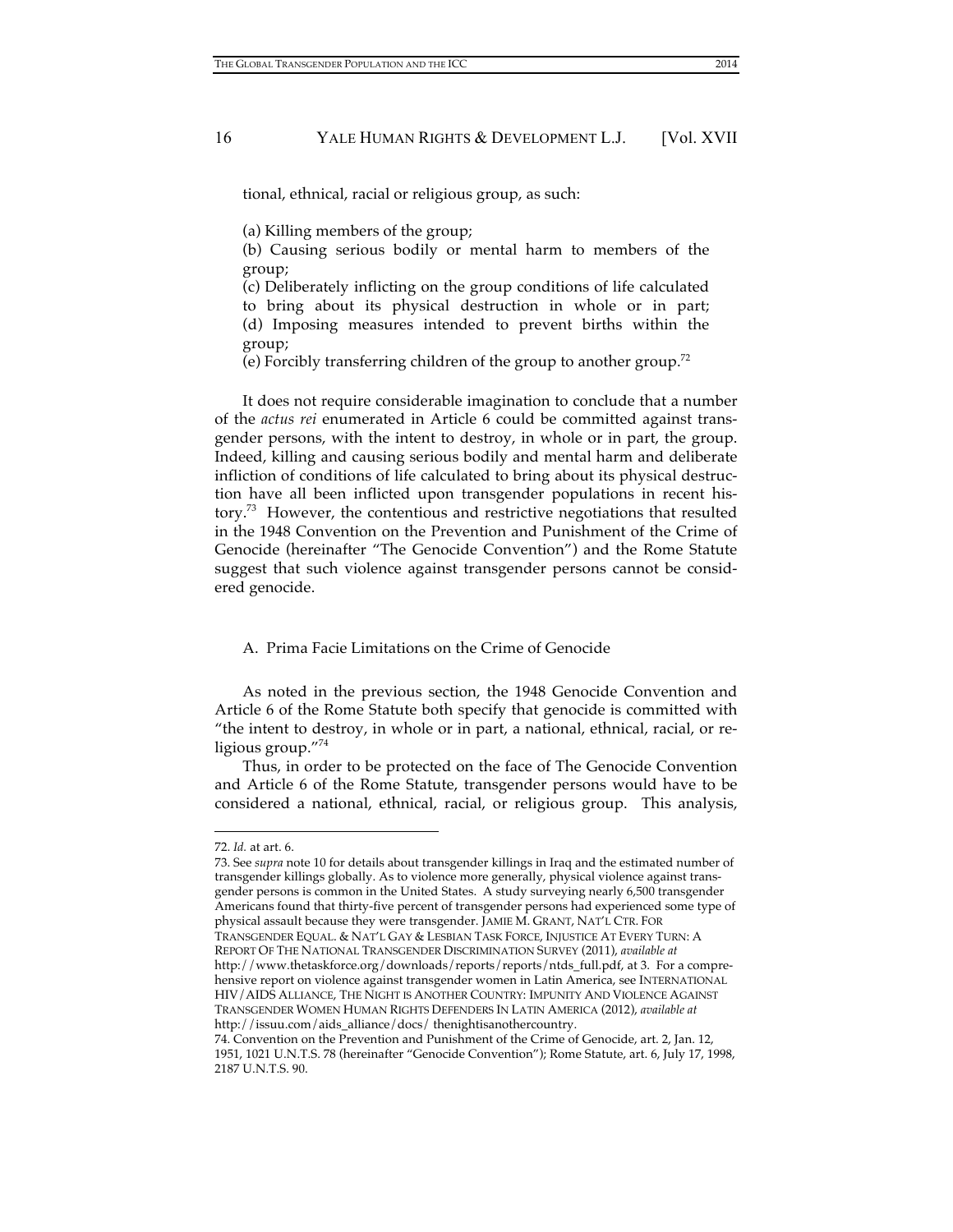conducted below, proves impossible.

The issue of protected group membership has been the topic of significant international debate since its earliest implementation in the 1948 Genocide Convention, and was also discussed in the Preparatory Committees leading up to the creation of the Rome Statute.<sup>75</sup> Neither the Rome Statute nor the accompanying Elements of Crimes have further defined the four groups protected under the statute.<sup>76</sup> Thus, in order to determine whether the ICC might consider transgender persons to be a national, ethnical, racial or religious group, we must look to other sources of law.

1. Can Transgender Persons Be Considered a "National Group?"

The ICTR in *Prosecutor* v. *Akayesu* held "that a national group is defined as a collection of people who are perceived to share a legal bond based on common citizenship . . . . "77 Scholars such as Christine Byron have concurred that the purpose of protecting national groups is to protect groups with a particular citizenship that might be targeted with violence<sup> $\delta$ 8</sup>—for example, Americans living in Pakistan or Rwandans living in Uganda.

This definition of a national group does not protect the global transgender community, because the global transgender population shares no legal bond of common citizenship. Even if the transgender population of a particular nation were targeted—for example, if transgender Italians were targeted with any of the *actus rei* listed above—they would not be protected as *transgender Italians*, but rather as *Italians*, that is, as part of a group that shares a legal bond based on common citizenship. Their transgender status would be irrelevant.

#### 2. Can Transgender Persons Qualify as an "Ethnical Group"?

The ICTR in *Prosecutor v*. *Rutaganda* stated that there is no generally and internationally accepted definition of an ethnical group.<sup>79</sup> Seeking to provide some clarity, in *Prosecutor v. Akayesu*, the ICTR defined an ethnical group as "a group whose members share a common language or culture."<sup>80</sup>

Using the *Akayesu* test, the global transgender community cannot be considered an ethnical group, as transgender persons are a meta-group that spans boundaries of language and culture. Continuing the example of the transgender Italian community, if the Italian-American community were targeted with violence, they may qualify as an ethnical group due to their Italian-American origins and the indication of shared language and culture.

<sup>75.</sup> The crime of genocide, and the list of groups protected, is identically defined in the Genocide Convention, the ICTR and ICTY, and the Rome Statute of the ICC.

<sup>76.</sup> Christine Byron, *The Crime of Genocide*, *in* THE PERMANENT INTERNATIONAL CRIMINAL

COURT: LEGAL AND POLICY ISSUES, 143, 155 (Dominick McGoldrick et al. eds., 2004).

<sup>77.</sup> Prosecutor v. Akayesu, Case No. ICTR-96-4-T, Judgment, ¶ 512 (Sept. 2, 1998).

<sup>78.</sup> Byron, *supra* note 76, at 157.

<sup>79.</sup> Prosecutor v. Rutaganda, Case No. ICTR-96-3-T, Judgment, ¶ 55.

<sup>80.</sup> *Akayesu* ¶ 513.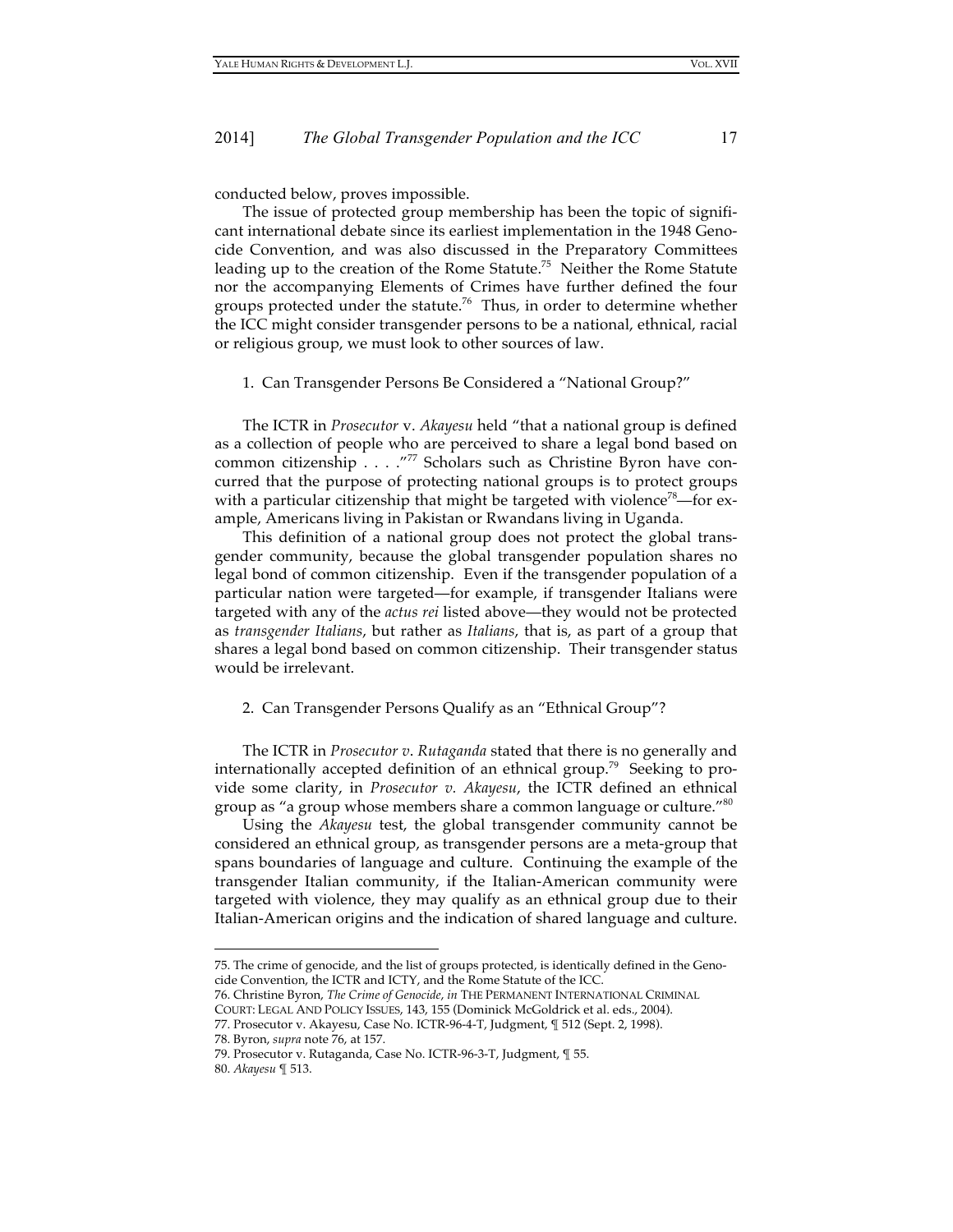However, if the transgender Italian-American community were targeted because they are transgender, they would receive no protection as an ethnical group, as transgender group membership does not require shared language or culture.

An argument could be made that transgender persons, regionally or nationally, might share a culture, and thus exist as an ethnic group, revolving around their identification as transgender persons. However, there is presently no language common to a regional or national group of transgender persons that is not also shared by the non-transgender population of the same region or nation. For example, simply because the transgender population of the United States, by and large, shares the common language of English, this would not qualify them as an ethnic group under the *Akayesu* decision. What would seem to be required by *Akayesu* is that the transgender population share a language distinct from the language of other groups inhabiting the same region or nation. This is evidenced by the fact that the court in *Akayesu* could not determine that the Tutsi were an ethnic group, in part because they did not speak a different language than the Hutu of Rwanda (both groups speak Kinyarwanda).

Thus, what is left to consider is whether there is a more broadly defined shared transgender culture, forged with transgender identity at its center. This contemplation deserves greater consideration and study as to whether a regional or national transgender group can truly be considered to share in a "transgender culture." However, as our working definition of transgender is incredibly broad and encompasses such disparate groups as transsexuals, transgender persons, transvestites, cross-dressers, androgyne, polygender, genderqueer, agender, and gender variant persons, it seems difficult to establish the existence of a shared culture encompassing all groups under the transgender umbrella term. The culture argument is further complicated by taking into account that many transgender persons display no outward and visible signs of their transgender nature

#### 3. Are Transgender Persons a "Racial Group?"

 $\overline{a}$ 

Both the *Akayesu* case and the *Kayishema and Ruzindana* case from the ICTR defined a racial group "based on the hereditary physical traits often identified with a geographical region."<sup>81</sup> In the case of the global transgender community, there is no commonality of hereditary physical traits based on geography that binds the group together. If, for example, African-Americans were targeted for violence based on the fact that the members were African-American, they would be protected as a "racial group." However, if African-Americans were targeted because they were transgender and *not* because they were African-Americans, they would not be protected under the statute because their transgender group membership is not based on hereditary physical traits. It seems curious, if not perverse,

<sup>81.</sup> *Akayesu* ¶ 514; Prosecutor v. Kayishema and Ruzindana*,* Judgment, Case No. ICTR-95-1-T, ¶ 98 (May 21, 1999).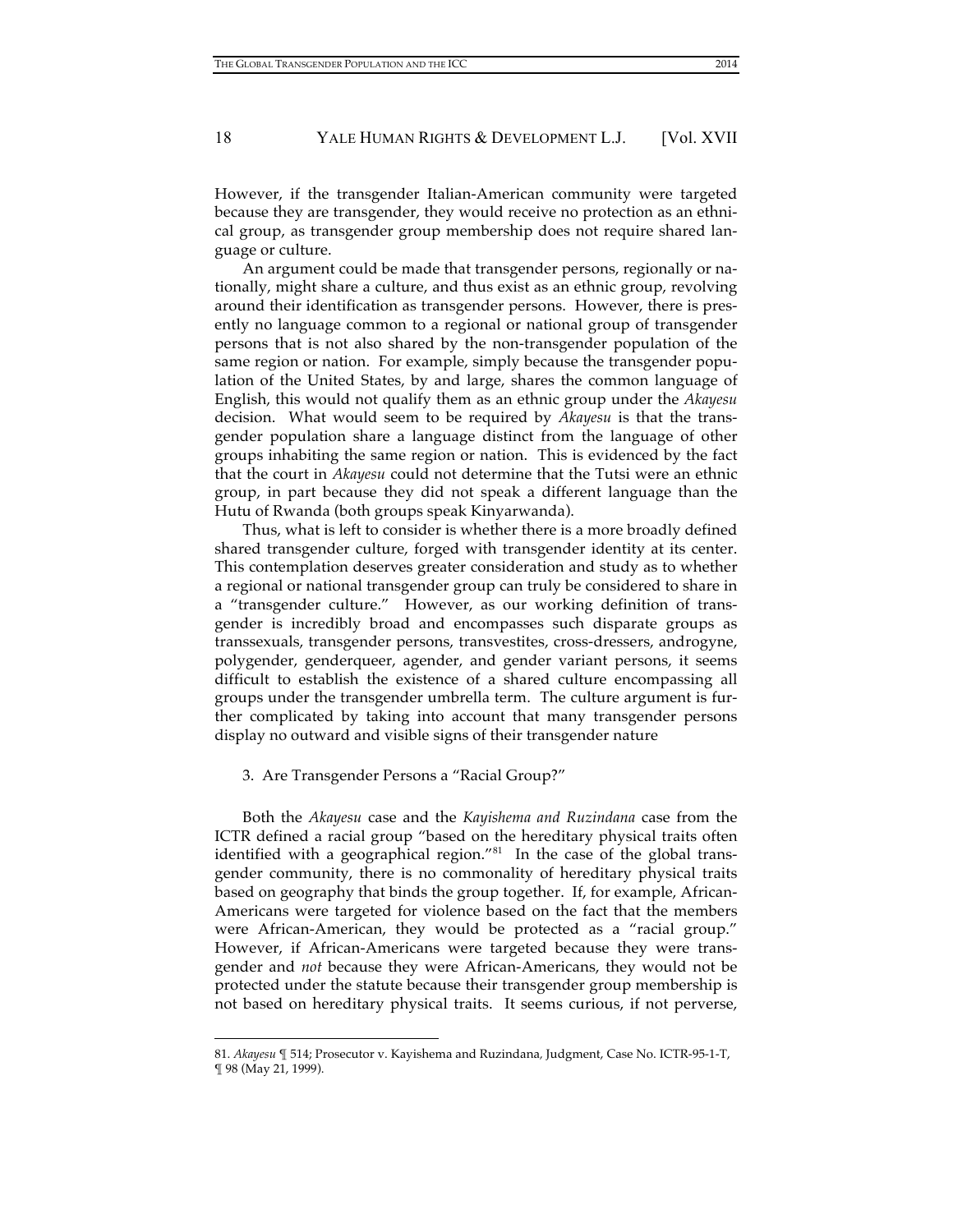that a group of African-American transgender persons targeted because they are African-American are protected from genocide, while the same exact group of African American transgender persons targeted not because of their race but because they are transgender would not be so protected. However, this considerable gap demonstrates the current state of the law.

4. Are Transgender Persons a Religious Group?

It seems clear from the above three sections, as well as from basic logic, that transgender persons are not a religious group for the purposes of Article 6 protection from genocide. However, the term "religion" remains undefined as a matter of international law.<sup>82</sup> Thus we again look to case law from the ICTR for guidance on the meaning of "religious group," which "suggests that a religious group is one whose members share the same religion, denomination or mode of worship."<sup>83</sup> The global transgender community shares none of these commonalities and thus does not qualify as a religious group. Nor would, for example, transgender Muslims receive protection as a religious group if they were targeted due to their status as transgender persons.

5. Conclusion

In summary, while a transgender population may be considered a group and may be targeted as a group for violence by malefactors, they are not protected by the plain text of either the 1948 Genocide Convention or the 1998 Rome Statute. They do not qualify as a national, ethnical, racial or religious group for purposes of Article 6, and are thus outside the protective ambit of protection from genocide.

# B. The Legacy of the *Akayesu* Case—An Avenue for Protection Against Mass Atrocity for Transgender Persons

As discussed above, the plain text of the Genocide Convention and the Rome Statute clearly state that four groups—national, ethnical, racial and religious in nature—are protected.<sup>84</sup> However, debate since 1948 has put into question whether the protections of the Genocide Convention and Rome Statute are limited to these four groups. The ICTR's *Akayesu* ruling

<sup>82.</sup> T. Jeremy Gunn, *The Complexity of Religion and the Definition of "Religion" in International Law*, 16 HARV. HUM. RTS. J. 189, 189-90 (2003).

<sup>83.</sup> Byron, *supra* note 76, at 159 (citations omitted).

<sup>84.</sup> While transgender persons certainly exist within all national, ethnic, racial and religious groups, their mere existence within each of the four groups protected by the Genocide Convention and Article 6 would not afford them protection from genocide. The key to any genocide prosecution is that the perpetrators intended to destroy the "group" and that "group" is protected. Since transgender persons are not an explicitly protected group, they are outside of the ambit of the statute.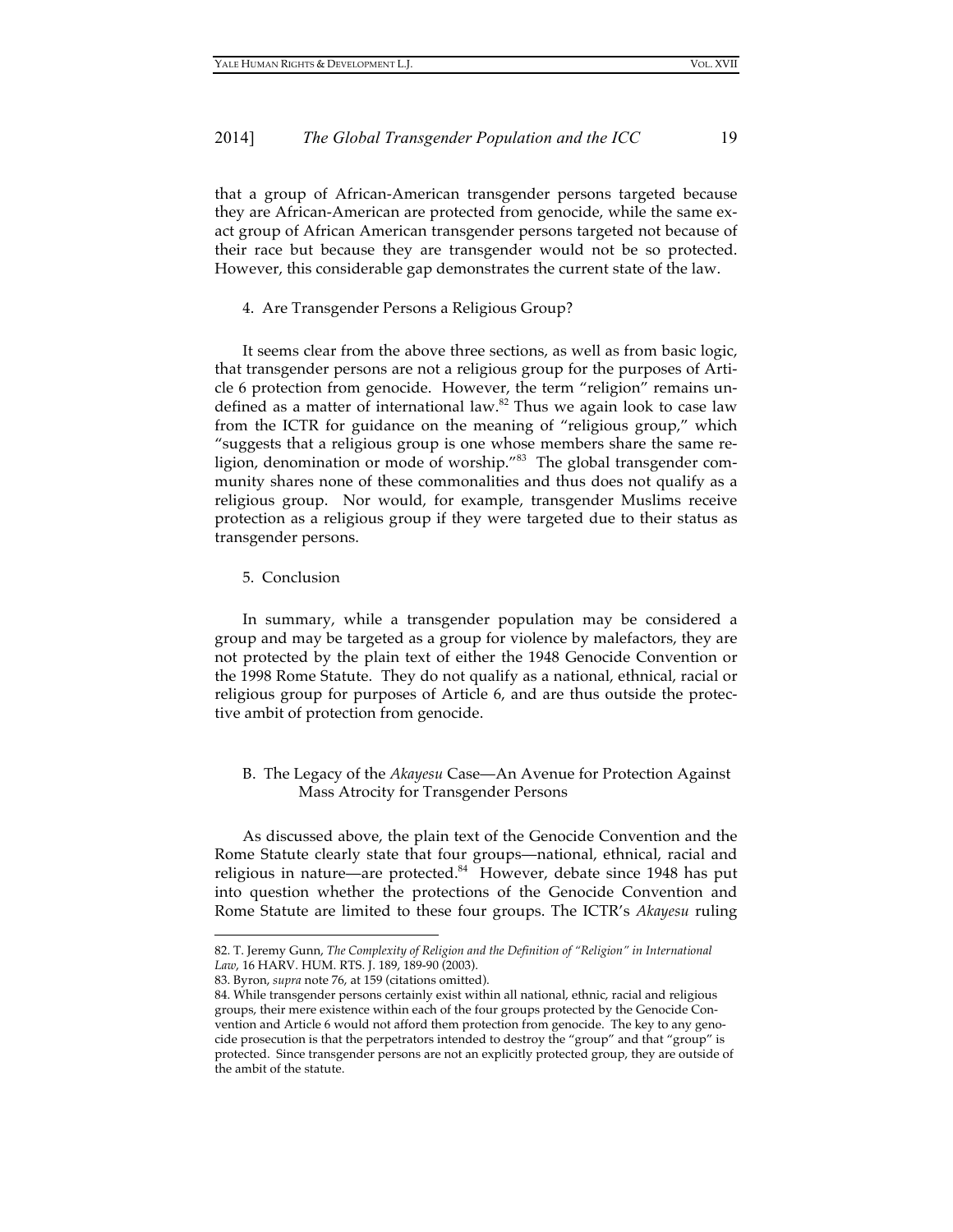offers a ray of hope for the transgender population, as the Court displayed a willingness to expand protection beyond the groups initially set forth in the definition of the ICC.

With almost fifty years of discussion as to the scope of group membership protection before it, the ICTR in *Akayesu* found it difficult to place the Tutsi firmly within the four groups protected by Article 6, but nonetheless decided that the Tutsi were entitled to protection, stating: "it is particularly important to respect the intention of the drafters of the Genocide Convention, which according to the negotiating history, was patently to ensure the protection of any stable and permanent group."85 The court held that:

[T]he crime of genocide was allegedly perceived as targeting only "stable" groups, constituted in a permanent fashion and membership of which is determined by birth, with the exclusion of the more "mobile" groups which one joins through individual voluntary commitment, such as political and economic groups. Therefore, a common criterion in the four types of groups protected by the Genocide Convention is that membership in such groups would seem to be normally not challengeable by its members, who belong to it automatically, by birth, in a continuous and often irremediable manner. 86

This ruling, which expanded group membership protection to "any stable and permanent group," may lend hope to the protection of transgender persons if they can be considered a stable and permanent group.

#### 1. Are Transgender Persons a Stable and Permanent Group?

The threshold issue, before permanence and stability, is whether transgender persons qualify as a group in the first place. In *Akayesu*, the Court relied upon two main factors to establish an identifiable group: identification as a group by others, and self-identification.<sup>87</sup> Using these dual criteria, the court found that others identified the Tutsi as a group (in their case, an ethnic group). The court also found it dispositive that the Tutsi selfidentified as an ethnic group, regardless of whether or not they actually were an ethnic group using the language and culture test of ethnicity set forth above.

Using the twin *Akayesu* test, transgender persons seem to demonstrate a significant level of cohesive group membership. The targeted and intentional violence against transgender persons, in a multitude of countries, demonstrates that others identify transgender persons as a group. In addi-

<sup>85.</sup> *Akayesu* ¶ 516; *see also* Byron, *supra* note 76, at 157; David Lisson, *Defining "National Group" in the Genocide Convention: A Case Study of Timor-Leste*, 60 STAN. L. REV. 1459 (2008).

<sup>86.</sup> *Akayesu* ¶ 511.

<sup>87.</sup> *Akayesu* ¶ 702.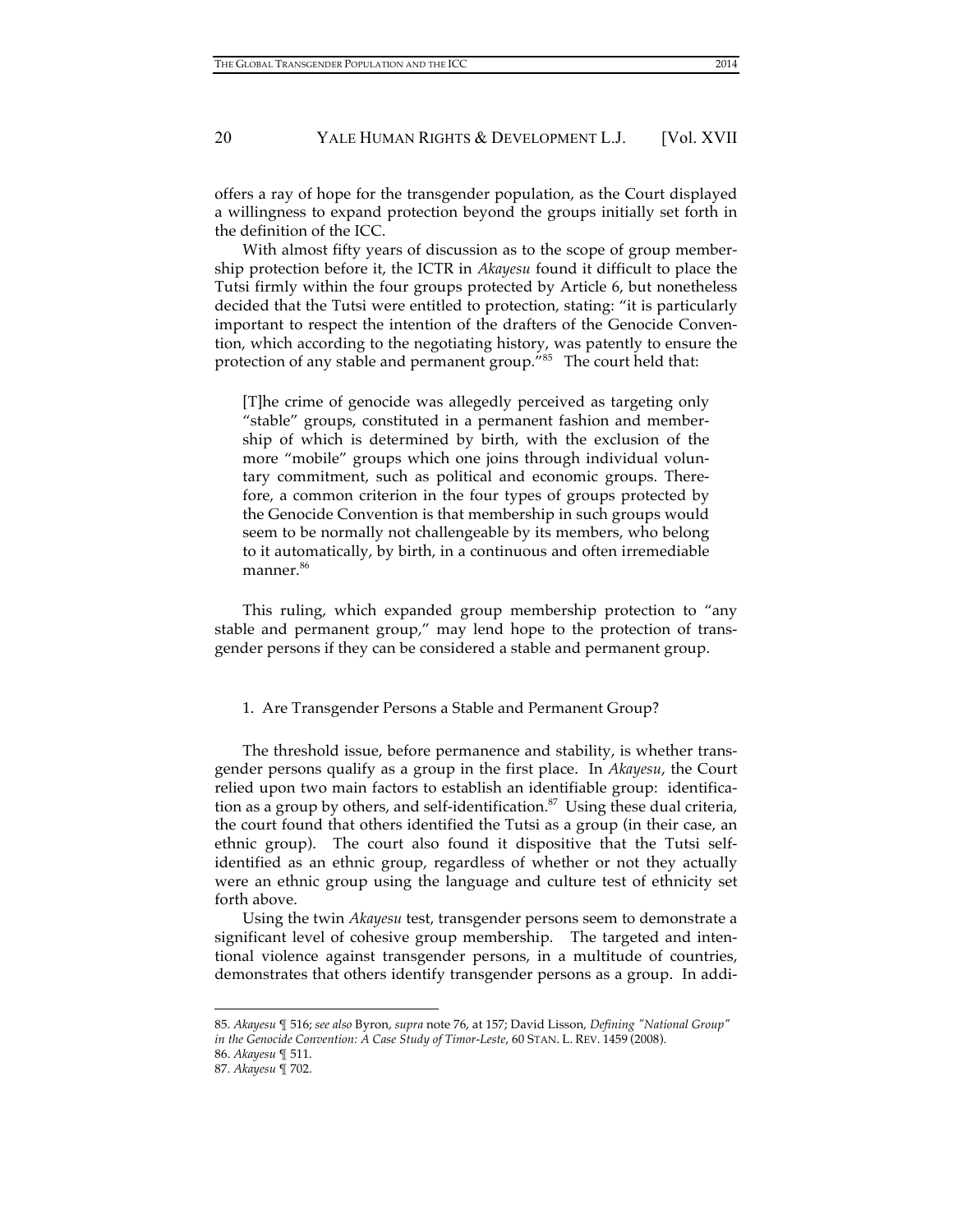tion, the multitude of local, national, regional, and global transgender activist organizations, support groups, and related resources signal that transgender persons self-identify as a group. As the analysis seems to support the proposition that transgender persons constitute both an identified and self-identified group, the next level of analysis looks at whether this group is stable and permanent.

#### *A. Has the Transgender Community Enjoyed Permanence and Stability?*

In *Akayesu*, the Court found the Tutsi to be a stable and permanent group, and in doing so, traced the uninterrupted existence of the Tutsi from back to the pre-colonial era, which started in 1897, until the start of the 1994 genocide. With an approximately 100-year detailed group history deemed sufficient to show permanence of the Tutsi, could transgender persons show similar evidence to be considered a stable and permanent group under the *Akayesu* decision?

Although the international headline-making news of Christine Jorgensen's successful sex reassignment surgery in December 1952 brought popular attention to the transgender population for the first time, research has demonstrated that the transgender population has existed for a significant period of time.<sup>89</sup> Transgender people have been acknowledged and documented in numerous ancient civilizations and have achieved varying levels of significance in a number of cultures at different periods throughout history.<sup>90</sup> Transsexual priestesses having been documented in Mesopotamian, Assyrian, Akkadian, and Babylonian records from as early as the third millennium B.C.E.<sup>91</sup> Transgender people have also been documented in ancient Greece and Rome.<sup>92</sup>

Moving forward to the 1500s, explorers documented their encounters with cultures in which individuals lived as members of the opposite gender. 93 One such explorer, Pedro de Magalhaes, recounted his experience during an expedition to Brazil in 1576 in which he documented women

<sup>88.</sup> *Akayesu* ¶¶ 80-126.

<sup>89.</sup> Christine Jorgensen was a former United States G.I. who had served in World War II and later underwent genital transformation surgery in Copenhagen, Denmark, to emerge as a "blond bombshell." SUSAN STRYKER, TRANSGENDER HISTORY 47 (2008). The reason for her popularity has been attributed to her being the "first transgender person to receive significant media attention who happened to be from the United States, which had risen to a new level of international geopolitical importance in the aftermath of World War II." *Id.* 

<sup>90.</sup> *See generally* LESLIE FEINBERG, TRANSGENDER WARRIORS: MAKING HISTORY FROM JOAN OF ARC TO RUPAUL (1996) (outlining the history of transgender people).

<sup>91.</sup> *Id.* at 40. The male-to-female transsexual priestesses served multiple deities in these civilizations. *Id*. Some classical texts have reported as many as 5,000 transsexual women priestesses known as *gallae* in Anatolia, a part of modern-day Turkey. *Id.* at 41.

<sup>92.</sup> *Id.* at 55-57. *See also* Richard Green, *Mythological, Historical, and Cross-Cultural Aspects of Transsexualism*, *in* CURRENT CONCEPTS IN TRANSGENDER IDENTITY 3, 5 (Dallas Denny ed., 1998) (Roman emperor Heliogabalus is "said to have offered half the Roman Empire to the physician who could equip him with female genitalia.").

<sup>93.</sup> *See* FEINBERG, *supra* note 90*,* at 22.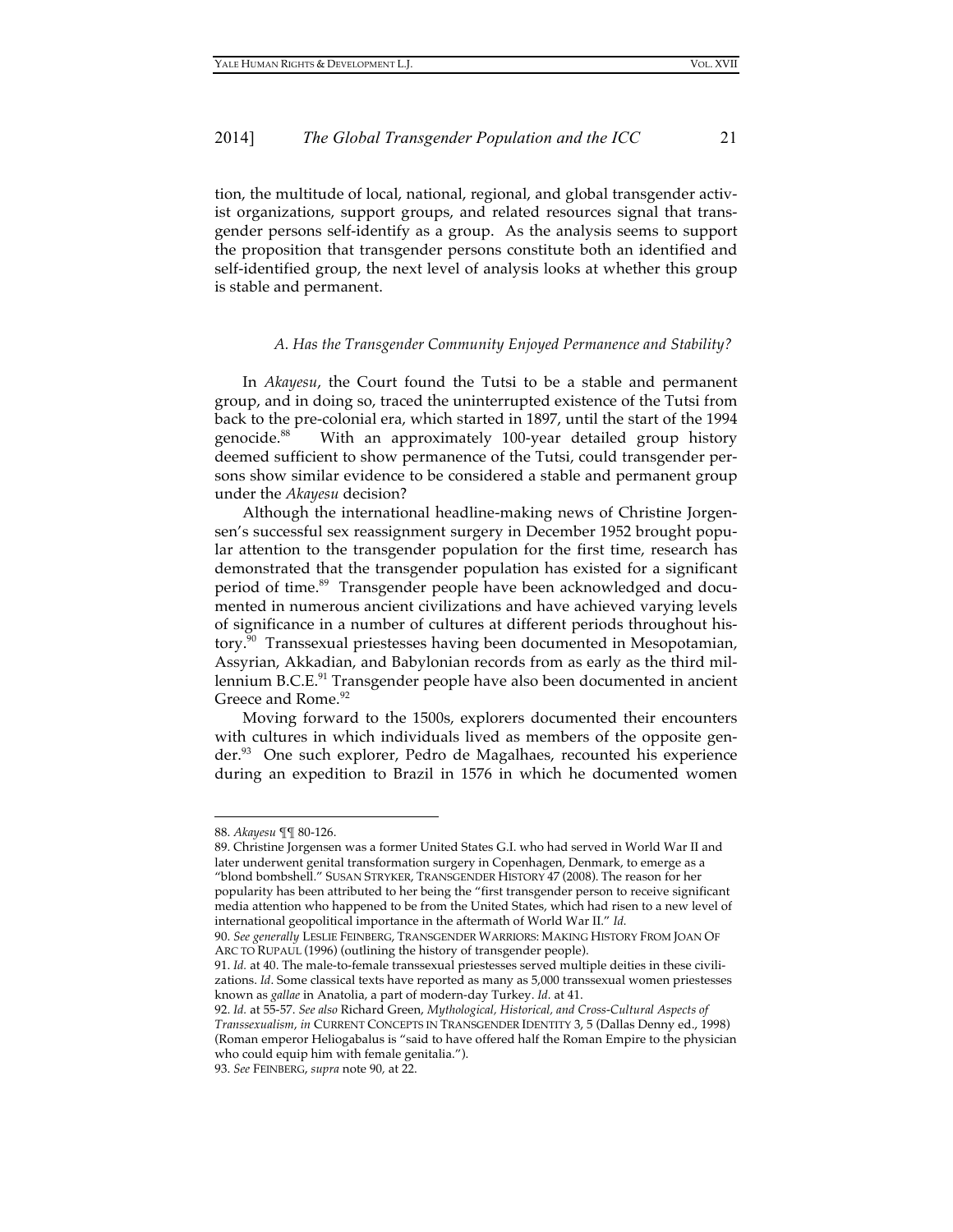among the Tupinamba who lived and were accepted as men. $94$  Other individuals have also documented their experiences as they traveled and encountered different cultures, such as French missionary Joseph Francois Lafitau, who described Two-Spirit people in the western Great Lakes, Louisiana, and Florida in 1724: "they believe they are honored . . . they participate in all religious ceremonies, and this profession of an extraordinary life causes them to be regarded as people of higher order  $\dots$ ."<sup>95</sup> In many cultures, transgender people have been integrated into society and have occupied roles of great significance, such as transgender shamans that were documented in southern Chile and parts of Argentina.<sup>96</sup> Similarly, transgender people have been found to perform religious functions in some traditional Asian societies.<sup>97</sup>

Additional reports of transgender people have been documented in 16th through 19th century French history, such as the case of Mlle. Jenny Savalette de Lange, who lived as a woman and died at Versailles in 1858 and was "discovered to be a man."98 Evidence of transgender people also existed during that period of time in America,<sup>99</sup> where officials in a number of cities passed ordinances making it illegal for men or women to publicly appear in "dress not belonging to his or her sex."<sup>100</sup> Reports indicate that up to 400 male Civil War soldiers were in fact born female,<sup>101</sup> including Congressional Medal of Honor recipient, Dr. Mary Walker, a Union surgeon.<sup>102</sup>

The 20th century saw an increase in the documentation of the transgender population with numerous medical and psychological advances and the work of scientists such as Magnus Hirschfeld and Harry Benjamin, who devoted a significant amount of their practice to transgender people.<sup>103</sup> De-

 $\overline{a}$ 

101. FEINBERG, *supra* note 90, at 37.

<sup>94.</sup> *Id.* 

<sup>95.</sup> *Id.* at 23.

<sup>96.</sup> Leslie Feinberg, *Transgender Liberation: A Movement Whose Time Has Come*, *in* THE TRANSGENDER STUDIES READER, 205, 215 (Susan Stryker & Stephen Whittle eds., 2006). 97. FEINBERG, *supra* note 90, at 44-45 ("Transgendered identities and practices have been documented in every traditional Asian society. In some Asian traditions, transgendered figures perform religious or quasi-religious functions."). These include the *basaja* of Indonesian island of Sulawesi, *hijra* of India, and *mudang* of Korea. *Id.*

<sup>98.</sup> Richard Green, *supra* note 92, at 7. Mlle. Savalette de Lange also acquired a substitute birth certificate with a female gender, was engaged to men six times, and "was given a thousand francs a year pension by the King of France with a free apartment at the Chateau of Versailles." *Id.*

<sup>99.</sup> *See* GORDENE OLGA MACKENZIE, TRANSGENDER NATION 32 (1994). Reports of trans people can be found in newspapers, legal records, medical journals and writings of early sexologists, such as the 1881 *Chicago Medical Review* report of the first Colonial governor of NY, Edward Hyde (aka Lord Cornbury) frequently appearing in public wearing women's clothing. *Id*. at 32. 100. STRYKER, *supra* note 89, at 31.

<sup>102.</sup> VICKI L. EAKLOR, QUEER AMERICA: A GLBT HISTORY OF THE UNITED STATES 29 (2008). Dr. Mary Walker "differed from the passing women. Her intention was not to disguise herself as a man, but to wear male clothing as a woman." *Id.* She continued cross-dressing after the war until her death in 1919. *Id.*

<sup>103.</sup> Magnus Hirschfeld coined the term "transvestite" and wrote *The Transvestites* in 1910, which is described as "the first book-length treatment of the phenomena." STRYKER, *supra* note 86, at 39. Psychiatrist Max Marcuse described a "*Geschlechtsumwandlungstreib* (drive for sex transformation)" in 1913. *Id.* at 38. Endocrinologist Harry Benjamin moved to the U.S. in 1913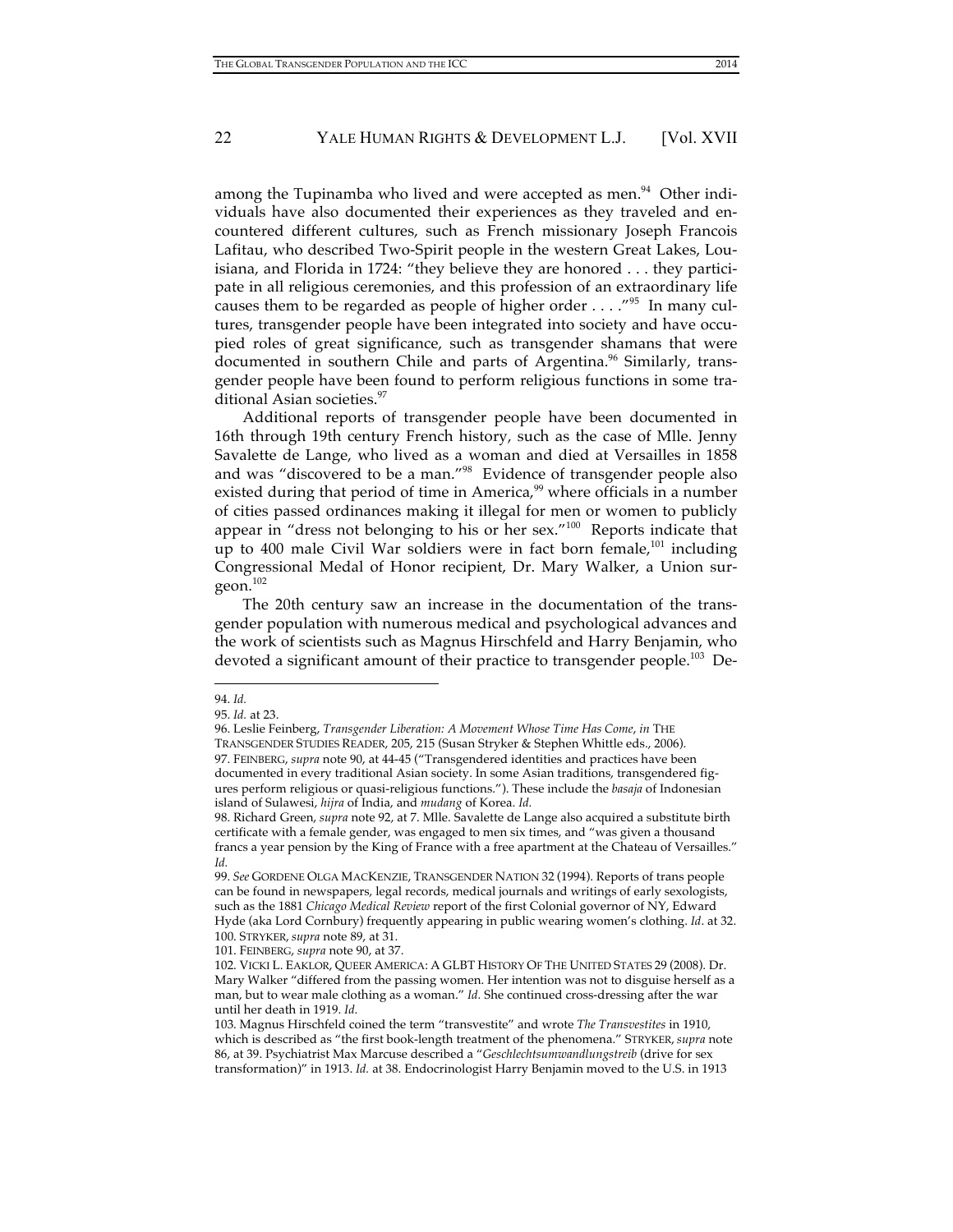spite Christine Jorgensen's prominence, she was not the first transgender woman to undergo surgery. The first gender reassignment surgery is commonly believed to have been conducted in the 1920s when Einar Wegener underwent male-to-female surgery to become Lili Elbe. 104 Dora Richter's male-to-female genital transformation surgery in 1931 is reported to be the first documented surgery of its kind.<sup>105</sup> In addition to medical advances, the middle of the 20th century also brought about social and technological advances that allowed the transgender population to "interconnect with networks of socially powerful people in ways that would produce longlasting organizations and provide the base of a social movement."<sup>106</sup> These historical markers are merely examples of the existence of transgender persons throughout human history—potentially constituting sufficient evidence to satisfy the standard articulated in the *Akayesu* decision.

#### *B. Is Transgender Status Irremediable?*

In order to prove that transgender persons are a stable and permanent group under the *Akayesu* test, it must also be established that being a transgender individual is irremediable. Membership in the group must not be voluntary, such as in a political group, or transient, such as (potentially) in an economic group. While there are no proven scientific explanations for why people are transgender, it is clear that many transgender persons believe that they were born transgender, and that it is an innate part of who they have been since birth.<sup>107</sup> Some transgender persons report being aware that they are transgender from their earliest conscious thoughts and memories.108 Such testimonies demonstrate the irremediable nature of being a transgender person. Medical theories also point to this irremediable nature, attributing it to fluctuations or imbalances in hormones or the use of certain medications during pregnancy.<sup>109</sup> Other research indicates that there are links between transgender identity and brain structure. $^{110}$ 

In any case, there is a strong argument that transgender identification is neither voluntary nor transient. This argument would conclude that transgender persons are transgender permanently, not as a passing phase or fancy. Thus, if the ICC were to follow *Akayesu*, transgender persons may be

106. *Id.* at 41.

and became the leading medical authority on transsexuality in the 1950s. *Id.* at 40. Dr. Benjamin published *The Transsexual Phenomenon* in 1966, EAKLOR, *supra* note 102, at xxiii, and established the Harry Benjamin International Gender Dysphoria Association (currently the World Professional Association for Transgender Health-WPATH) in 1980. *Id.* at xxv.

<sup>104.</sup> RICHARD F. DOCTER, TRANSVESTITES AND TRANSSEXUALS: TOWARD A THEORY OF CROSS-GENDER BEHAVIOR 7 (1988).

<sup>105.</sup> STRYKER, *supra* note 89, at 39.

<sup>107.</sup> NAT'L CTR. FOR TRANSGENDER EQUALITY, UNDERSTANDING TRANSGENDER: FREQUENTLY ASKED QUESTIONS ABOUT TRANSGENDER PEOPLE 1 (2009), *available at* 

http://transequality.org/Resources/NCTE\_UnderstandingTrans.pdf.

<sup>108.</sup> *Id.*

<sup>109.</sup> *Id.*

<sup>110.</sup> *Id.*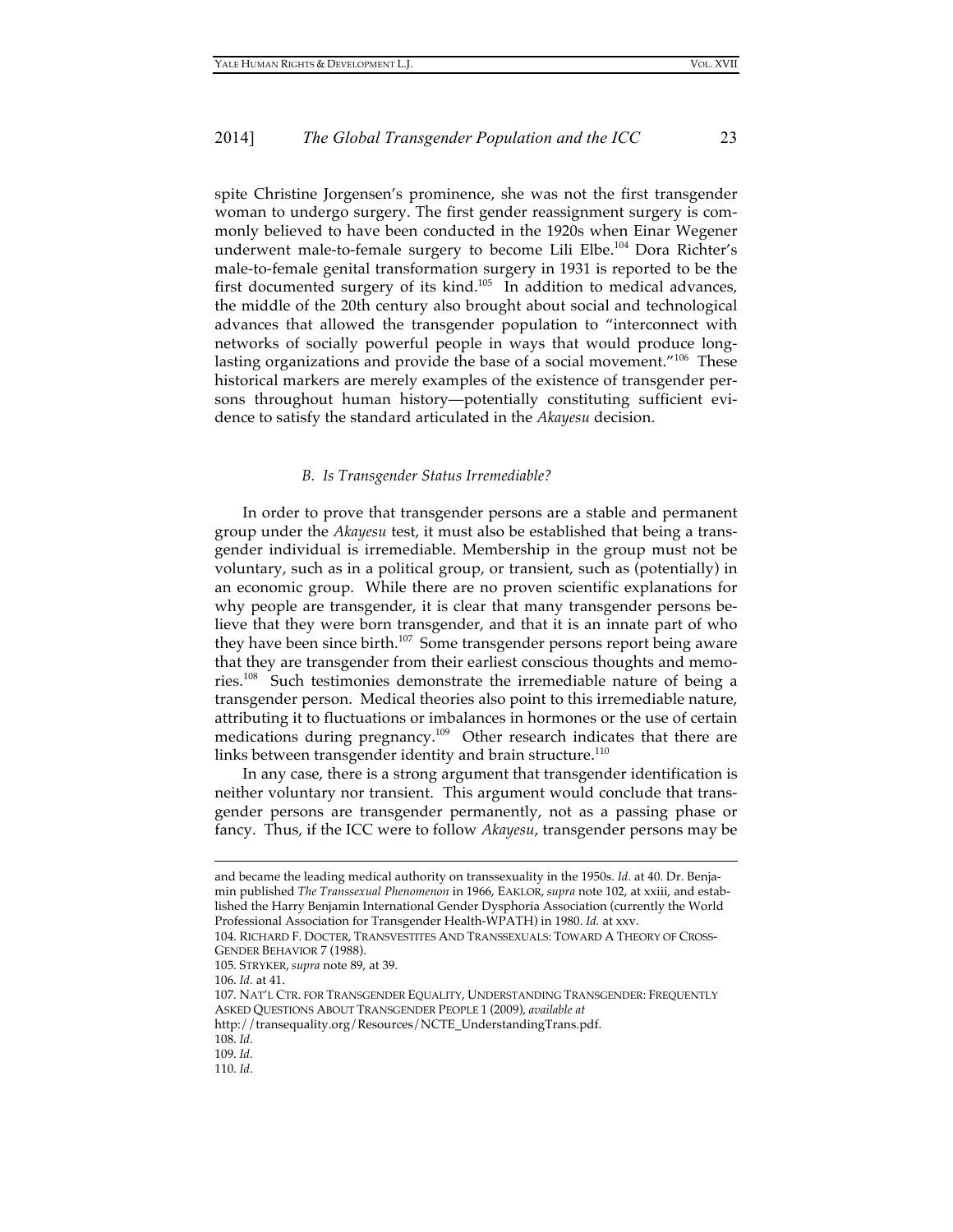protected under the auspices of Article 6 of the Rome Statute.

### 2. Will the ICC Follow *Akayesu*?

 $\overline{a}$ 

The *Akayesu* court considered the Tutsi to be a stable and permanent group protected by the spirit of the Genocide Convention. This ruling represents an opportunity for the ICC to add protected groups *ejusdem generis* instead of maintaining a closed list of four protected groups, but the rulings of the International Criminal Tribunal for the Former Yugoslavia (ICTY), the discussions of the Preparatory Committee of the ICC (PrepCom) and the ICC's own rulings in the *Bashir* case indicate that an expanded definition is an unlikely outcome.<sup>111</sup>

In the first ruling on the scope of protected group membership since the *Akayesu* case, the ICTY declined to follow *Akayesu* and expand the Genocide Convention to cover non-enumerated groups, holding in *Krstić* that the application of the Genocide Convention is confined to the four enumerated groups. In its ruling, the Court stated that "the Genocide Convention does not protect all types of human groups. Its application is confined to national, ethnical, racial and religious groups."<sup>112</sup>

In an ominous signal for the prospects of inclusion of transgender persons under the Rome Statute, the Preparatory Committee on the Establishment of an ICC (PrepCom) indicated that the expansive *Akayesu* definition would not necessarily be followed by the ICC. $^{113}$ 

While no precedential relationship exists between rulings of the ICC, the majority's discussion of protected groups in the *Decision on the Prosecution's Application for a Warrant of Arrest against Omar Hassan Ahmad Al Bashir* may also indicate its reluctance to include non-enumerated groups within Article 6. At Paragraph 114, the majority court "highlights that the crime of genocide is characterised by the fact that it targets a specific national, ethnic, racial or religious group."114 At Paragraph 134, the majority court states that "victims must belong to a particular national, ethnic, racial or religious group;" and the court restates the point almost identically in Paragraph

113. Preparatory Committee on the Establishment of an Int'l Criminal Court, UN REPORT OF THE PREPARATORY COMMITTEE ON THE ESTABLISHMENT OF AN INTERNATIONAL CRIMINAL COURT, *available at* U.N. Doc.PCNICC/2000/1/Add.2 (Nov. 2, 2002) (listing exhaustively the elements of crimes under the Rome Statute).

<sup>111.</sup> In addition, scholars such as Christine Byron have declared Akayesu's approach to not be supported by the ordinary meaning of Article 2 of the Genocide Convention and its *travaux pr*é*peratoires*. Byron, supra note 87, at 161. Paul Bettwy called the Akayesu decision "bold and controversial" and said that it captured only part of the objects and purposes of the Genocide Convention. Paul Shea Bettwy, *The Genocide Convention and Unprotected Groups: Is the Scope of Protection Exanding Under Customary International Law?*, NOTRE DAME J. INT'L & COMP. L. 167, 181 (2011).

<sup>112.</sup> Prosecutor v. Krstić, Case No. IT-98-33, Judgment, ¶ 554 (Int'l Crim. Trib. for the Former Yugoslavia Aug. 2, 2011). Of course, the ICC is not bound to follow the rulings of the ad hoc tribunals, but might be inclined to consider their rulings in their deliberations.

<sup>114.</sup> Prosecutor v. Al Bashir, Case No. ICC-02/05-01/09, Decision on the Prosecution's Application for a Warrant of Arrest against Omar Hassan Ahmad Al Bashir, ¶ 114 (Mar. 4, 2009).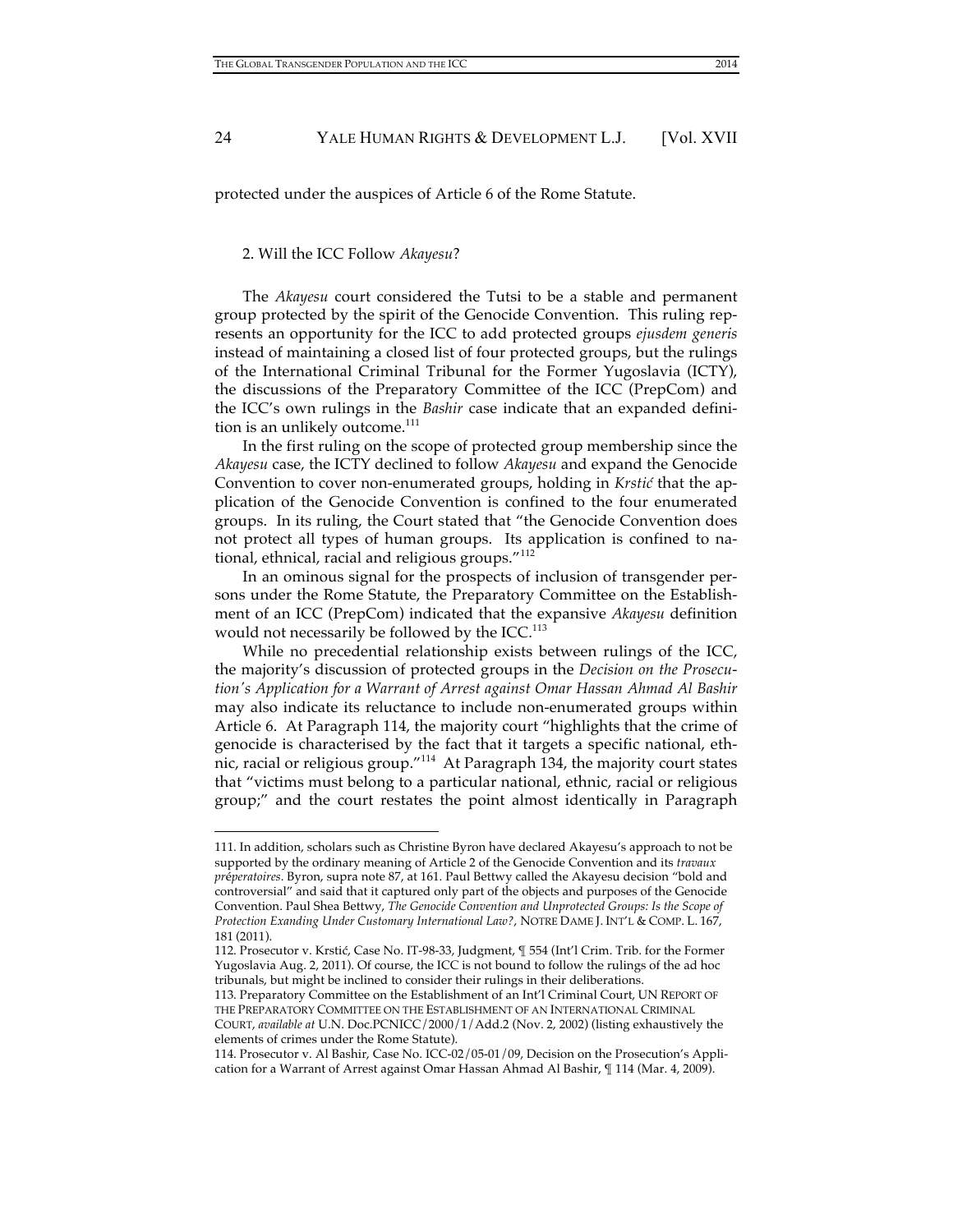$135.<sup>115</sup>$ 

Similarly, the partially dissenting opinion of Judge Anita Ušacka clearly limits the definition of protected groups by stating that "Article 6 of the Statute . . . extends protection only to national, ethnical, racial or religious groups."116

While the ICC is not bound by its prior rulings, the sympathies of the court seem, at the moment, to lie with a strict textual reading of the Rome Statute allowing only the four enumerated groups to enjoy protection under Article 6. These sympathies, if unchanged, would keep violence against transgender persons, no matter how extensive or horrible, unprotected by genocide law. The problem is compounded by the reality that the global transgender community, thanks both to its small population and its unique composition, is also significantly left outside of Article 7 protection against crimes against humanity.

# VI. CRIMES AGAINST HUMANITY AND TRANSGENDER PERSONS

Article 7 of the Rome Statute defines a "Crime Against Humanity" as:

[A]ny of the following acts when committed as part of a widespread or systematic attack directed against any civilian population, with knowledge of the attack:

- (a) Murder;
- (b) Extermination;
- (c) Enslavement;
- (d) Deportation or forcible transfer of population;
- (e) Imprisonment or other severe deprivation of physical liberty
- in violation of fundamental rules of international law;
- (f) Torture;

(g) Rape, sexual slavery, enforced prostitution, forced pregnancy, enforced sterilization, or any other form of sexual violence of comparable gravity;

(h) Persecution against any identifiable group or collectivity on political, racial, national, ethnic, cultural, religious, gender as defined in paragraph 3, or other grounds that are universally recognized as impermissible under international law, in connection with any act referred to in this paragraph or any crime within the jurisdiction of the Court;

- (i) Enforced disappearance of persons;
- (j) The crime of apartheid;

(k) Other inhumane acts of a similar character intentionally causing great suffering, or serious injury to body or to mental or physi-

<sup>115.</sup> *Id.* ¶ 134; in paragraph 135, the court states that "the Majority is of the view that the targeted group must have particular positive characteristics (national, ethnic, racial or religious), and not a lack thereof." *Id.* ¶ 135.

<sup>116.</sup> *Id.* ¶ 21.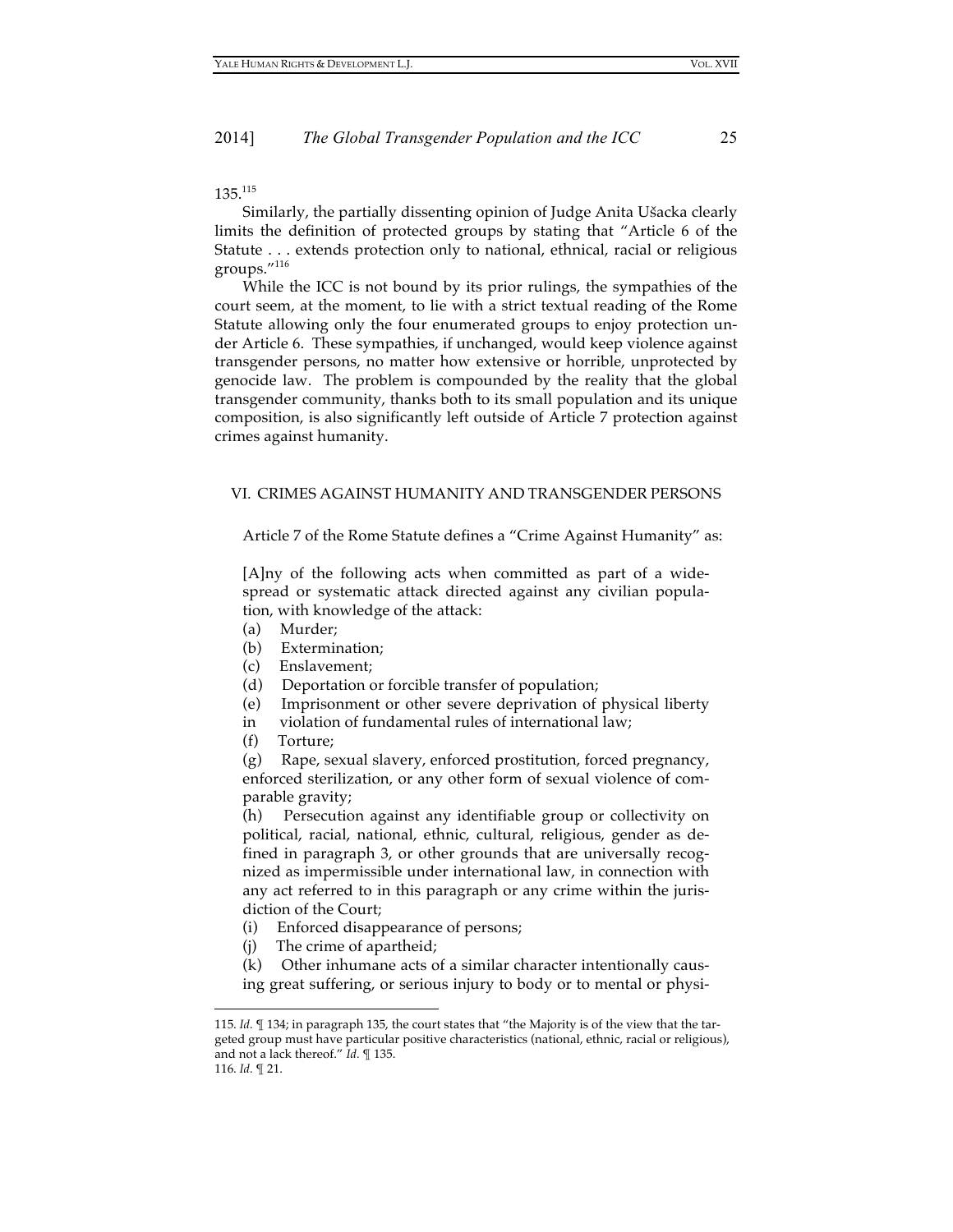cal health. 117

Again, it is all too easy to imagine the commission of any number of crimes against a transgender community that would satisfy one or more *actus reus* required to satisfy Article 7. The problem for the transgender community, whether local, domestic, regional, or international, is that due to the limited numbers of transgender persons, and the expansive and inclusive definition of "transgender," it is practically impossible to satisfy the requirement for prosecution under Article 7. In other words, it is hard to imagine an attack against a transgender civilian population, that is sufficiently widespread and/or systematic to constitute a crime against humanity.

#### A. Widespread *and* Systematic or Widespread *or* Systematic?

A successful prosecution under Article 7 requires satisfaction of a *chapeau* element: that the conduct was committed as part of a widespread or systematic attack.<sup>118</sup> On its face, it seems clear that Article 7 and the companion Elements of Crimes requires an attack on a civilian population to either be widespread *or* systematic, not both widespread *and* systematic. The *Akayesu* case from the ICTR supported this conclusion, holding that "the act can be part of a widespread or systematic attack and need not be a part of both."119 Similarly, the *Kayishema and Ruzindana* case, also from the ICTR, held that the "attack must contain one of the alternative conditions of being widespread or systematic." Both the *Vukovar Hospital Decision* and the Tadic cases from the ICTY also held that only one or the other is required.<sup>120</sup> In another example, in the *Djordjević Trial Chamber Judgment*, the Court found that "the attack must be widespread or systematic, the requirement being disjunctive rather than cumulative."<sup>121</sup>

However, academic discourse that took place between these ad hoc rulings and the first ICC ruling on this "and/or issue" indicated that the ICC might interpret Article 7(1) to require something in between the disjunctive

<sup>117.</sup> Rome Statute Art. 7.

<sup>118.</sup> The requirement that a civilian population must be the directed target of a crime against humanity is also required. Thus, it must be proved that a civilian population, in our case a civilian population of transgender persons, was a directed target of a crime against humanity. The requirement that a civilian population must be the directed target of a crime against humanity was non-controversial for the Working Group on Crimes Against Humanity, and did not encounter significant debate during the creation of Article 7. For a general discussion of the negotiation sessions, *see* Darryl Robinson, *Defining "Crimes Against Humanity*" *at the Rome Conference*, 93 AM.J.INT'L L. 45 (1999).

<sup>119.</sup> *Akayesu*, Case No. ICTR-96-4-T, ¶ 579.

<sup>120.</sup> *Kayishema and Ruzindana* ¶123, ICTY, Trial Chamber II, Prosecutor v. Mile Mrkšić Veselin Šlijivančanin, Review of the Indictment Pursuant to Rule 61 of the Rules of Procedure and Evidence, Case No. IT -95-13-R61, T.Ch.I, 3 Apr. 1996 ("Vukovar Hospital Decision"), *Prosecutor v. Dusko Tadic*, IT-94-1-T, Judgment of May 7, 1997, at 646.

<sup>121.</sup> Djordjevi**ć** Trial Chamber Judgment, ¶1590.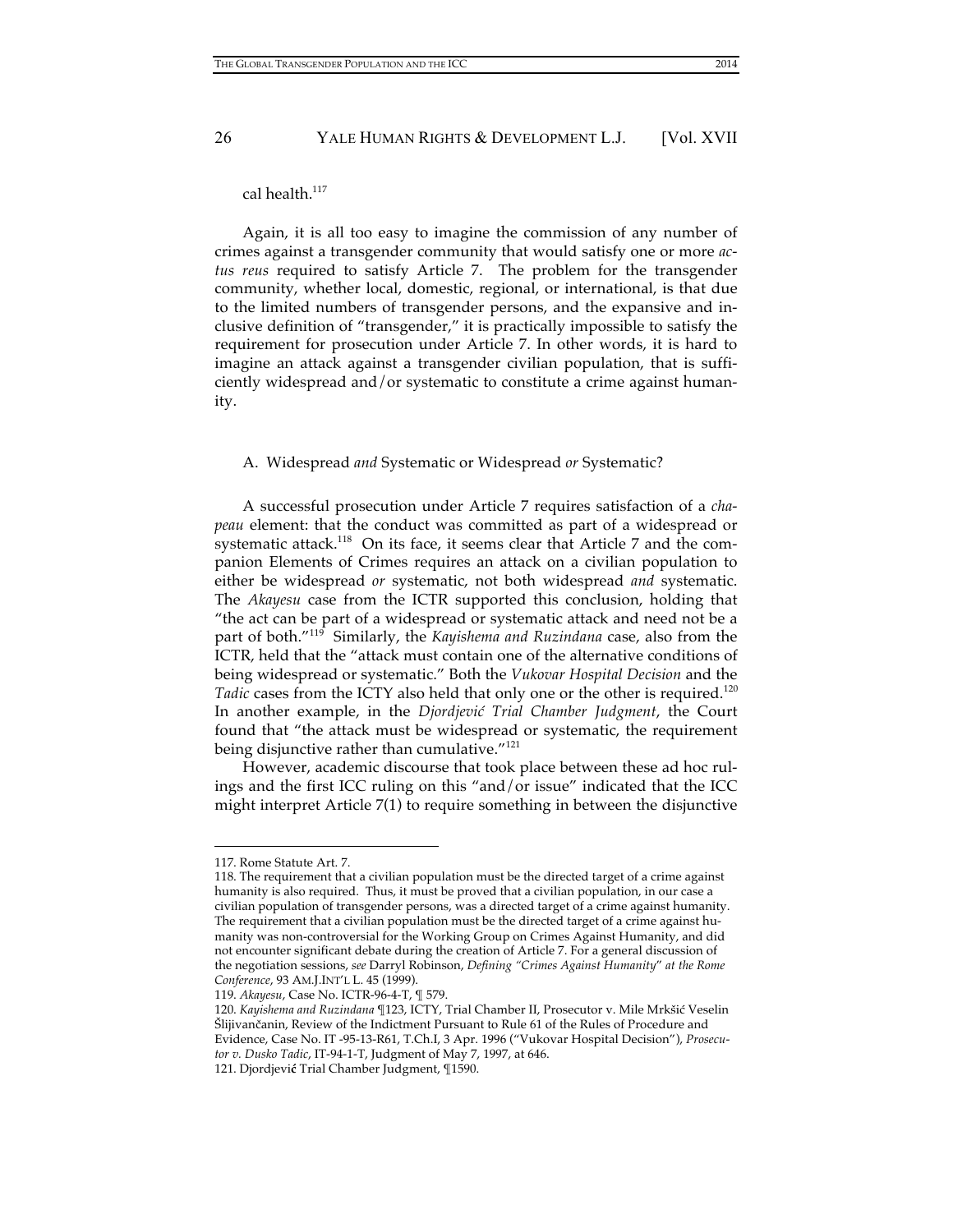and conjunctive based on the requirements of Article  $7(2)(a)$ .<sup>122</sup> In the years between the ad hoc tribunals and the first on point rulings of the ICC, this issue was very much in limbo, with the possibility that the ICC might simply require that an attack be widespread or systematic as a proverbial floor, and something between the disjunctive and the conjunctive as a proverbial ceiling.

Finally, the ICC had the opportunity to rule on this issue in *Prosecutor v. Jean Bemba Gombo*. 123 While keeping in mind that the ICC's rulings lack *stare decisis*, it seems that the ICC is currently requiring a widespread or systematic attack. In the *Bemba* case, Pre-Trial Chamber II ruled "if it finds the attack to be widespread, it need not consider whether the attack was also systematic."124 With the *Bemba* "or" ruling clearly in mind, we must now ask what the terms widespread and systematic actually mean.

#### B. The Meaning of Widespread

As was noted by the *Katanga* case, The Rome Statute and its accompanying Elements of Crimes do not define the terms widespread and systematic. 125 In the absence of such guidance, we are left to consider cases out of the ad hoc tribunals, the 1996 International Law Commission Report on the Draft Code of Crimes Against the Peace and the Security of Mankind (hereinafter, "ILC Draft Code"), a small handful of rulings from the ICC itself, and common sense as potential sources of guidance.<sup>126</sup>

#### Case Law from the Ad Hoc Tribunals on the Meaning of Widespread

In the *Akayesu* case, the ICTR ruled that "the concept of 'widespread' may be defined as massive, frequent, large-scale action, carried out collectively with considerable seriousness and directed against a multiplicity of victims."127 The *Ruzindana and Kayishema* court also opined on the meaning of "widespread", finding that a "widespread attack is one that is directed against a multiplicity of victims."128 This requirement of a multiplicity of

<sup>122.</sup> Essentially, the academic discussion is whether the requirement of Article 7(2)(a) "has the practical effect of rendering the qualifying terms 'widespread' and 'systematic' as joint requirements rather than in the alternative as the use of the disjunctive 'or' . . . would suggest. *See* Timothy LH McCormack, *Crimes Against Humanity*, *in* THE PERMANENT INTERNATIONAL

CRIMINAL COURT 187 (Dominick McGoldrick et al. eds., 2004).

<sup>123.</sup> Prosecutor v. Bemba Gombo, Decision on the Charges of the Prosecutor, Pre-Trial Chamber II, ICC-01/05-01/08, June 15, 2009.

<sup>124.</sup>Id. ¶ 82.

<sup>125.</sup> Prosecutor v. Katanga, Decision on the Confirmation of Charges, Pre-Trial I, ICC-01/04- 01/07-717, 1 October 2008, ¶ 394.

<sup>126.</sup> *Id.*

<sup>127.</sup> *Akayesu* ¶ 580.

<sup>128.</sup> *Kayishema and Ruzindana* ¶ 123.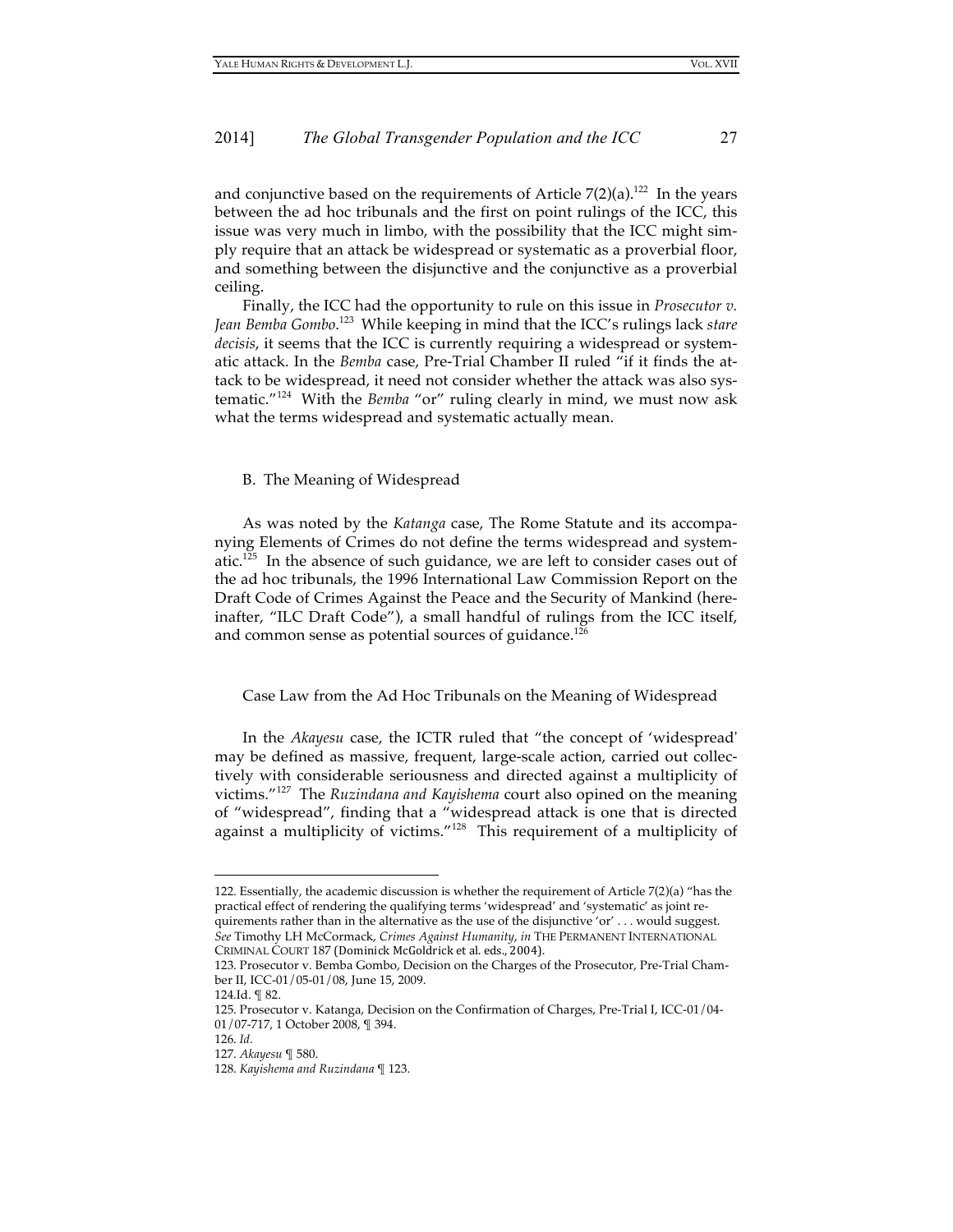victims was also followed by the ICTY in the *Tadic* decision."129 In the *Kunarac* and *Kordic* cases, the ICTY found that the "term 'widespread' refers to the large scale nature of the attack and the number of victims."<sup>130</sup> The ILC Draft Code also decided to use the term "large scale" in lieu of "widespread," but also determined that for an attack to be large scale, it would require a multiplicity of victims.<sup>131</sup> Inconveniently for our purposes, the ad hoc tribunals were silent on what constitutes a "multiplicity." Thus, the state of the law seems ultimately unclear as to the number of victims, or scope of an attack, required to satisfy the requirement of a multiplicity. So, with the limited guidance above in mind, the following section will explore whether the ICC has clarified the meaning of the term widespread.

#### Case Law from the ICC on the Meaning of Widespread

In the *Katanga* case, the Chamber held, while citing ICTY jurisprudence, that the adjective 'widespread' connotes the large-scale nature of the attack and the number of targeted persons, but declined to provide any definition of what these terms actually meant in terms of raw numbers of victims.<sup>132</sup> The *Katanga* Pre-Trial Chamber does discuss the issue of widespread in terms of geography or territory in some detail, stating that the term "widespread" can encompass either a small or large geographical area but gave only general guidance that an attack must be directed against a "large number of civilians."133 Other ICC Chambers have indicated the number of victims to be an important indicator of "widespread" but they have also declined to give any guidance as to what raw numbers constitute enough victims to qualify as widespread for Article 7 purposes. 134 So, in summary, it is quite unclear the exact number of victims that would be required for an attack to be considered widespread. This quandary will be revisited in greater detail below when we ask the question of whether an attack against a transgender and/or intersex population could be considered to be widespread. Before we begin that discussion, we must first explore the issue of what would make an attack systematic, the alternative requirement to a widespread attack, under Article 7.

<sup>129.</sup> The Prosecutor v. Dusko Tadic, IT-94-1-T, Judgment of May 7, 1997, at 648; 1996 ILC Report on the Draft Code of Crimes Against the Peace and the Security of Mankind, Article 18, commentary ¶ 4.

<sup>130.</sup> *Kunarac* Appeal Judgment, ¶ 96, and *Kordic* Appeal Judgment, ¶ 94.

<sup>131.</sup> *Tadic* ¶ 648, 1996 ILC Report on the Draft Code of Crimes Against the Peace and the Security of Mankind, Article 18, commentary ¶ 4.

<sup>132.</sup> *Katanga* ¶ 394.

<sup>133.</sup> *Id.* ¶ 395.

<sup>134.</sup> *Prosecutor v. Gbagbo*, Public Redacted version of "decision of the Prosecutor's application pursuant to Article 58 for a warrant of arrest against Laurent Koudou Gbagbo," Pre-Trial Chamber III,

ICC-02/11-01/11-19, Nov 30, 2011, ¶ 49; *Prosecutor v Bemba Gombo*, Decision on the Charges of the Prosecutor Against Jean-Peirre Bemba Gombo, Pre-Trial Chamber II, ICC-01/05-01/08, 15 June 2009, ¶ 83.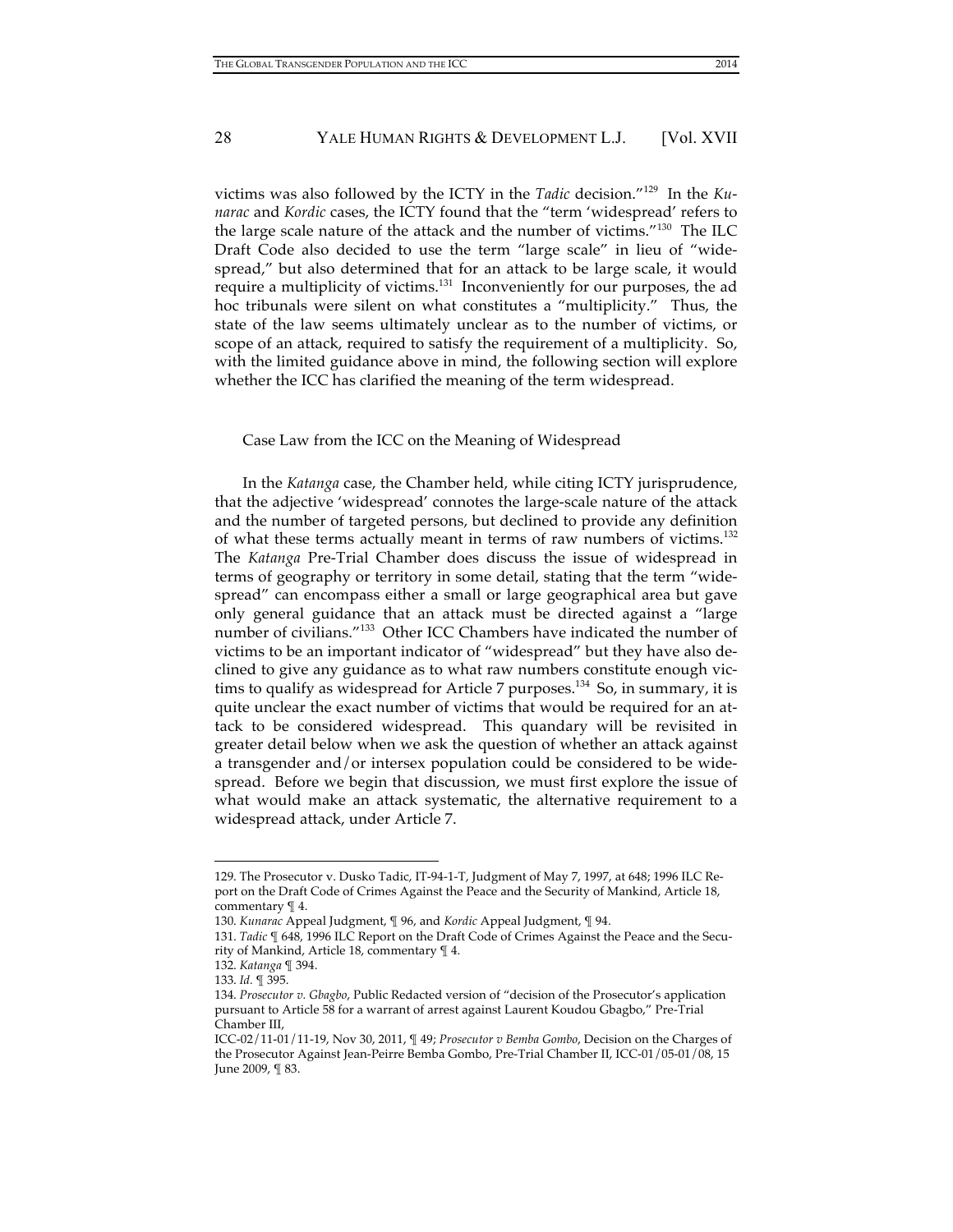C. The Meaning of Systematic

# Case Law from the Ad Hoc Tribunals and Guidance from the ILC Draft Code on the Meaning of Systematic

The court in *Akayesu* ruled that the "concept of 'systematic' may be defined as thoroughly organized and following a regular pattern on the basis of a common policy involving substantial public or private resources. There is no requirement that this policy must be adopted formally as the policy of a state. There must however be some kind of preconceived plan or policy."135 The court in *Kayishema and Ruzindana* found that a "systematic attack means an attack carried out pursuant to a preconceived policy or plan."<sup>136</sup> The ILC Draft Code defined systematic as "meaning pursuant to a preconceived plan or policy. . . . The thrust of this requirement is to exclude random acts that were not committed as part of a broader plan or policy."<sup>137</sup> The requirement of a pattern or methodical plan or policy was also supported by the *Tadic* decision. 138 In the *Djordjevi*ć *Judgment*, the court cited the *Kunarac Appeal Judgment* and the *Kordic Appeal Judgment*, in finding that "the phrase 'systematic' refers to the organized nature of the acts of violence and the improbability of their random occurrence."<sup>139</sup>

#### Case Law from the ICC on the Meaning of Systematic

In the *Katanga* case, the Pre-Trial Chamber ruled that the adjective "systematic" refers to the organized nature of the acts of violence and the improbability of their random occurrence.<sup>140</sup> Discussing the term in greater detail, the Chamber understood the term as "either an organized plan in furtherance of a common policy, which follows a regular pattern and results in a continuous commission of acts or as 'patterns of crimes' such that the crimes constitute a non-accidental repetition of similar criminal conduct on a regular basis."<sup>141</sup> In the Ivory Coast decision, the ICC equates "systematic" with "not spontaneous, isolated events" and held that the "planned nature of these offences, the identities of the victims and the perpetrators and the way particular individuals were selected during the attacks (i.e., those perceived to be disloyal to the government), support the

<sup>135.</sup> *Akayesu* ¶ 580.

<sup>136.</sup> *Kayishema and Ruzindana* ¶ 123.

<sup>137.</sup> ILC Draft Code, at Article 18, commentary ¶ 3.

<sup>138.</sup> *Tadic* ¶ 648.

<sup>139.</sup> *Djordjevic Judgment* ¶ 1590.

<sup>140.</sup> *Katanga* ¶ 394.

<sup>141.</sup> *Id*. ¶ 397. The Kenya Pre-Trial Chamber reiterated all of the above criteria for systematic and then also included a helpful synthesis of the on point rulings of the ad hoc tribunals. *See* Situation in the Republic of Kenya, Decision pursuant to article 15 of the Rome Statute on the authorization of an investigation into the situation in the Republic of Kenya, March 31, 2010, ICC-01/09, ¶ 96.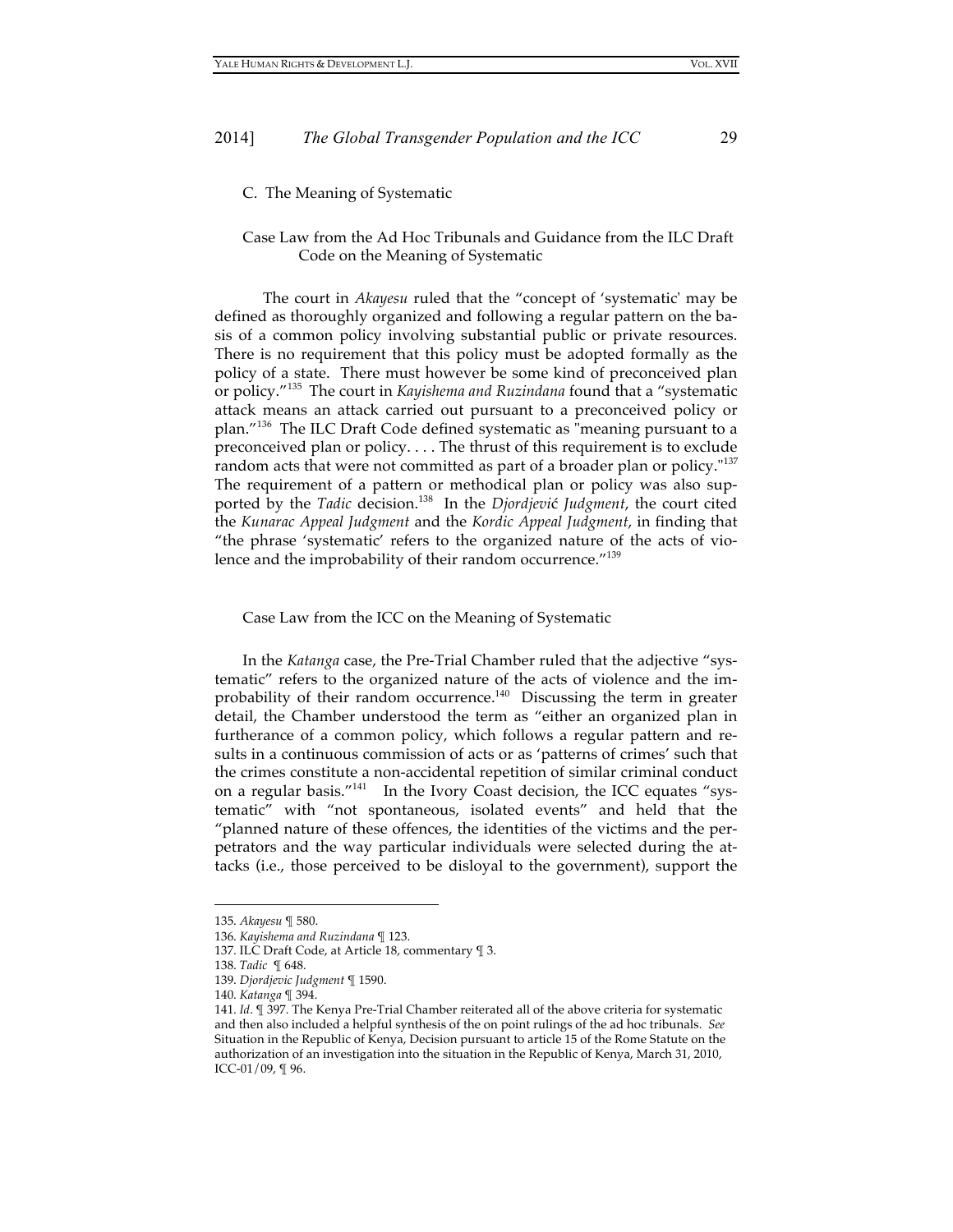conclusion that these were not spontaneous, isolated events."<sup>142</sup>

As a signpost for what will follow in the proceeding paragraphs, these legal standards will be discussed in greater detail below when the rulings of the ad hoc tribunals and the ICC on the meaning of widespread systematic are applied to the theoretical case of targeted group violence against a transgender and/or intersex population. As a brief preview, the requirements of a significant numbers of victims, organization, policy and plan in order to prove that an attack is widespread or systematic will make it difficult to establish that a targeted attack on a transgender and/or intersex population constitutes a crime against humanity under Article 7 of the Rome Statute.

# D. The Potential Application of Crimes Against Humanity Law to an Attack on a Transgender or Intersex Population

#### A Widespread Attack on Transgender and/or Intersex Civilians

As was made clear by the *Tadic* case, international criminal law recognizes that an Article 7 attack by one person against one civilian within the ambit of a widespread or systematic attack against a larger civilian population can clearly qualify as a crime against humanity, assuming a clear connection between the individual incident of violence and the widespread and systematic attack.<sup>143</sup> Otherwise put, the widespread or systematic requirement applies to the attack, writ large. To clarify, further ICTY jurisprudence seems apropos: "[t]his requirement only applies to the attack itself, not to the individual acts of the accused. Only the attack, not the accused's individual acts, must be widespread or systematic."144

Thus, in our case, in a scenario of widespread societal violence that encompasses multiple victim groups of which trans/intersex violence is a mere portion, it is clear that existing crimes against humanity law could indeed protect transgender and intersex persons as per *Tadic* and *Djordjevic*. Such an attack against multiple target groups could very well qualify as "massive, frequent, large-scale action, carried out collectively with considerable seriousness" as per *Akayesu*, directed at a multiplicity of victims as per *Tadic*, or directed at a "large number of victims" as per *Katanga*. 145

However, what is the legal outcome if the scope of violence is limited to violence only against a transgender and/or intersex population? Are transgender and/or intersex populations protected by international criminal law against an Article 7 attack *only* against their limited numbers? The answer might depend on whether the ICC defines "widespread" as a "mul-

<sup>142.</sup> *Ivory Coast Decision*, ICC-02/11.

<sup>143.</sup> *Prosecutor v. Dusko Tadic*, ICTY, Trial Chamber II, IT-94-1-T, Judgment of May 7, 1997, at 649.

<sup>144.</sup> *Djordjevic Judgment*, ¶ 1590.

<sup>145.</sup> *Akayesu* ¶ 580; *Kayishema and Ruzindana* ¶ 123; *Tadic* ¶ 648; *Katanga* ¶ 394.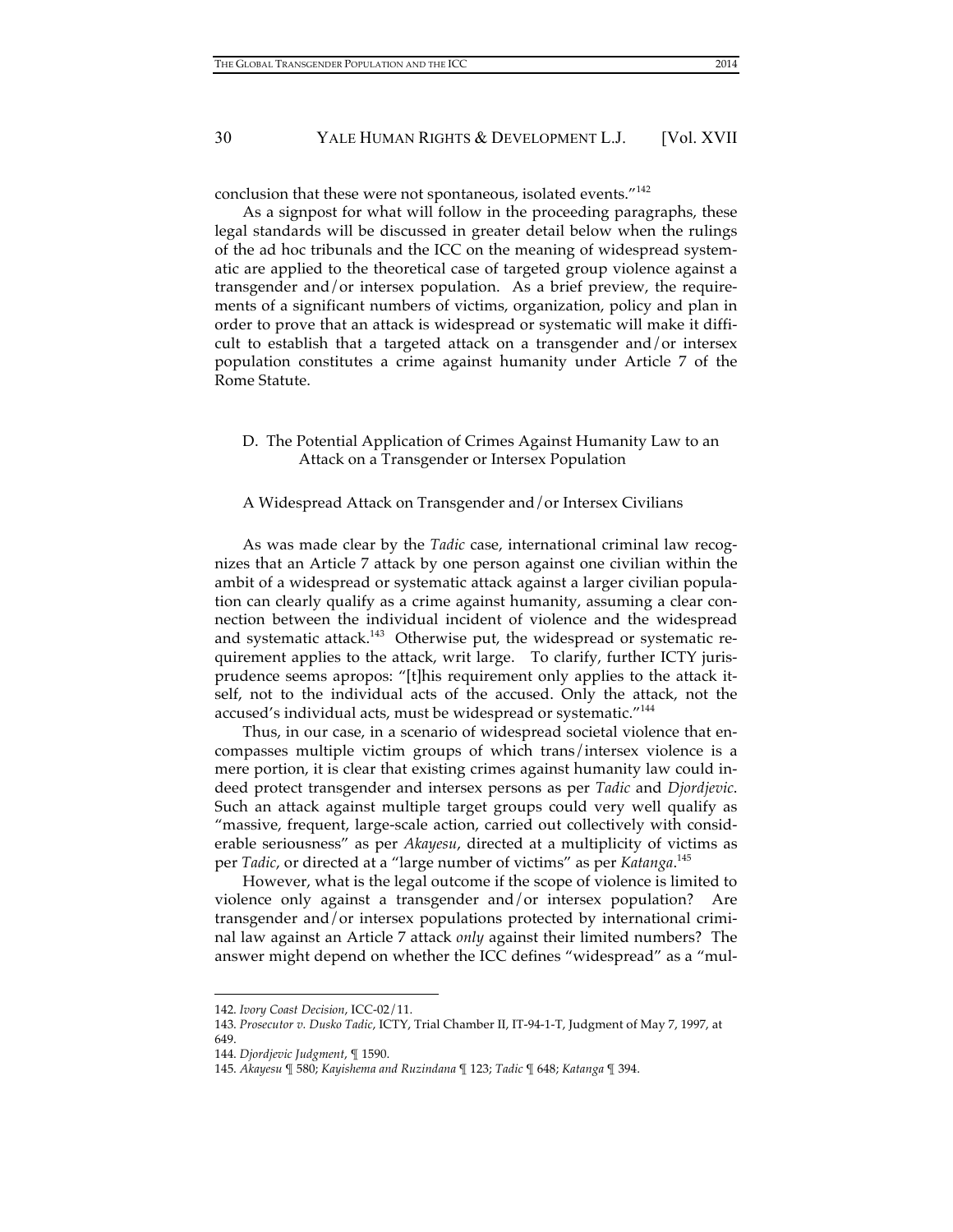tiplicity of victims," as required by the *Kayishema and Ruzidana* and *Tadic* rulings, or follows the more stringent *Akayesu* test where an attack on a transgender and/or intersex population would have to qualify as "massive, frequent and large-scale action, carried out with considerable seriousness" and also be directed against a multiplicity of victims in order to be considered widespread, or follows the *Katanga* case, requiring the vague and undefined "large number of victims."<sup>146</sup>

# Can Transgender Persons Qualify as a Multiplicity as per *Kayishema* and *Ruzindana* and *Tadic*?

If the ICC chooses to follow the *Kayishema* and *Ruzindana* and *Tadic* test of what it means to have a widespread attack, the ICC would require a "multiplicity of victims." Without an international legal definition of the term "multiplicity," it seems logical that one can look at whether a transgender or intersex population qualifies, on its own, as a multiplicity by combining raw numbers with common sense. Using Dr. Gates' estimate that 0.3% of the American population is transgender would allow for a potential victim class of 697,529 transgender Americans. Surely, if almost 700,000 American transgender persons were targeted and murdered, exterminated, enslaved, deported or forcibly transferred, unlawfully imprisoned, tortured, or suffered sexual violence, enforced disappearances, apartheid, or other inhuman acts of a similar character, such a staggering number of victims would qualify as a "multiplicity." Similarly, in other countries with large populations, an attack on the entirety of that nation's transgender population would surely qualify as a multiplicity of victims. For if a multiplicity is considered a "state of being many," surely these types of number qualify as such.<sup>147</sup>

However, consider the very different optics if we are to consider an attack on the transgender population of small or smaller States and similar *sui generis* entities. To use the most extreme example of this predicament, Vatican City (The Holy See) is estimated to have a population of 920 persons.<sup>148</sup> Using Dr. Gates' estimate that transgender persons make up 0.3% of a given population, it is statistically likely that there should be 2.76 transgender citizens of The Holy See.<sup>149</sup> Rounding up to three persons for the obvious reasons, can the national transgender population of Vatican City be considered a "multiplicity?" As another extreme example of this "population predicament," the smallest State in the world in terms of population is

<sup>146.</sup> *Akayesu* ¶ 580.

<sup>147.</sup> *Multiplicity*, BLACK'S LAW DICTIONARY FREE ONLINE LEGAL DICTIONARY (2nd Ed.) http://thelawdictionary.org/multiplicity/ (last visited Sept. 21, 2014).

<sup>148.</sup> *Countries of the World*, WORLD ATLAS,

http://www.worldatlas.com/aatlas/populations/ctypopsl.htm. (last visited Sept. 21, 2014). 149. Dr. Gates estimated the transgender population of the United States only, but his estimate seems accurate enough to use for all purposes in this section.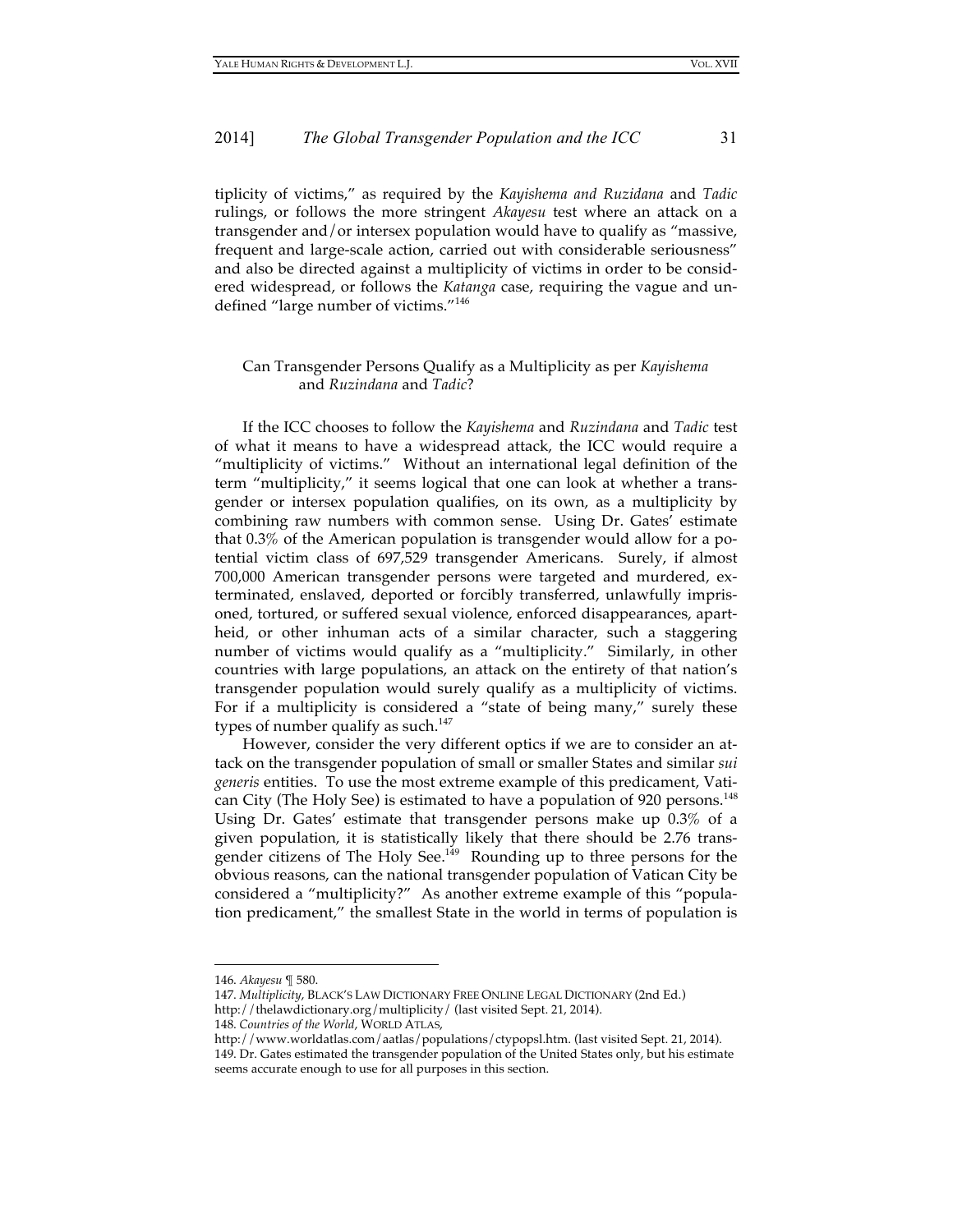Tuvalu, with a population of a mere 11,640 persons.<sup>150</sup> Again using Dr. Gates' 0.3% estimate, there should be 34.92 transgender Tuvaluans. Rounding up to an even 35 transgender persons in Tuvalu, the question must be asked whether, if each and every of these thirty-five transgender persons suffered as victims of an Article 7 crime, would this number of victims constitute a "multiplicity," as thirty-five is not a particularly large number. What about Nauru's estimated thirty-nine potential transgender victims?<sup>151</sup> This mathematical exercise could go on all the way up to China's 1,306,313,800 persons and potential transgender population of 3,918,941 persons. 152 At what gross number of transgender victims would the ICC determine the existence of a multiplicity? If there is such a magic number where a multiplicity occurs, are we left to assume that the American, Indian, or Chinese transgender population is protected as a multiplicity because the population achieved this magic number when the Tuvaluan or Nauruan transgender population is not? Using the international criminal law requirement of a multiplicity of victims, we run into this potential inconsistency of unequal protection for national transgender populations based on no more than the size of the population of any given nation. This unequal protection should give us great pause on a number of levels, most pointedly as to the ability of international criminal law to protect the entirety of the global transgender population from crimes against humanity.

To further complicate the issue of proving a multiplicity in an Article 7 attack on a transgender population, what happens if the entire transgender population of a State is not targeted, merely the transgender population of a region within a State, a region or sub-region, a town, or a village? In this hypothetical, the number of potential transgender victims plummets as the area targeted for trans violence shrinks, making the existence of a multiplicity of victims ever increasingly harder to prove.

#### Can an Intersex Population Qualify as a Multiplicity?

As you may recall, Blackless et. al. concluded that the frequency of intersexuality might be as high as 2% (overall deviation from ideal male/female) or as low as between 0.1 to 0.2% (the percentage of those receiving corrective genital surgery). 153 With this wide scope of prevalence firmly in mind, the determination of whether an intersex population qualifies as a multiplicity might hinge upon whether one uses a broad definition of intersexuality (the 2% figure) or a more narrow definition of the meaning of intersexuality (the 0.1% to 0.2%). Using the 2% figure, it seems quite possible that the ICC would find 2% of the overall population that are deemed to be intersex to be a multiplicity (18.4 intersex persons out of the 920 in Vatican City, 232.8 out of 11,640 in Tuvalu, 261 out of 13,050 in

<sup>150.</sup> *Countries of the World*, *supra* note 148.

<sup>151.</sup> *Id.*

<sup>152.</sup> *Blackless* et al., *supra* note 64*,* at 151.

<sup>153.</sup> *Id.*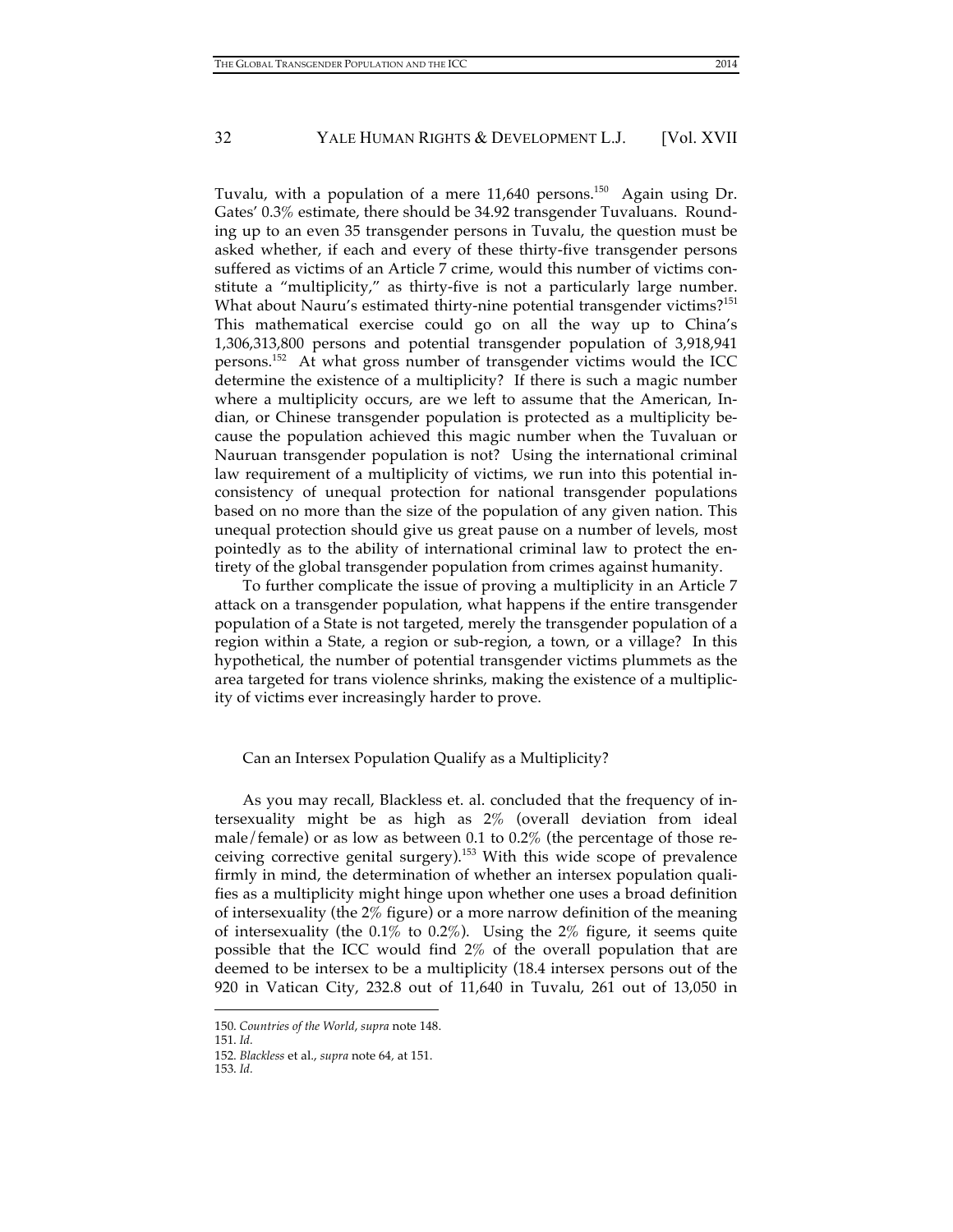Nauru, and so on). However, if intersexuality is narrowed to those who receive corrective genital surgery, such a 0.1 to 0.2% of the population might very well not be considered a multiplicity.

# Can Trans Violence be Widespread, if Widespread Means Massive, Frequent or Large-Scale as per *Akayesu*?

If the ICC chooses to follow the more stringent *Akayesu* test that widespread means "massive, frequent, large-scale action, carried out collectively with considerable seriousness," the potential outcome is even more likely to leave transgender populations on the outside of international criminal law, looking in.<sup>154</sup> Certainly, it would be a challenge of both fact and law to prove that crimes against the small number of potential transgender victims in Vatican City (three), and Tuvalu (thirty-five) would constitute massive, frequent or large-scale action carried out collectively with considerable seriousness. How about Palau, San Marino, Monaco, Lichtenstein, St. Kitts and Nevis, the Marshall Islands, and on up the line from the least to most populous of nations (always assuming their transgender population follows Dr. Gates' 0.3% estimate)? At what point would an attack on the entire transgender population of a State become massive enough, frequent enough, or large-scale enough to satisfy this requirement? The answer is not clear, and let us hope, for the sake of transgender persons who would have to suffer significant victimhood in order to find such an answer, that we never find out where the ICC would decide to draw the line.

Can an Attack on an Intersex Population be Widespread if Widespread Means Massive, Frequent, or Large Scale as per *Akayesu?*

Out of fear of redundancy, it seems prudent to not reproduce the above discussion of what makes an attack widespread if widespread means massive, frequent or large scale as per *Akayesu.* It seems sufficient to write that the question of whether an attack on an intersex population could qualify as massive, frequent or large scale would seem to hinge upon how the ICC would define the scope of intersexuality. Recalling again our earlier discussion of the prevalence of intersexuality in *How Sexually Dimorphic Are We? Review and Synthesis*, the authors concluded that the frequency of intersexuality "might be as high as 2% of all live births" while the percentage of persons receiving "corrective genital surgery" probably "runs between 1 and 2 per 1000 (0.1 to  $0.2\%$ ).<sup>155</sup> Using our earlier logic, it seems that targeting 0.1 to 0.2% of the overall population, assuming for a moment that targeting each and every person who had received corrective genital surgery

<sup>154.</sup> Akayesu ¶ 580.

<sup>155.</sup> *Blackless* et al., *supra* note 64*,* at 151.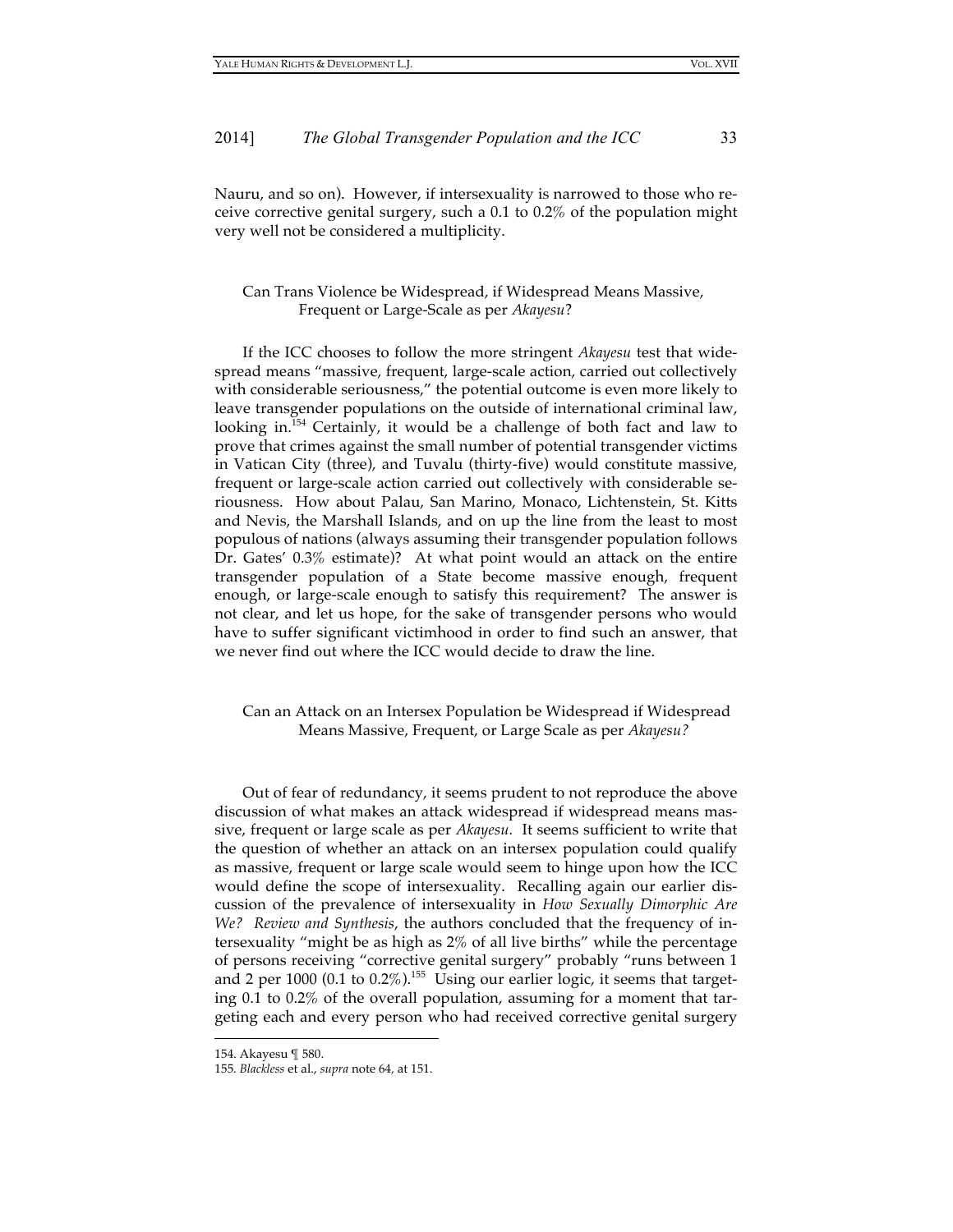was even feasible (as such surgical details would surely be private details known only to the individual who received the surgery, close family and a small handful of medical professionals), might not qualify as massive, frequent or large scale, especially in countries with smaller overall populations. Using Blackless's 2% estimate of overall deviation from standard male and female, establishing that an attack on 2% of the population qualified as massive, frequent or large scale would certainly be easier to accomplish. However, since intersexuality is biological/chromosomal/hormonal in nature, and often manifests itself around sexual anatomy that combines both male and female physical characteristics, it seems likely that these deviations from the norm will most often remain out of the public eye, making many intersex persons unidentifiable and thereby not targetable by potential malefactors, lowering the percentage of identifiable intersex persons below Blackless's 2% estimate.

As a summary to this section, it seems that the challenge of establishing that an attack on an intersex population is massive, frequent, or large scale in nature is akin to that of a transgender population. Thus, while the challenge of proving that an attack on a transgender population is widespread would be great, the difficulty of establishing the same for an intersex population would be similarly difficult. Thus, it may also be difficult for an attack on an intersex population to qualify as a crime against humanity.

# Can an Attack on a Transgender Population be Widespread if it Requires a Large Number of Victims as per *Katanga*?

In a case of group violence against a transgender population, the ICC could very well choose to follow the ruling by the *Katanga* Chamber, requiring a "large number of victims" in order to establish a crime against humanity under Article 7. An examination of whether an attack on a transgender population could reach the threshold of a "large number of victims" seems significantly similar to whether such an attack would qualify as a multiplicity as required by *Ayayesu, Ruzindana and Kayishema* and *Tadic*. To the extent that the application of the demographics and other particulars of a transgender population to the legal requirements set forth above are the same, they will not be repeated here. However, some interesting legal questions, currently unanswered, arise while considering this question. Is the requirement of a large number of victims effectively the same as the requirement of a multiplicity of victims, or does the requirement of a large number of victims require more or fewer victims than would a multiplicity? Also, the question of unequal protection for the transgender population of small and large States again arises, in that it will be difficult to demonstrate that the transgender population of Vatican City, Tuvalu, or Nauru could qualify as "a large number," even assuming, *arguendo*, that their entire numbers were victimized.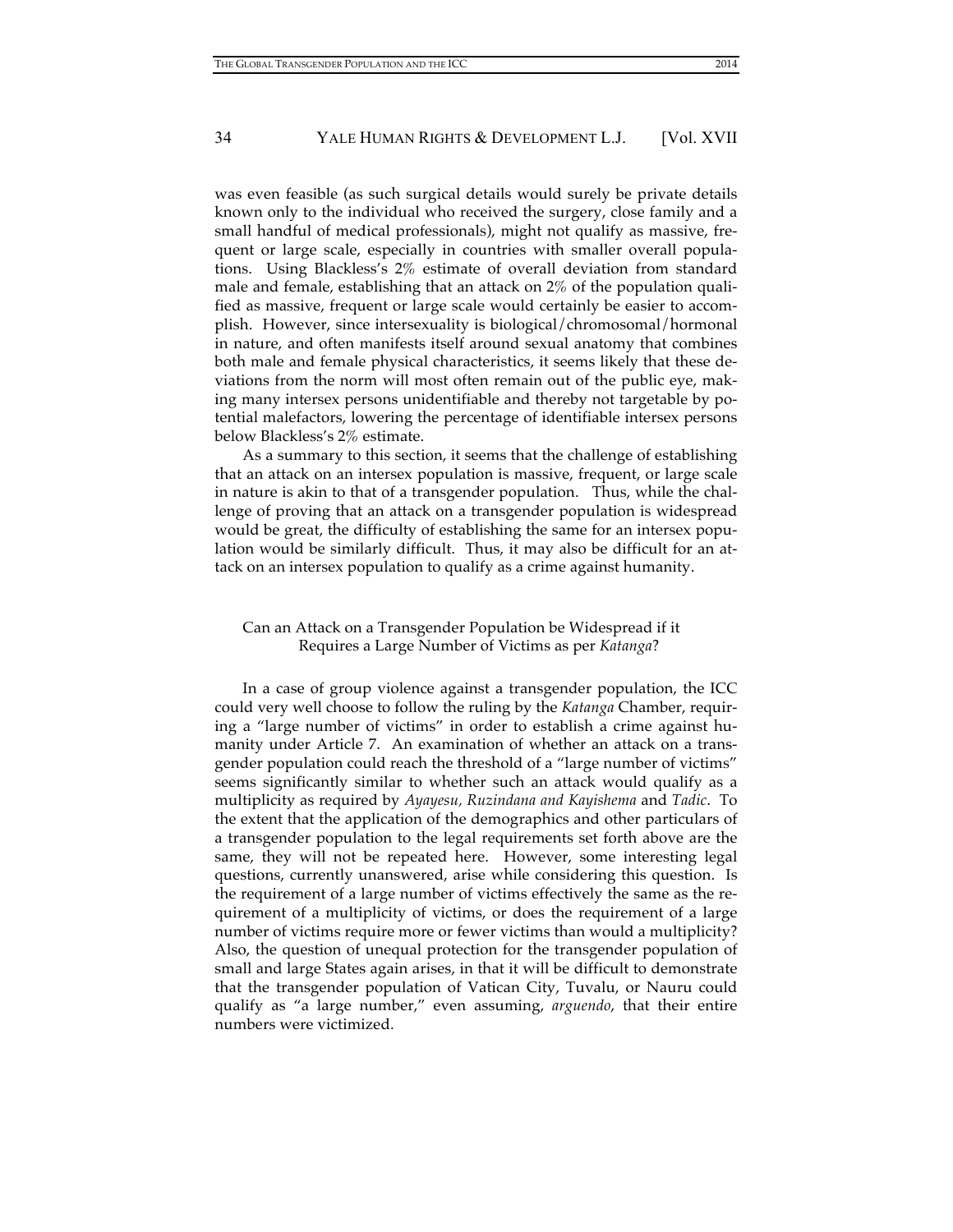# Can an Attack on an Intersex Population be Widespread, if Widespread Means a Large Number of Victims?

After the above discussions, it seems cumulative to add more than a few sentences on whether an attack on an intersex population could qualify as having a large number of victims. Again, intersexuality is a rare occurrence, affecting 0.1/0.2 to 2% of the population, depending on how broadly one defines intersexuality. The challenges of proving a large number of victims in an attack on a transgender population are only magnified in an attack on an intersex population if only the 0.1 to 0.2% who have had genital corrective surgery are targeted. If everyone who deviates from the ideal male and female is targeted, certainly victimization in large numbers is more possible, assuming that all such potential victims are identifiable and, thereby, targetable.

#### A Systematic Attack on Transgender or Intersex Civilians

The requirement that an attack be "thoroughly organized" and "following a regular pattern" on the basis of a "common policy" involving "substantial public or private resources" or the alternative *Katanga* test that an attack must be "either an organized plan in furtherance of a common policy, which follows a regular pattern and results in a continuous commission of acts or as 'patterns of crimes' such that the crimes constitute a nonaccidental repetition of similar criminal conduct on a regular basis" are more questions of the motives and planning of the perpetrators of trans violence than questions of the victims themselves. 156 Thus, it is difficult to discuss, with any specificity, a hypothetical case of a crime against humanity against a civilian transgender or intersex population and analyze its systematicness. The most that can be said at this point is that criminal actions amounting to "random acts that were not committed as part of a broader plan or policy" would not qualify as systematic and would not be crimes against humanity. However, at some point of organization, methodical planning or creation of a policy, a campaign of anti-transgender or intersex violence will transform from a series of mere hate crimes into an organized campaign constituting crimes against humanity. At that point, the ICC would potentially have the mandate to get involved, but not before.

# VII. PERSECUTION OF TRANSGENDER AND INTERSEX PERSONS

Under Article 7(h), it is a crime against humanity to persecute any identifiable group or collectivity on a host of grounds including gender.<sup>157</sup>

<sup>156.</sup> *Prosecutor v. Katanga*, Decision on the Confirmation of Charges, Pre-Trial I, ICC-01/04- 01/07-717, 1 October 2008, ¶ 397.

<sup>157.</sup> Rome Statute art. 7(h).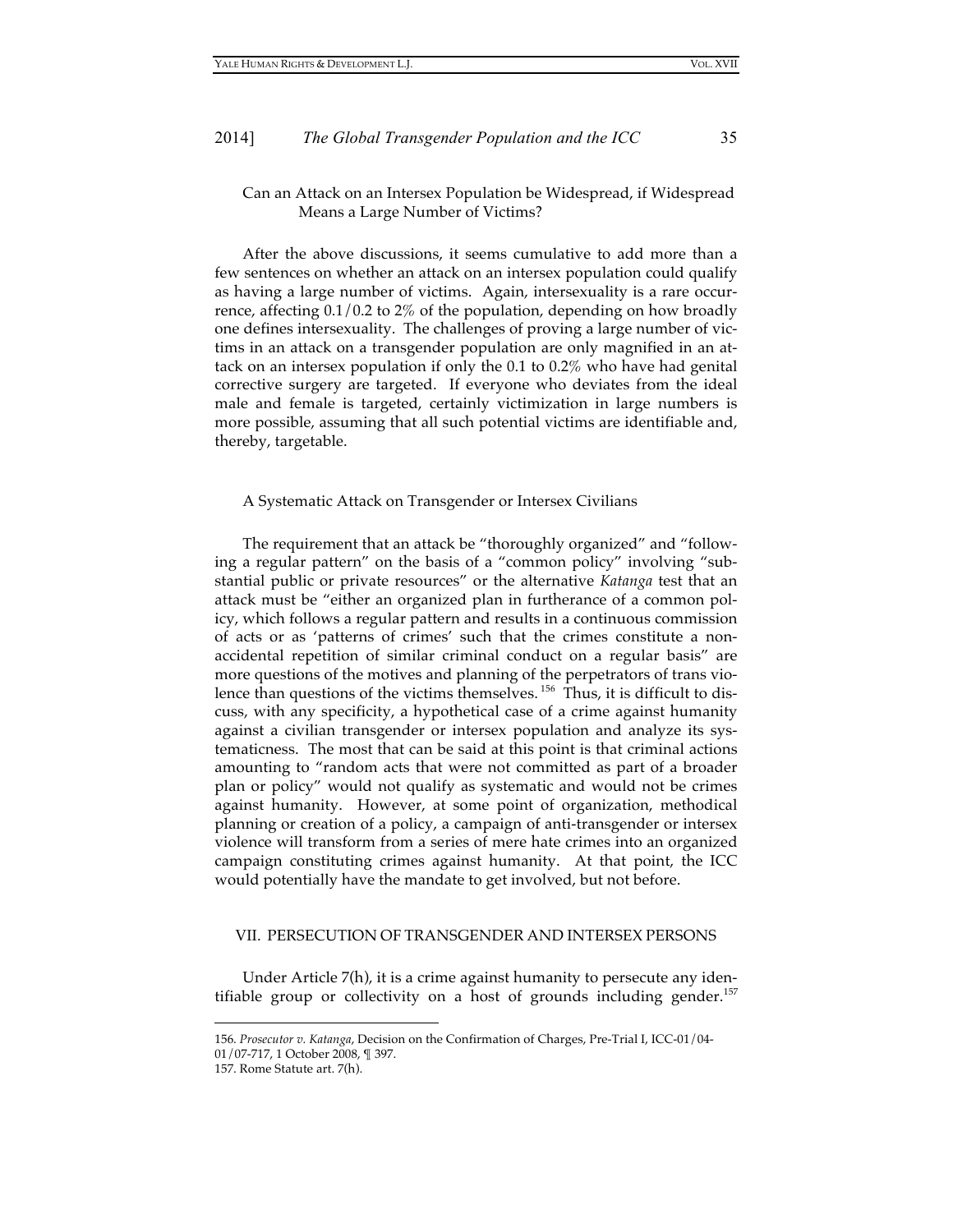Thus, it would seem that persecuting transgender persons as a group or collectivity could be an Article 7 crime on these grounds. However, the negotiations which created Article 7(h) and Article 7(3) reveal that the contemplated definition of gender might actually exclude transgender and intersex persons from protection under its auspices.

While Article 7(h) clearly bans persecution based on gender, Article 7(3) states that "[f]or the purpose of this Statute, it is understood that the term 'gender' refers to the two sexes, male and female, within the context of society. The term 'gender' does not indicate any meaning different from the above." Essentially, the wording of Article 7(3) was formed to assuage the fears and concerns of two disparate lobbying groups to the Rome Conference, women's groups and The Catholic Church. The reference to "the two sexes, male and female" was a concession to The Vatican, while the reference to gender "within the context of society" was a concession to women's groups, who wanted to include as fluid a concept, and as many iterations, of the term gender as possible. The fascinating interplay during these negotiations, and the potential application and interpretation of these two portions of the statute, could have a great effect on the global transgender and intersex populations and whether they can be protected under Article 7(h).

Strict application of Article 7(h)'s reference to gender as meaning "male and female" might leave many transgender and intersex persons outside of the purview of protection of the statute. This male/female dyad may indeed protect those transgender persons who identify as a member of the sex not assigned to them at birth (they are protected as a self-identified women, even though they were declared male at birth, or vice versa). However, this definition does not seem to include transgender people that, for example, identify as agender, do not have a gender identity, or refuse to be classified as male or female. Nor would it protect those who have a combination of masculine and feminine characteristics, consider themselves "gender fluid" or move between genders, or have indistinct boundaries between their gender identity, gender expression and sexual orientation. Similarly, intersex persons may be considered outside the binary male/female dyad required by Article 7(3), and therefore are left unprotected.

Even the "legal concession" to women's groups that gender refers to the two sexes, male and female, "within the context of society," may not protect transgender persons. Surely, it can be argued that in the United States, Canada and Western Europe transgender persons have become sufficiently mainstreamed to become at least somewhat woven into the fabric of those societies. In fact, as I write this sentence, Laverne Cox, a transgender actress in the hit television series, *Orange is the New Black*, is on the cover of *Time Magazine*.<sup>158</sup> However, has transgender life become mainstreamed in all countries throughout the globe? Similarly, how about intersex persons? The answer seems a resounding "no." If transgender and in-

<sup>158.</sup> Katy Steinmetz, *Laverne Cox Talks to TIME About the Transgender Movement*, TIME, May 29, 2014, *available at* http://time.com/132769/transgender-orange-is-the-new-black-laverne-coxinterview/.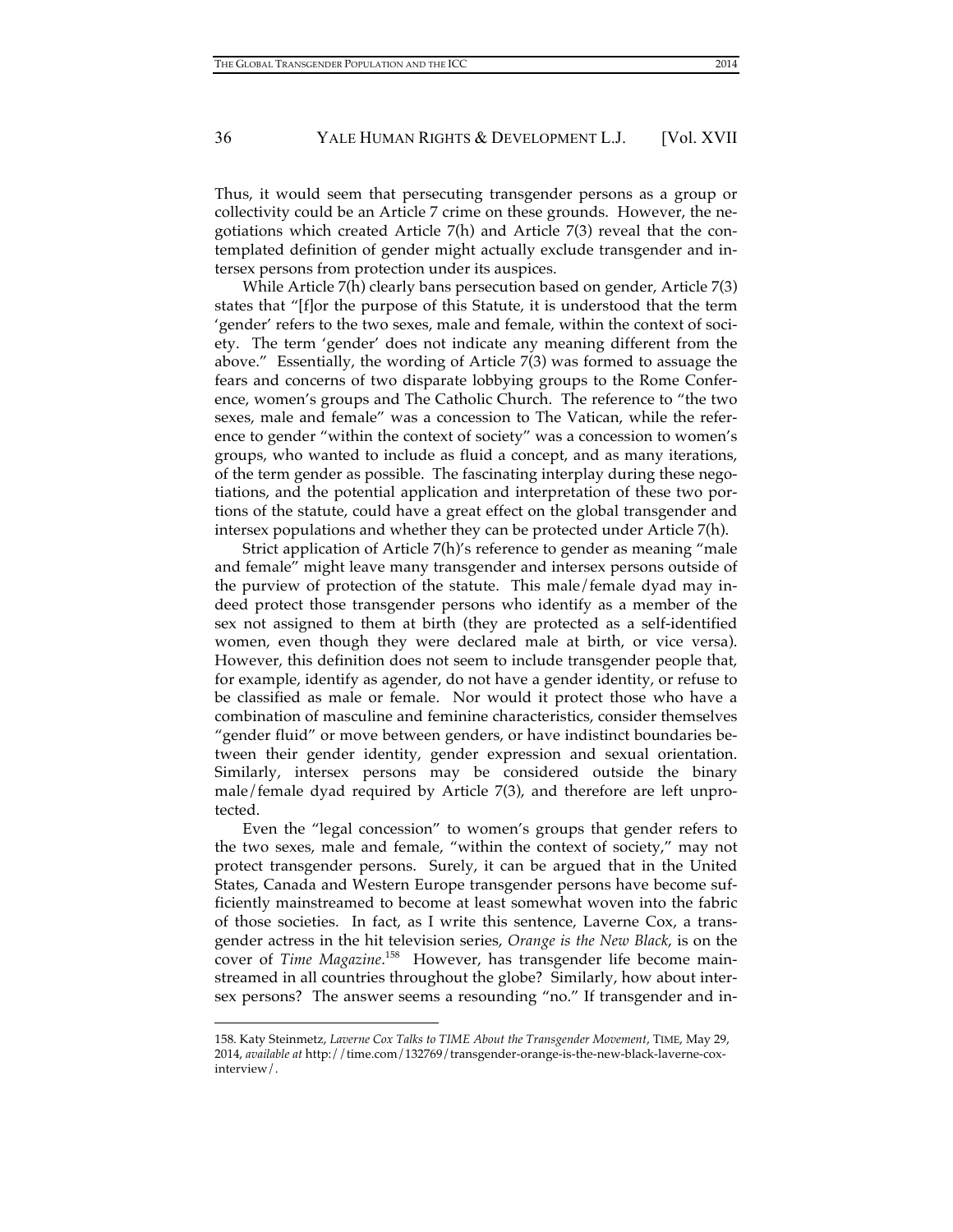tersex persons are, in dozens upon dozens of nations, killed, beaten, ostracized, threatened, and harassed, can we really argue that their gender fits within the context of these societies? If notions of transgender and intersex do not fit gender notions in these individual societies, it is hard to argue that transgender and intersex life fits within our combined global societal notions of male and female, thereby not fitting within our global "context of society." Thus, even with the designation that gender refers to male and female "within the context of society," transgender and intersex persons may be left outside of what society, writ large, considers to be "male and female."

After all of the above, it seems safe to say that the negotiations that created the Rome Statute were not progressive enough to acknowledge the fluidity of the gender spectrum, let alone that violence against transgender and intersex persons should be clearly punishable under crimes against humanity law. Thus, it seems entirely possible that the ICC could not protect transgender and intersex persons from a targeted attack under the current definitional strictures of Articles 7(h) and 7(3).

#### VIII. CONCLUSION

In 1946, The U.N. General Assembly eloquently stated in Declaration 96 (I) that the crime of genocide "shocks the conscience of mankind, results in great losses to humanity . . . and is contrary to moral law and to the spirit and aims of the United Nations."159 It further declared that the crime is punishable whether committed on religious, political or *any other* grounds. 160 It would seem from that declaration that all groups—whether Jews, Tutsi, transgender persons or other—would be protected by a body of comprehensive mass atrocity treaty law in the near future. However, this article demonstrates that such a broad understanding is unfortunately not today's reality. In fact, the developments in mass atrocity law, from this inclusive 1946 General Assembly Declaration, to the more limited 1948 Genocide Convention, to the strictures of the ad hoc tribunals, seem to demonstrate ever-increasing exclusion.<sup>161</sup>

With the creation of the ICC, the States Parties to the Rome Statute had the opportunity for a new era of protection for all groups. "Conscious that all peoples are united by common bonds, their cultures pieced together in a shared heritage, and concerned that this delicate mosaic may be shattered at any time," the ICC vowed to prevent and punish perpetrators of mass atrocity, and to protect "men, women, and children" from the horrors that occurred in the twentieth century.<sup>162</sup>

Whether intentional or unintentional, their choice of the words "men, women and children" are emblematic of the exclusivity with which the

<sup>159.</sup> The Crime of Genocide, G.A. Res. 96 (I), *supra* note 65.

<sup>160.</sup> *Id.*

<sup>161.</sup> With the notable exception of *Akayesu*.

<sup>162.</sup> Rome Statute Preamble (emphasis omitted).